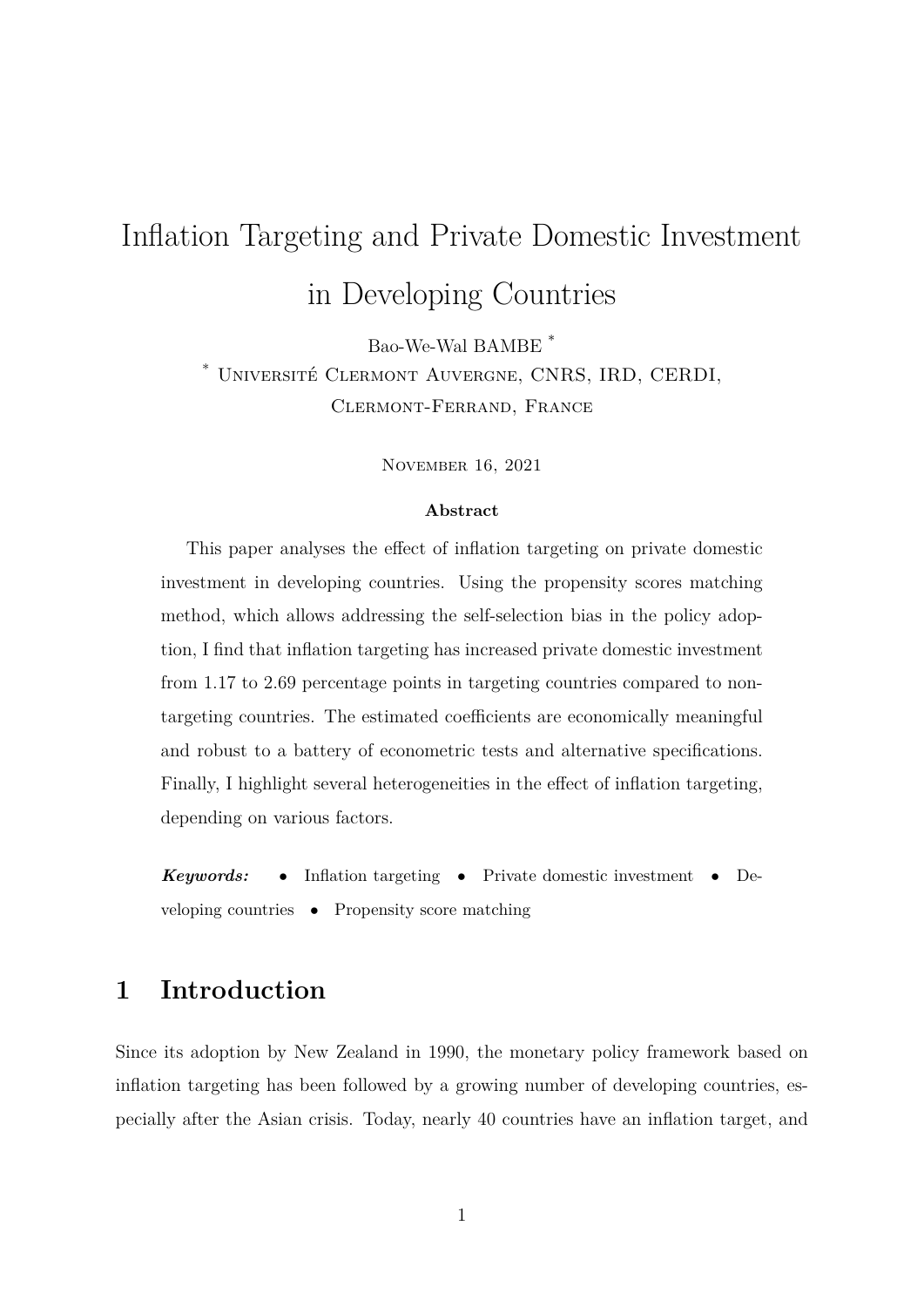more than half of these are emerging economies. More recently, Moldova (in 2013), Kazakhstan (in 2015), Russia (in 2015), and Ukraine (in 2017) also joined the growing group of countries with an inflation target. Many of the economies concerned have chosen to implement inflation targeting after a crisis or high inflation episodes. It was particularly the case of Latin American countries during the 1980s, due to the massive monetization of their fiscal deficits. A monetary policy framework — notably inflation targeting — then appears to be a measure aimed at increasing the stability of the economic environment and the credibility of monetary policy.

An extensive literature analyzes the interactions between monetary and fiscal policies. In a pioneering paper, [Sargent and Wallace](#page-33-0) [\(1981\)](#page-33-0) develop the famous Unpleasant Monetarist Arithmetic, asserting that central bank independence is necessary but not sufficient condition to ensure the stability of the general price level. By illustrating an initial situation characterized by a deterioration in public finances and by a monetary policy geared towards price stability, [Sargent and Wallace](#page-33-0) [\(1981\)](#page-33-0) suppose that in the presence of continuing fiscal indiscipline, the central bank may be forced to abandon its price stabilization policy to finance fiscal deficits or public debt. An alternative analysis, the Fiscal Price Theory [\(Leeper,](#page-31-0) [1991;](#page-31-0) [Sims,](#page-33-1) [1994;](#page-33-1) [Woodford,](#page-33-2) [1995\)](#page-33-2), points out a mechanism explaining the accumulation of high public debt and the increase in price. Indeed, in a *« Ricardian regime »*, the government conforms to its intertemporal budget constraint; the central bank, therefore, has a dominant position and can pursue its price stabilization policy. However, in a *« non-Ricardian regime »*, the government would not commit in the future to matching an entirely new public debt with future taxes. Thus, for [Woodford](#page-33-2) [\(1995\)](#page-33-2), faced with this dominant fiscal policy, the government will return to budgetary balance through price increases, not budgetary surpluses. In other words, the government generates inflation, eroding the actual value of public debt.

As inflation targeting is associated with a loss of seigniorage, this regime forces the government to control its fiscal behavior, thereby limiting inflationary pressures. Early studies highlighting the macroeconomic effects of inflation targeting began in the late 1990s and early 2000s. Most of the studies focusing on developing countries suggest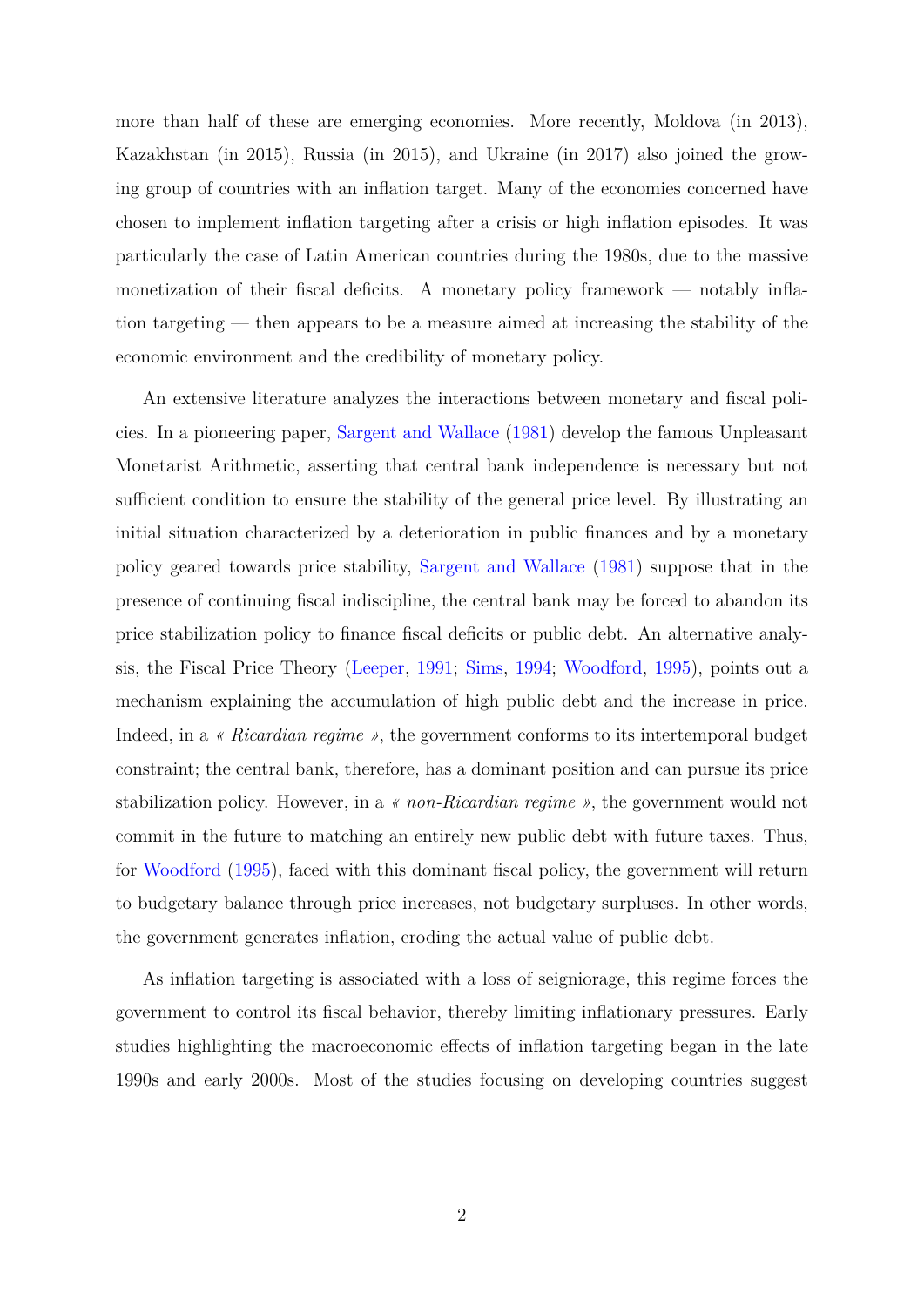that inflation targeting reduces inflation and its volatility [\(Neumann and Von Hagen,](#page-32-0) [2002;](#page-32-0) [Lin and Ye,](#page-32-1) [2009\)](#page-32-1), interest, and exchange rate volatility [\(Vega and Winkelried,](#page-33-3) [2005;](#page-33-3) [Lin,](#page-31-1) [2010\)](#page-31-1), output volatility [\(Fratzscher et al.,](#page-31-2) [2020\)](#page-31-2), and fosters independence and credibility of the central bank [\(Pétursson et al.,](#page-32-2) [2004\)](#page-32-2).

In addition to price stability, which is the primary objective of most central banks, inflation targeting is more generally seen as a monetary policy framework for improving macroeconomic performance in developing countries, for example by promoting fiscal discipline or institutional quality. Indeed, by reducing seigneurial revenues, inflationtargeting leads the government to increase its primary surpluses, by intensifying its efforts to mobilize tax revenues or reducing resource wastage [\(Lucotte,](#page-32-3) [2012;](#page-32-3) [Minea](#page-32-4) [and Tapsoba,](#page-32-4) [2014;](#page-32-4) [Combes et al.,](#page-30-0) [2018\)](#page-30-0), by promoting fiscal and financial reforms [\(Bernanke et al.,](#page-30-1) [1999;](#page-30-1) [Brash et al.,](#page-30-2) [2000\)](#page-30-2), or by fighting corruption or tax evasion [\(Minea](#page-32-5) [et al.,](#page-32-5) [2020\)](#page-32-5). These results have important implications. On the one hand, domestic resource mobilization allows these countries to develop, encourage public authorities to be more responsive, account for their decisions, and create conditions for economic growth. On the other hand, the non-recourse to the monetization of fiscal deficits reduces the economy's probability of leading to hyperinflationary episodes, insofar as these are often linked to a massive debt monetization [\(Reinhart and Rogoff,](#page-32-6)  $2011$  $2011$  $2011$ ).<sup>1</sup>

This paper draws on the literature on inflation targeting and asks the following question : does inflation targeting increase private domestic investment in developing countries ? The literature dealing with the macroeconomic effects of inflation targeting has analyzed the impact of this monetary framework on foreign direct investment [\(Tapsoba,](#page-33-4) [2012\)](#page-33-4) or public investment [\(Apeti et al.,](#page-30-3) [2020\)](#page-30-3). However, to the best of my knowledge, no study has assessed the effects of inflation targeting on private domestic investment. I argue that inflation targeting, by lending credibility to monetary policy, promoting price stability or even reducing interest rate volatility, should create a more stable macroeconomic environment and improve the transparency and predictability of the economy. This should therefore influence firms and households in their investment

<span id="page-2-0"></span> $1$ In a related matter, [Balima et al.](#page-30-4) [\(2017\)](#page-30-4) show that adopting inflation targeting improves government credit ratings and reduces government bond yield spreads.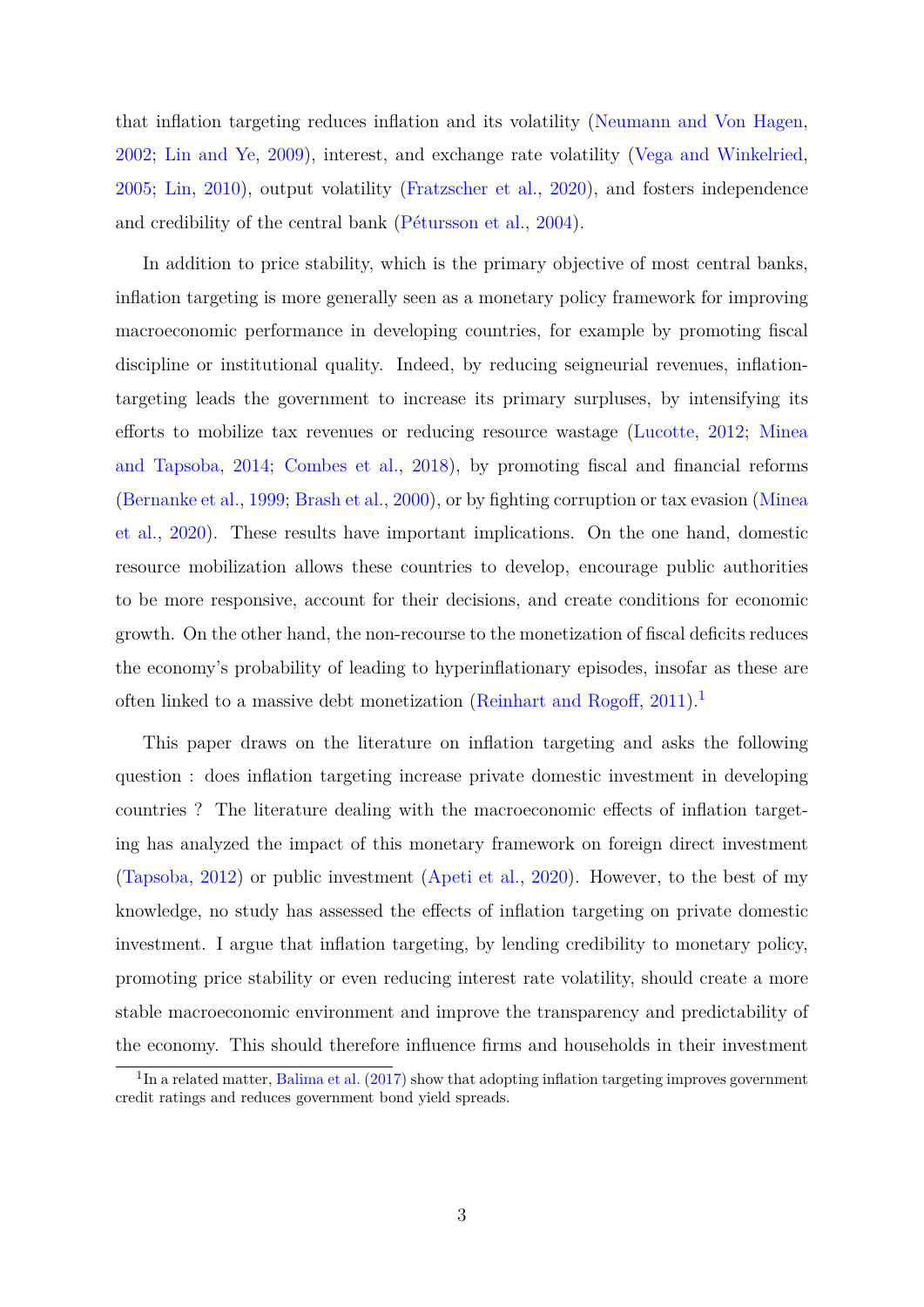decisions. Moreover, by reducing public spending [\(Apeti et al.,](#page-30-3) [2020\)](#page-30-3), inflation targeting could also reduce the crowding-out effect on private sector activity.

This paper contributes to the analysis of the externalities of inflation targeting by empirically identifying and quantifying the mechanisms through which inflation targeting affects domestic investment, using a large dataset of 62 developing countries over the period 1990-2017.

First, I address the potential self-selection bias due to the adoption of inflation targeting by drawing upon various propensity score matching methods [\(Rosenbaum and](#page-33-5) [Rubin,](#page-33-5) [1983\)](#page-33-5). The results suggest that adopting inflation targeting leads to a significant increase in private investment from 1.17 to 2.69 percentage points in targeting countries compared to non-targeting countries.

Second, the strength of the results is confirmed by a rich robustness analysis, including changes in sample size, additional control variables, the use of another definition of the treatment variable, and a change in my estimation method. The estimated coefficients remain economically meaningful, with a magnitude comparable to those of the baseline model.

Third, I highlight the heterogeneity of the effect of inflation targeting in the presence of various economic factors. My results suggest that inflation targeting seems to be effective only in countries with good institutions and more effective in the presence of fiscal rules. I also find that inflation targeting seems less effective in countries that are very open to international trade or countries with high unemployment rates. Finally, the regime is more effective in countries with tight fiscal policies characterized by low debt levels, and is all the more advantageous for investment as it characterizes countries richly endowed with natural resources or exposed to "Dutch disease."

The remainder of the paper is organized as follows. Section [2](#page-4-0) presents some stylized facts that characterize the relationship between inflation targeting and private domestic investment in developing countries over the period 1990-2017. Section [3](#page-6-0) presents my hypotheses. Section [4](#page-8-0) describes the dataset and methodology. The main findings are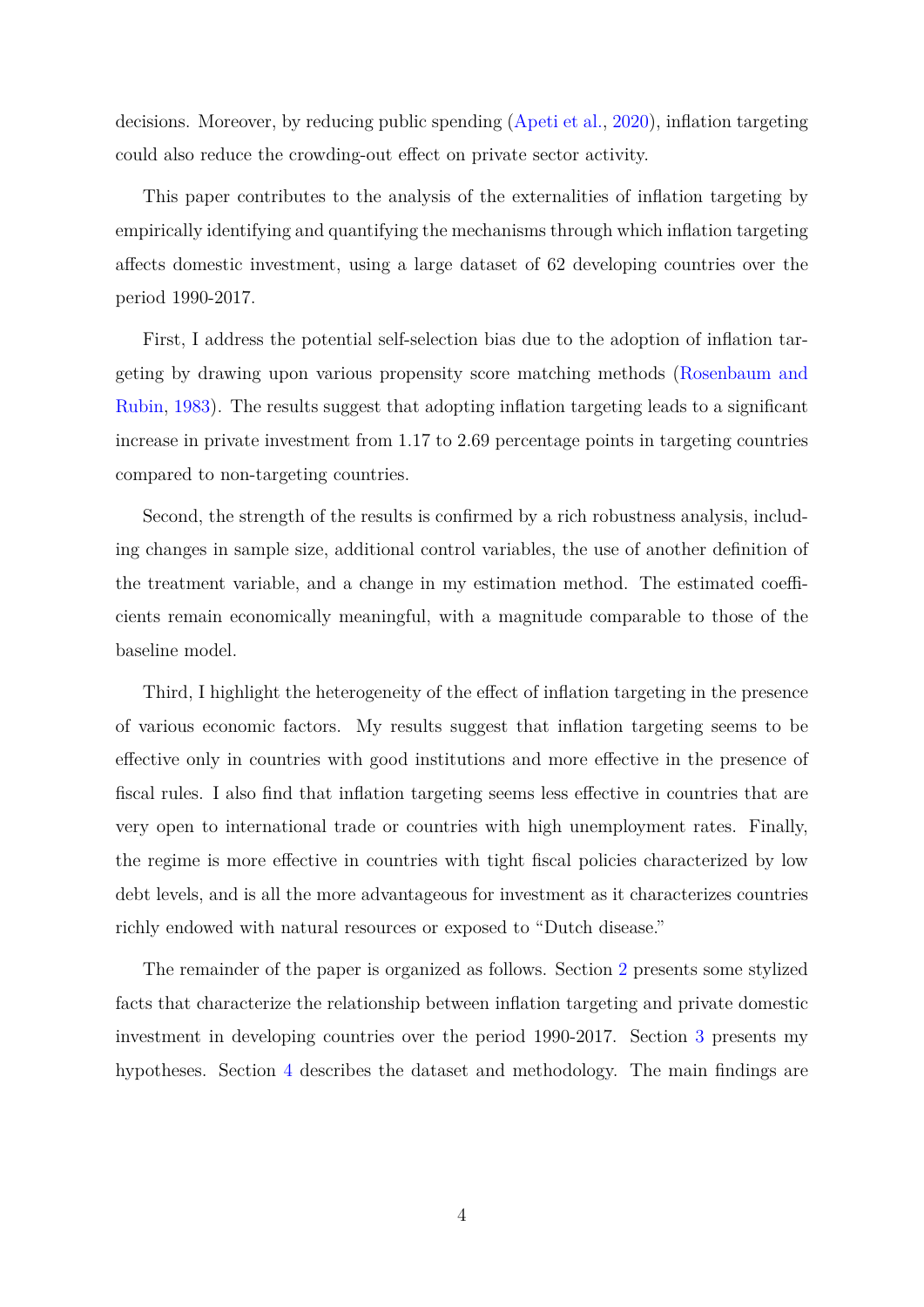presented in Section [5.](#page-11-0) Section [6](#page-17-0) deals with the robustness of the results and their heterogeneity. A final section concludes.

# <span id="page-4-0"></span>**2 Stylized facts**

This section presents some stylized facts that characterize the relationship between inflation targeting (IT) and the average evolution of the private investment rate over the period 1990-2017. The statistics cover 62 developing countries, with 23 targeting (ITers) and 39 non-targeting countries (non-ITers).

Figure [1](#page-4-1) below shows, on average, a higher domestic investment rate in inflation target countries compared to non-ITers (16.02% versus 12.24%), with a difference of around four percentage points. Figure [2](#page-5-0) presents the average evolution of the investment rate

<span id="page-4-1"></span>

Figure 1 – **Average private investment rates (%GDP) in ITers and non-ITers**

for ITers and non-ITers, before and after adopting IT. I follow the methodology used by [Mishkin and Schmidt-Hebbel](#page-32-7) [\(2007\)](#page-32-7) and [Minea and Tapsoba](#page-32-4) [\(2014\)](#page-32-4) to construct investment rates before and after IT adoption for non-ITers. Figure [2](#page-5-0) shows an increase in the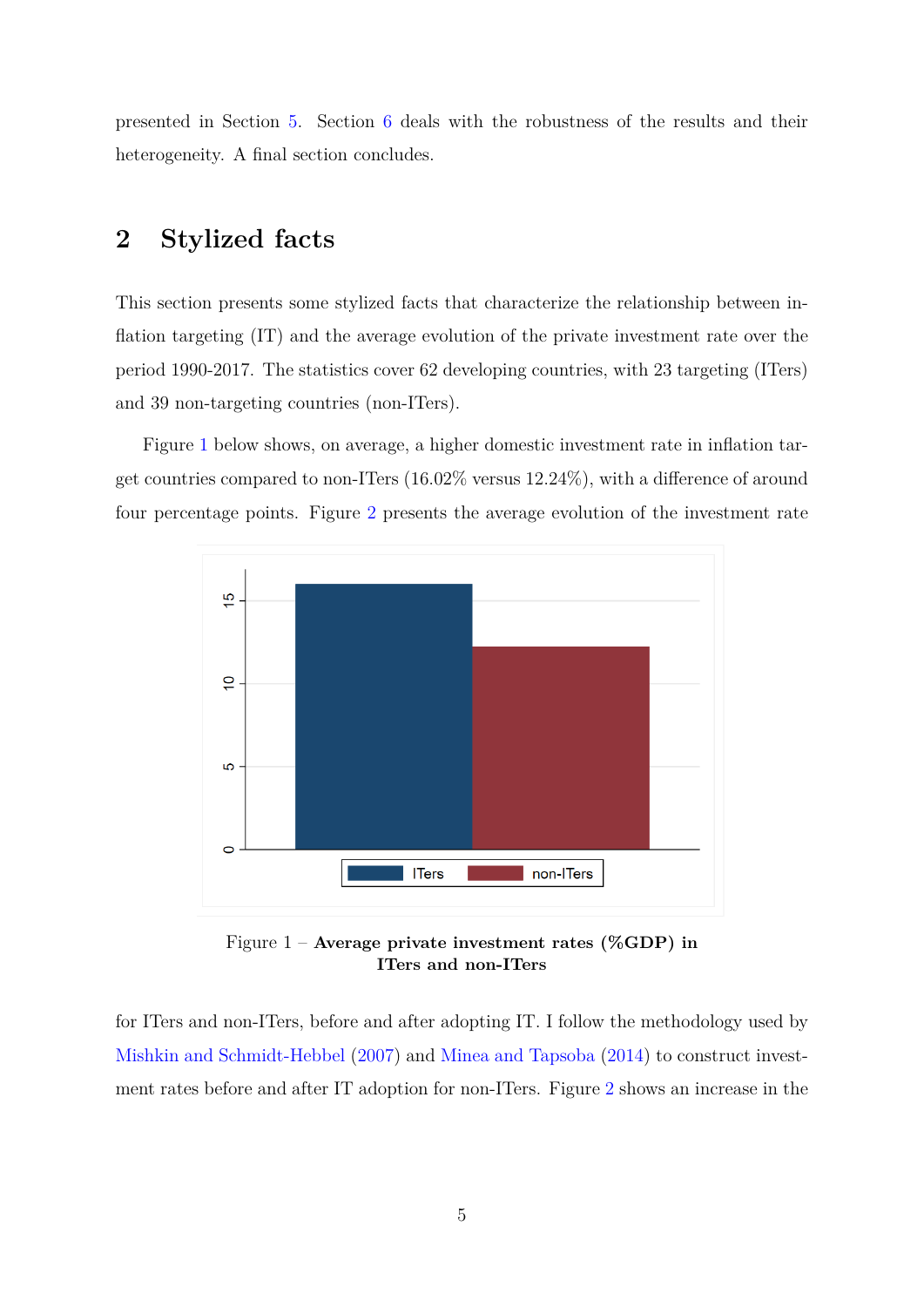investment rate in both groups of countries after IT adoption. However, this increase was substantial in ITers compared to non-ITers. Indeed, in ITers, the investment rate increases from an average of 12.90% before IT adoption to 15.76% after IT adoption, while this rate increases from 12.43 to 13.30% among non-ITers. Thus, the evolution of the investment rate after the adoption of IT is about three times greater in ITers compared to non-ITers  $(+2.86\%$  versus  $+0.90\%)$ . Moreover, the difference in the investment rate between the two groups of countries before IT adoption is around 0.41 percentage points and is not significant, as confirmed by the difference test performed in Table [B1.](#page-35-0) Thus, Figure [2](#page-5-0) highlights a striking fact. Although both groups experienced increased investment after adopting IT, the gap between targeting and non-targeting countries widened, with a significant difference of around 2.5 percentage points.

These stylized facts correlate IT and private investment in developing countries. However, these observations don't provide any conclusions about the causal effect of the treatment.

<span id="page-5-0"></span>

Figure 2 – **Average private investment rates (%GDP) before and after adoption of IT (1990-2017)**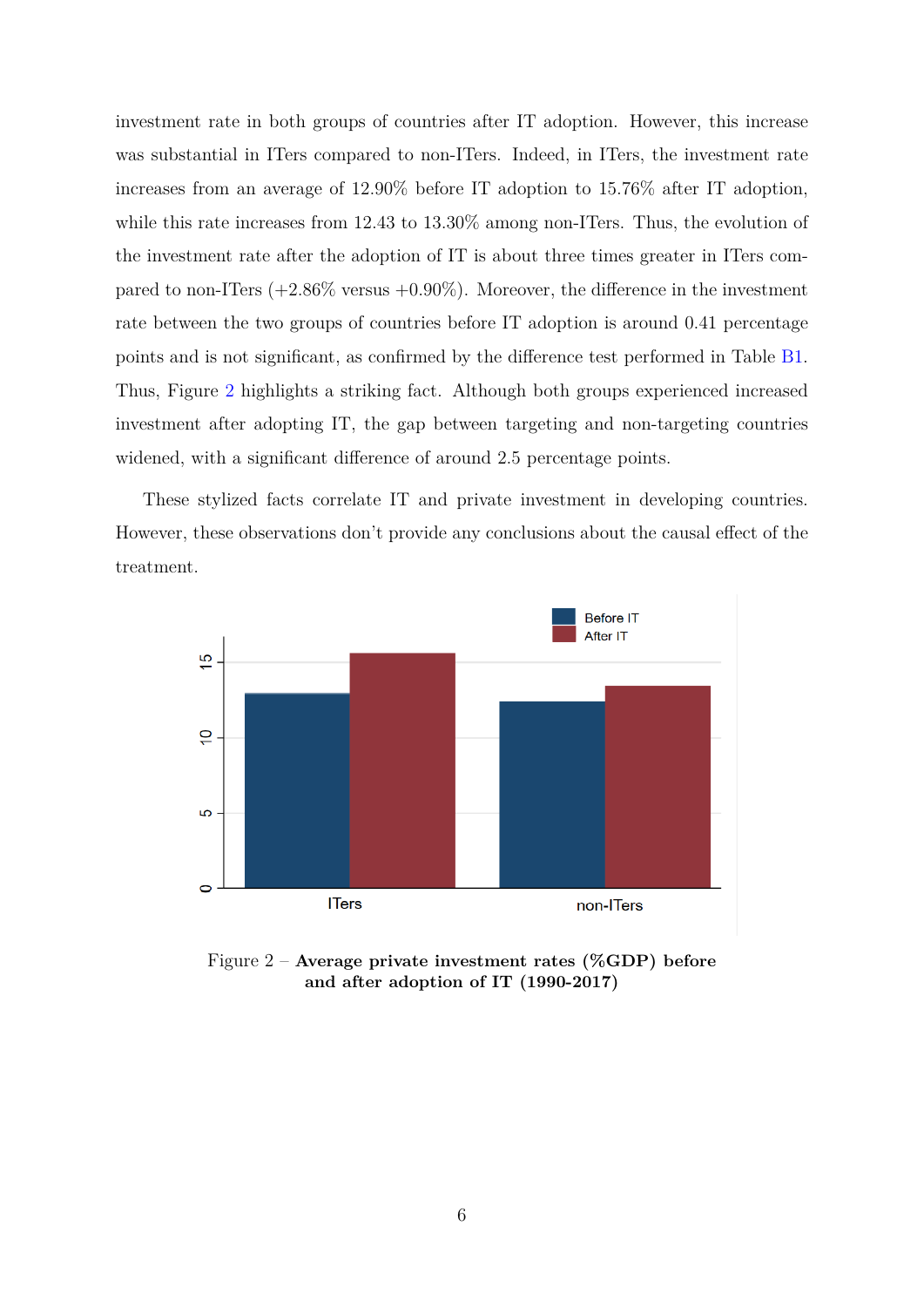### <span id="page-6-0"></span>**3 Testable hypotheses**

In light of the literature, the potential effect of IT on private domestic investment can transit through at least five channels.

Inflation and volatility in exchange rates or output reduce the predictability of economic conditions, thus creating uncertainty about investment returns. By raising the cost of capital, inflation erodes household purchasing power. By reducing inflation and its volatility, interest and exchange rate volatility, output volatility, and by promoting greater financial stability<sup>[2](#page-6-1)</sup>, IT should protect household purchasing power, promote economic stability and transparency, and then reduce uncertainty. This should therefore create a conducive environment for private-sector investment. Furthermore, a stable real exchange rate promotes macroeconomic stability and helps reduce foreign capital flight, which can have a spillover effect on domestic investment.

By improving the quality of institutions and reducing tax evasion or illicit financial flows [\(Minea et al.,](#page-32-5) [2020\)](#page-32-5), IT should improve the allocation of resources within the economy and create incentives to invest, as a transparent institutional environment characterized by a low level of corruption and sound regulation promotes private initiative.

By creating a more stable macroeconomic environment and improving the transparency and predictability of economic conditions, IT also enhances the attractiveness of foreign direct investment (FDI) in developing countries [\(Tapsoba,](#page-33-4) [2012\)](#page-33-4). However, FDI to developing countries can have two contradictory effects on private domestic investment: a crowding-in effect or a crowding out effect. The first effect could be explained by technology transfers, knowledge transfers, or joint ventures between foreign and national firms. As the results of empirical studies between FDI and private domestic investment in developing countries are ambiguous [\(Fry,](#page-31-3) [1993;](#page-31-3) [Borensztein et al.,](#page-30-5) [1998;](#page-30-5) [Bosworth et al.,](#page-30-6) [1999\)](#page-30-6), I cannot predict anything about this channel.

<span id="page-6-1"></span>To control inflation, the central bank can implement a restrictive monetary policy <sup>2</sup>Especially for inflation targeting countries having implemented prudential reforms [\(Owoundi et al.,](#page-32-8) [2021\)](#page-32-8).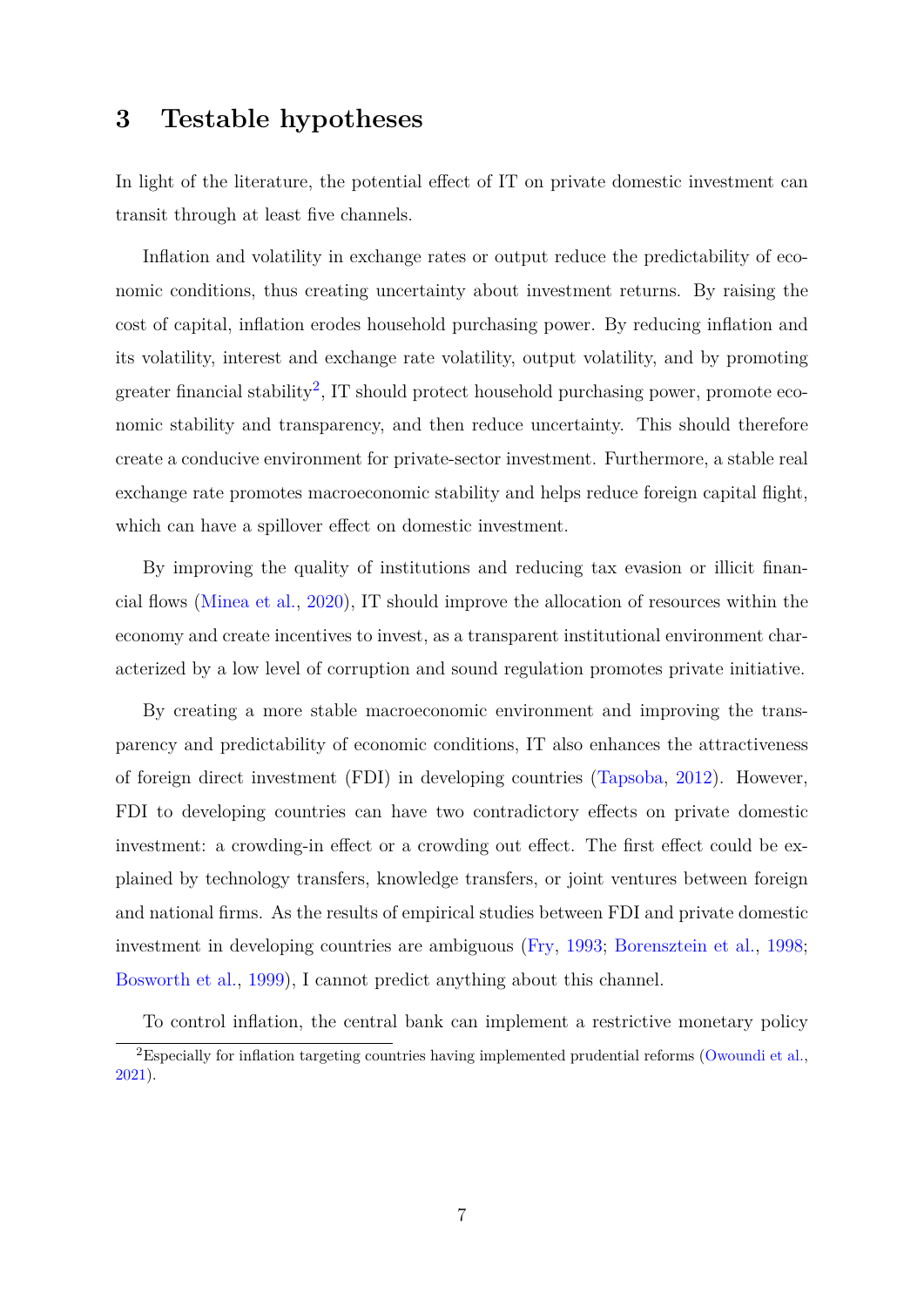that consists of raising the interest rate. Higher interest rates penalize households and firms in need of financing, generally leading to lower investment [\(De Mendonça and](#page-30-7) [Lima,](#page-30-7) [2011\)](#page-30-7). However, achieving a relatively low inflation target under IT may crowd out interest rate hikes to converge inflation toward the target. Thus, by keeping interest rates low (especially in the short term), IT should favor investment decisions in developing countries. Moreover, by promoting the stability of interest rates, IT also makes the country less sensitive to shocks on global interest rates, thereby reducing the vulnerability of households and domestic firms.

The effects caused by variations in fiscal variables can also affect private investment. By evaluating the impact of IT on public expenditure in 37 developing countries over the period 1990-2016, [Apeti et al.](#page-30-3) [\(2020\)](#page-30-3) show that adopting IT reduces public spending, including investment expenditure. This should more indirectly impact private domestic investment. However, the relationship between public expenditure and private investment can be ambiguous. On the one hand, being with private firms in accessing finance, the slowdown in public spending should reduce the crowding-out effect of the public sector on private investment. On the other hand, the opposite effect could also occur. For example, the decline in public spending in sectors such as infrastructure, energy, education, or health can deteriorate business conditions, then negatively affect private investment. Adopting inflation targeting also encourages governments in emerging economies to improve tax revenue collection to recoup lost seigniorage income [\(Lucotte,](#page-32-3) [2012\)](#page-32-3). However, taxation is not without distortion. A higher tax burden (e.g., higher payroll taxes) can increase production costs and thus reduce the profitability of private investments. Finally, by promoting fiscal discipline and government credit ratings [\(Balima et al.,](#page-30-4) [2017\)](#page-30-4), IT can also significantly contribute to reducing long-term public debt and promote access to credit for firms, especially those more likely to be under credit constraints.

To summarize, IT would create incentives to invest by promoting macroeconomic stability, economic transparency, and predictability, reducing the level and volatility of interest rates, improving the quality of institutions, or promoting fiscal discipline.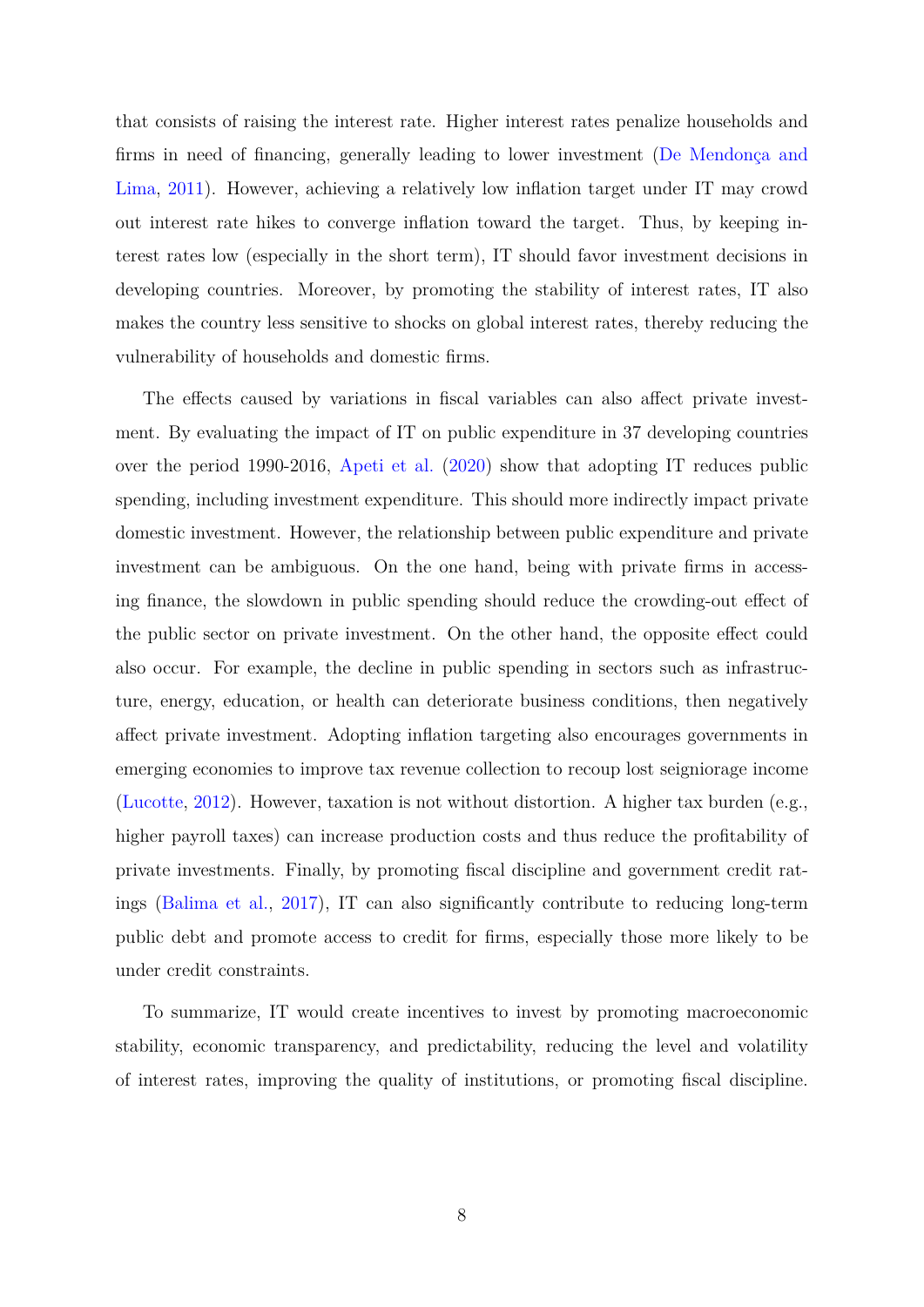However, IT would disadvantage private domestic investment decisions through tax revenue collection, especially in the presence of a high tax burden borne by firms. Finally, I cannot predict anything about the effect of IT on private investment through FDI and public spending. The stylized facts presented in Section [3](#page-6-0) and empirical analysis highlighting the effects of IT lead me to think that IT would, on average, encourage investment decisions in developing countries.

# <span id="page-8-0"></span>**4 Data and Methodology**

### **4.1 Data**

The dataset consists of 62 developing countries, with 23 ITers (treatment group ) and 39 non-ITers (control group), examined from 1990 to 2017. The choice of this time horizon was conditioned by data availability insofar as a large number of the countries in the sample did not have sufficient observations before the year 1990.

The main variables are IT and private domestic investment. The dependent variable is measured as the share of private-sector gross fixed capital formation to GDP, and is drawn from the IMF's Investment and Capital Stock database. IT is captured by a binary variable equal to 1 if country *i* in year *t* was targeting inflation, and zero otherwise. For the control group to be a good counterfactual for the treatment group, I exclude from the control group countries whose real GDP per capita is lower than that of the poorest treated country in the sample, and countries with a smaller population than the smallest treated country in the sample, as in [Lin and Ye](#page-32-1) [\(2009\)](#page-32-1).

Unlike previous studies [\(Lin and Ye,](#page-31-4) [2007;](#page-31-4) [Lin and Ye,](#page-32-1) [2009;](#page-32-1) [Lin,](#page-31-1) [2010;](#page-31-1) [Tapsoba,](#page-33-4) [2012;](#page-33-4) [Lucotte,](#page-32-3) [2012;](#page-32-3) [Minea and Tapsoba,](#page-32-4) [2014\)](#page-32-4) whose samples range from 1980 to 2009, I use a more recent database covering 1990-2017. Likewise, while countries like Paraguay, Dominican Republic, Russia, Kazakhstan, Uruguay, and Ukraine that adopted IT between 2007 and 2017 are treated as controls in [Tapsoba](#page-33-4) [\(2012\)](#page-33-4) and [Lucotte](#page-32-3) [\(2012\)](#page-32-3), I consider them in this study as treated countries by referring to [Jahan and Sarwat](#page-31-5)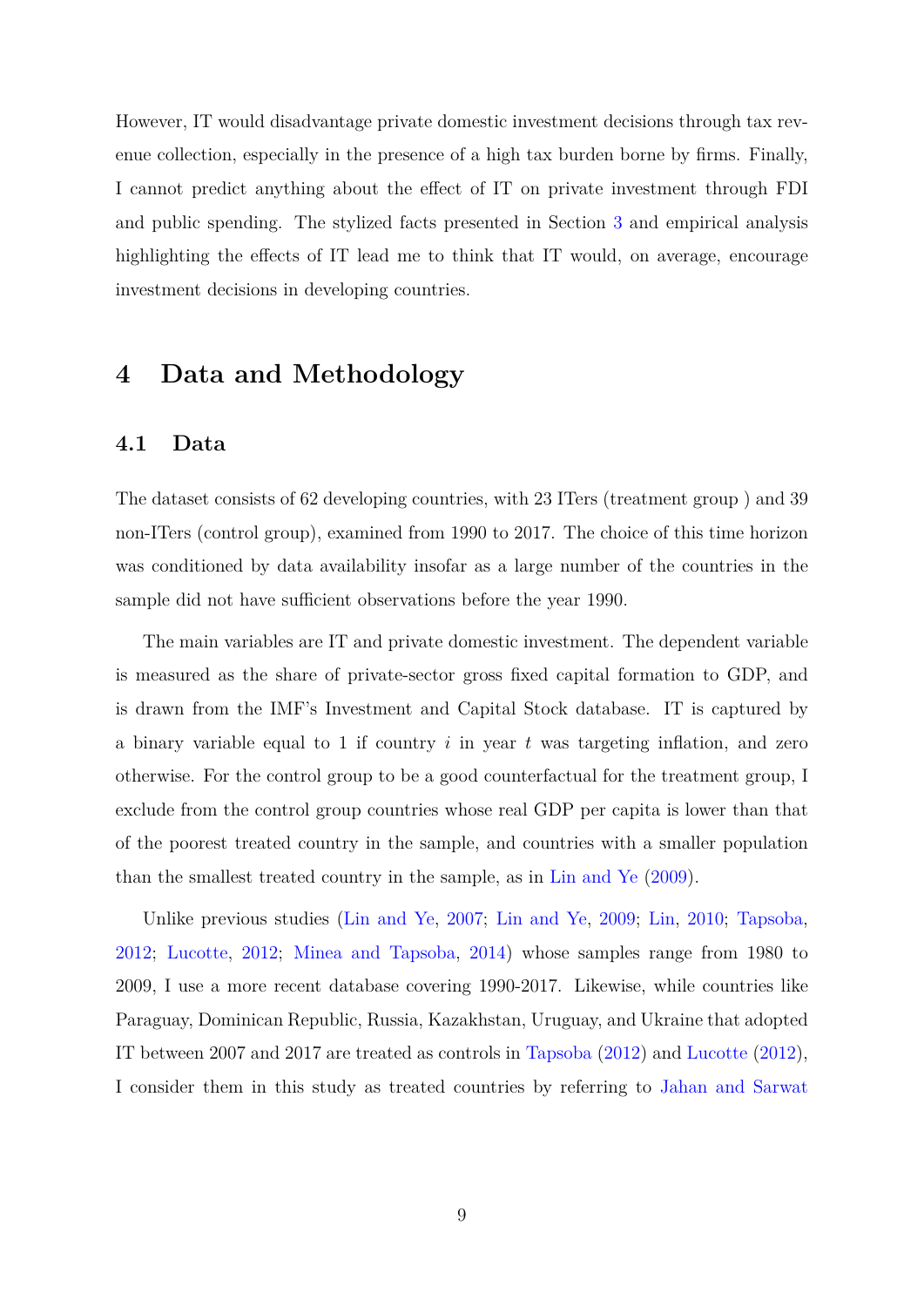$(2012)$  and [Ciżkowicz-Pękała et al.](#page-30-8)  $(2019)$ . The treated group also includes Uganda<sup>[3](#page-9-0)</sup>, which has adopted IT since 2011 but is not included in [Tapsoba](#page-33-4) [\(2012\)](#page-33-4) and [Lucotte](#page-32-3) [\(2012\)](#page-32-3).

I distinguish two majors starting dates : soft or informal IT (Soft IT) and full-fledged or formal IT (Hard IT). This distinction makes it possible to consider the central bank's reaction following an inflation deviation from the target. Indeed, in a soft IT, the central bank's reaction following an inflation deviation from the target is slower than its reaction under a full IT. Thus, soft IT refers to the date declared by the central bank itself, while full IT relates to the date declared by researchers, considered to be the confirmed date from which the central bank operates under the inflation targeting regime.

The composition of the sample is provided in more detail in Table [A1.](#page-34-0) Table [A2](#page-35-1) details the definitions and sources of the variables used in the empirical analysis.

### **4.2 Methodology**

I follow the program evaluation methodology, which consists in evaluating the average treatment effect on the treated (ATT), defined as follows:

<span id="page-9-1"></span>
$$
ATT = E[(Y_{i1} - Y_{i0})|T_i = 1] = E[(Y_{i1}|T_i = 1)] - E[(Y_{i0}|T_i = 1)] \tag{1}
$$

*T<sup>i</sup>* (treatment) is a dummy variable equal to 1 for a country *i* that has adopted inflation targeting, and zero otherwise.  $Y_{i1}$  captures the private domestic investment rate when the country adopts IT, and  $Y_{i0}$  is the private domestic investment rate that would have been observed if the country had not adopted the policy. The problem is that we cannot observe  $Y_{i1}$  and  $Y_{i0}$  simultaneously. We are therefore faced with a counterfactual problem. One solution would be to compare the average levels of private investment between ITers and non-ITers. However, this approach assumes that the treatment assignment is random. This assumption would be ad hoc because most of the countries

<span id="page-9-0"></span><sup>3</sup>Source : [Jahan and Sarwat](#page-31-5) [\(2012\)](#page-31-5).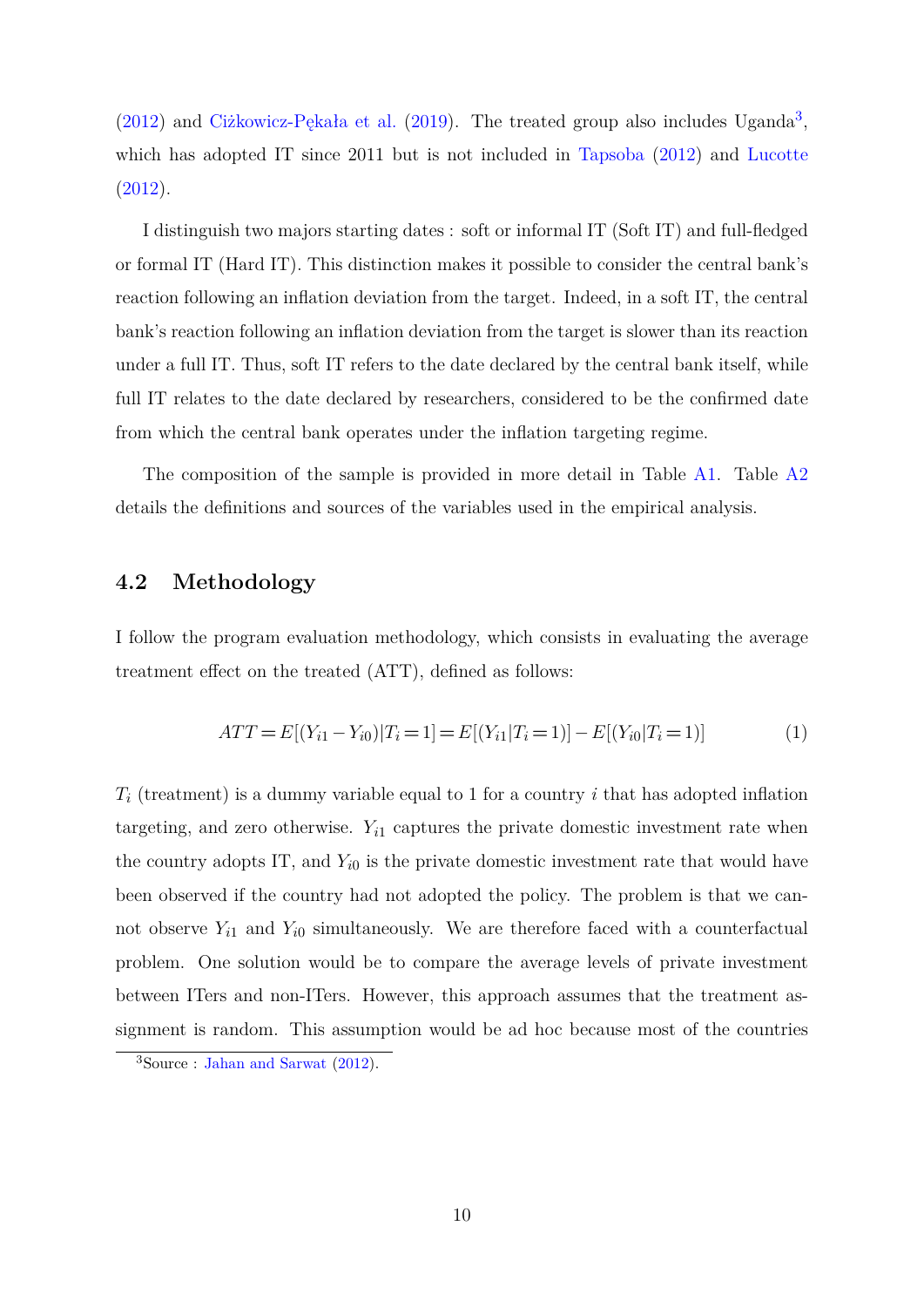that adopted IT were emerging from an exchange rate crisis or episodes of very high inflation. Therefore, IT adoption may be influenced by omitted variables that also affect domestic investment, which would lead to self-selection bias.

Under the Conditional Independence Assumption,  $\frac{4}{1}$  $\frac{4}{1}$  $\frac{4}{1}$  can replace in the equation [\(1\)](#page-9-1) the unobservable term  $E[(Y_{i0}|T_i 1)]$  by the observable term  $E[(Y_{i0}|T_i 0, X_i)]$ . Then, I get the equation [\(2\)](#page-10-1).

<span id="page-10-1"></span>
$$
ATT = E[(Y_{i1}|T_i = 1, X_i)] - E[(Y_{i0}|T_i = 0, X_i)]
$$
\n(2)

I follow [Rosenbaum and Rubin](#page-33-5) [\(1983\)](#page-33-5)'s methodology of matching the group of targeted countries to non-targeted countries based on their probability of being treated or propensity scores. I assume the existence of a common support and consider that for each inflation targeting country, there is at least one non-targeting country that is comparable to it, and rewrite the ATT as follows:

$$
ATT = E[(Y_{i1}|T_i = 1, p(X_i)] - E[(Y_{i0}|T_i = 0, p(X_i))]
$$
\n(3)

Where  $p(X_i) = P_r(T_i=1|X_i)$  provides, conditional on the set X, the probability of adopting IT.

The existence of a common support is formally essential to match targeting countries with non-targeting countries that are similar in terms of their propensity scores. To ensure that the common support is large enough, I represent the density distribution of the propensity score over the two subsamples. Figure [1](#page-35-2) (see Appendix [B\)](#page-35-3) makes it possible to verify that the density of the control group completely covers that of the treatment group. Thus, for each value of the score, there is a sufficient number of countries in both groups. In other words, for each inflation targeting country, there is at least one counterfactual (non-targeting country) that is similar to it, which would therefore make the matching possible.

<span id="page-10-0"></span><sup>&</sup>lt;sup>4</sup>This condition means that conditional upon the vector of covariates X, the treatment assignment must be independent of the outcome.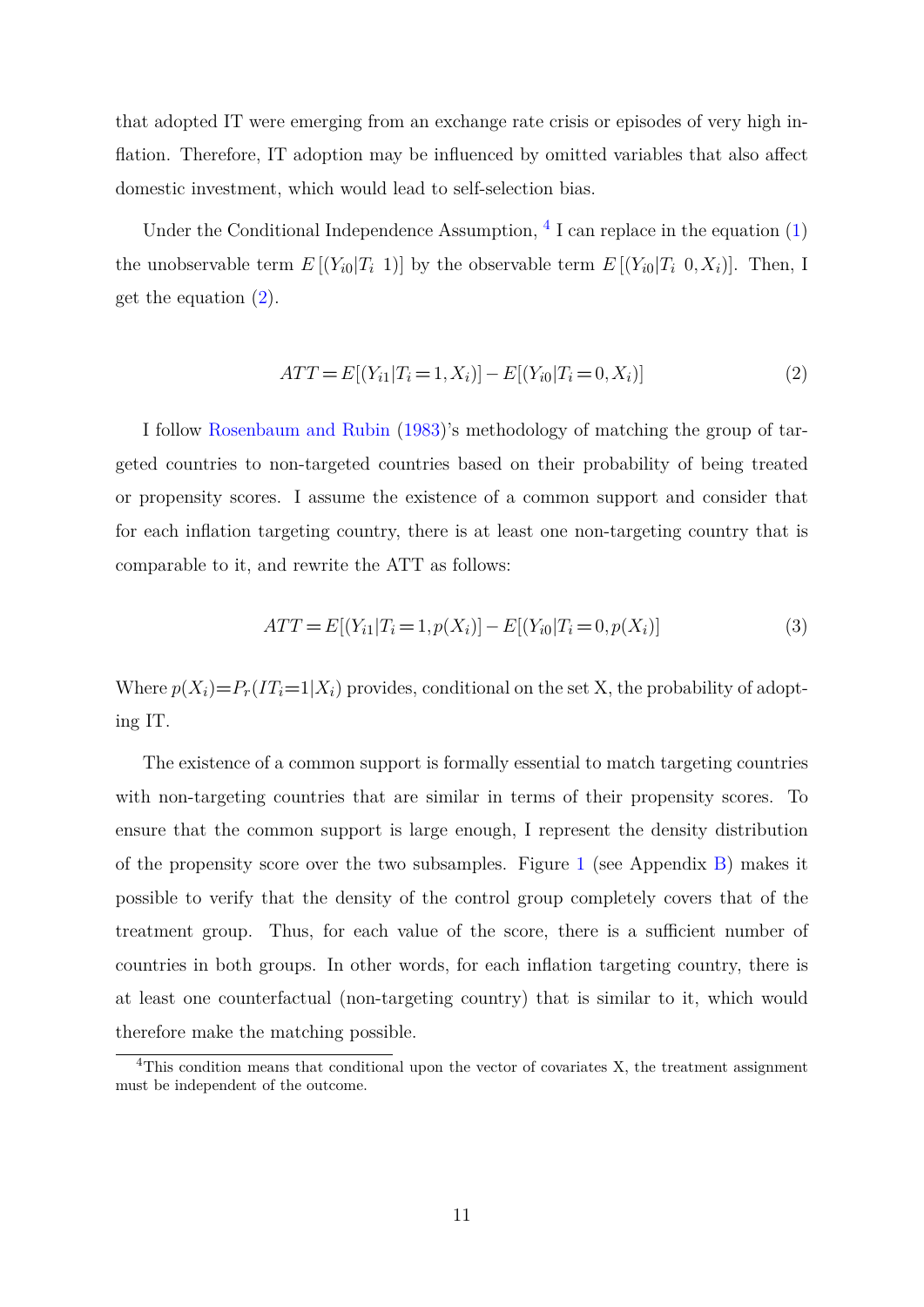## <span id="page-11-0"></span>**5 Results**

This section presents my main findings. First, I present the estimates of the propensity scores in Subsection [5.1.](#page-11-1) Then, Subsection [5.2](#page-15-0) presents the estimates of the average treatment effect on the treated after matching the corresponding propensity scores.

### <span id="page-11-1"></span>**5.1 The estimation of propensity scores**

I estimate the propensity scores from a probit model, using as dependent variable a binary equal to 1 if country *i* in year *t* was targeting inflation, and zero otherwise. As in the literature [\(Lin and Ye,](#page-32-1) [2009;](#page-32-1) [Tapsoba,](#page-33-4) [2012;](#page-33-4) [Lucotte,](#page-32-3) [2012;](#page-32-3) [Minea and Tapsoba,](#page-32-4) [2014\)](#page-32-4), I control by two categories of variables. The first category includes variables that could explain the likelihood of a developing country adopting IT. By referring to [Lin](#page-32-1) [and Ye](#page-32-1) [\(2009\)](#page-32-1); [Tapsoba](#page-33-4) [\(2012\)](#page-33-4); and [Lucotte](#page-32-3) [\(2012\)](#page-32-3), I include the following precondition variables: the lagged inflation rate, real GDP per capita growth, domestic credit to the private sector (used as a proxy for financial development), and the control of corruption (used to capture the level of institutional quality).

The lagged inflation rate should be negatively correlated with the probability of adopting IT since a country is more likely to adopt an inflation targeting policy when its inflation rate is at a reasonably low level, preferably after successful disinflation [\(Masson](#page-32-9) [et al.,](#page-32-9) [1997;](#page-32-9) [Minella et al.,](#page-32-10) [2003;](#page-32-10) [Truman,](#page-33-6) [2003\)](#page-33-6). Relatively low inflation can make the announced targets credible and promote the policy's credibility.

Countries with good macroeconomic performance are more likely to adopt a credible targeting policy, therefore the expected sign of the real GDP per capita growth should be positive. However, a better economic situation can also crowd out the adoption of reforms such as inflation targeting. Indeed, a high growth rate can be seen as the result of successful macroeconomic policies, which does not imply the need to adopt another monetary policy framework [\(Tapsoba,](#page-33-4) [2012\)](#page-33-4). Thus, the sign of the real GDP per capita growth could be ambiguous. For example [Lin and Ye](#page-32-1) [\(2009\)](#page-32-1) and [Tapsoba](#page-33-4) [\(2012\)](#page-33-4) find a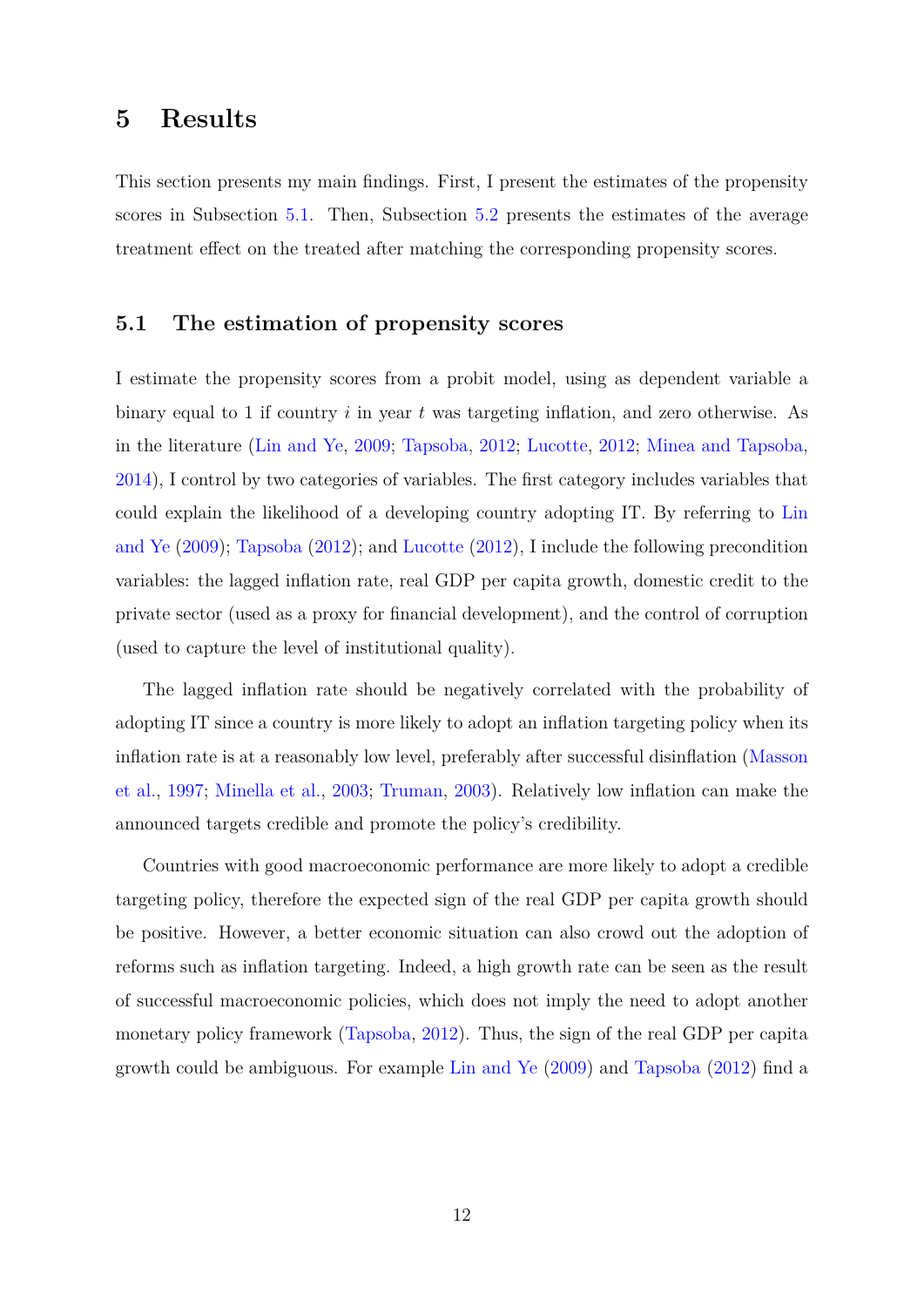positive but not significant correlation between the two variables, while this correlation is positive and significant in [Minea et al.](#page-32-5) [\(2020\)](#page-32-5) and negative in [Lucotte](#page-32-3) [\(2012\)](#page-32-3).

Financial development positively affects the likelihood of adopting IT by limiting the monopoly of seigniorage by the central bank [\(Minea et al.,](#page-32-5) [2020\)](#page-32-5). Also, a developed financial system would promote financial inclusion and the mobilization of tax revenues. This should compensate for the loss of seigniorage income and thus allow the government to avoid exerting pressure on the central bank to finance its deficits, an essential condition for ensuring a credible targeting policy. I, therefore, expect a positive correlation between financial development and IT.

Finally, good institutional quality may reflect the ability of the central bank to implement a credible targeting regime, which in turn also sends a signal to financial markets. However, countries with weak institutions could also adopt inflation targeting policy to strengthen their institutional quality, insofar as [Minea et al.](#page-32-5) [\(2020\)](#page-32-5) highlight a positive effect of IT on the quality of institutions. Thus, the sign of this variable could be ambiguous.

The second category of control variables includes variables that could affect the likelihood of adopting an exchange rate targeting as an alternative framework for monetary policy. Referring to previous studies, I consider for this second category of variables: trade openness and the fixed exchange rate (captured by a dummy variable equal to 1 if a country is classified as having a fixed exchange rate regime, and zero otherwise). Trade openness negatively affects the likelihood of adopting IT due to the incompatibility between the flexible exchange rate regime (an essential precondition for the adoption of IT) and trade openness. Indeed, countries that are too open would be more oriented towards a fixed exchange rate regime to protect themselves from shocks. At the same time, a credible monetary policy framework — notably inflation targeting — should be carried out in a floating exchange rate regime [\(Brenner and Sokoler,](#page-30-9) [2010\)](#page-30-9). Since countries that are very open to trade are also more likely to target the exchange rate to guard against exchange rate volatility, trade openness and the fixed exchange rate should be negatively correlated with IT.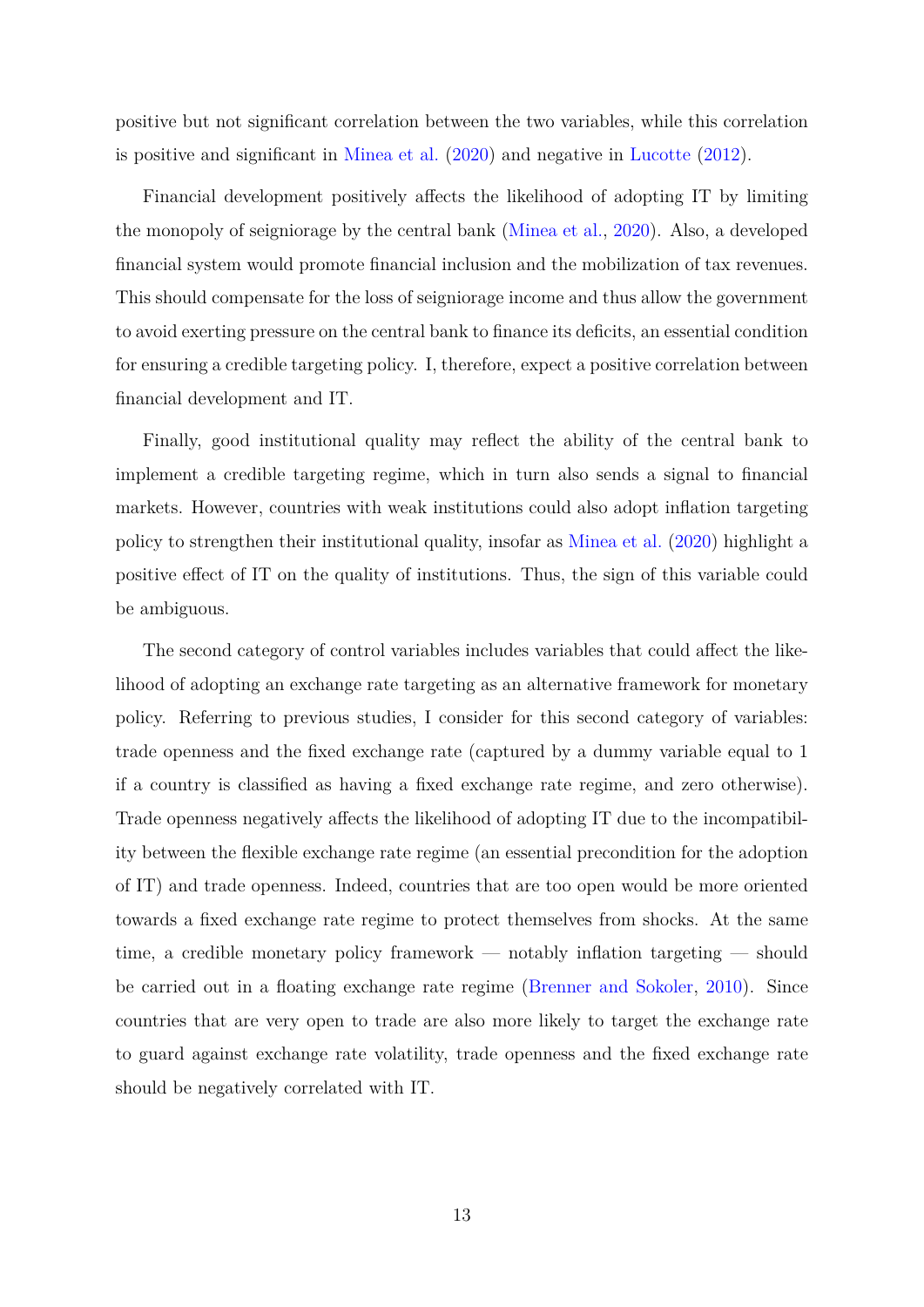Table [1](#page-14-0) presents the estimates of the propensity scores from a probit model. The baseline model results using the conservative dates (Hard IT) are reported in column [1] and corroborate most of my hypotheses. The lagged inflation rate, trade openness, and the fixed exchange rate regime reduce the likelihood of a country adopting IT. However, real GDP per capita growth, financial development, and better control of corruption are positively correlated with the adoption of IT. The overall fit of the regression is acceptable with a Pseudo  $\mathbb{R}^2$  of 10.97 % for my baseline model.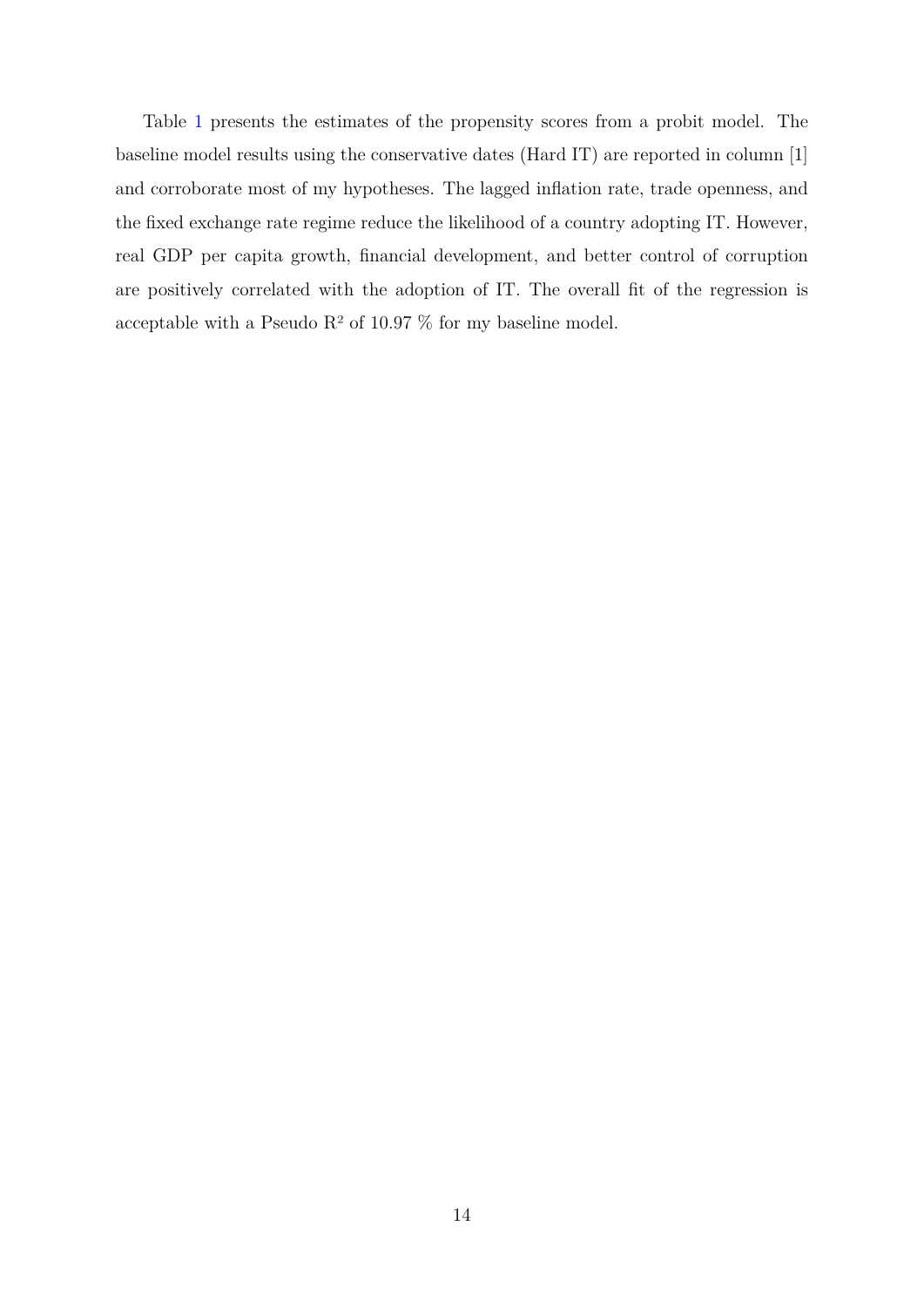| くこくてく<br>ļ<br>l<br>١<br>ľ<br>C + 2010 00 00 + 0<br>I<br>ı |
|-----------------------------------------------------------|
|                                                           |
| $\frac{1}{2}$<br>$\frac{1}{2}$                            |
| ،<br>و<br>i<br>ĺ                                          |
| ۱                                                         |
| ٦<br>I                                                    |

Dependent variable : Hard IT

<span id="page-14-0"></span>

|                                                                  |                          | $\boxed{2}$                                  | $\boxed{2}$                                       | $\equiv$                 | 运                        | $\odot$                                                       |                          | $\boxed{\infty}$          | $\circ$                       | $\boxed{10}$             | $\Xi$                     | $[12]$                                            | $\begin{bmatrix} 13 \end{bmatrix}$                | $\Xi$                                             |
|------------------------------------------------------------------|--------------------------|----------------------------------------------|---------------------------------------------------|--------------------------|--------------------------|---------------------------------------------------------------|--------------------------|---------------------------|-------------------------------|--------------------------|---------------------------|---------------------------------------------------|---------------------------------------------------|---------------------------------------------------|
| Lagged inflation                                                 | $-0.0531***$<br>(0.0078) | $-0.0522$ **** $-0.0509$ **<br>(0.0078)      | (0.0080)                                          | $-0.0538***$<br>(0.0084) | $-0.0940***$<br>(0.0108) | $-0.0526***$<br>(0.0078)                                      | $0.0507***$<br>(0.0079)  | $0.0547***$<br>(0.0080)   | $0.0549***$<br>(0.0089)       | $-0.0455***$<br>(600.0)  | $0.0553***$<br>(0.0085)   | $-0.0549***$<br>(0.0082)                          | $0.0549***$<br>(0.0080)                           | $0.0513***$<br>(0.0080)                           |
| Real GDP per capita growth                                       | (0.0123)<br>$0.0207*$    | $(0.0199$<br>$(0.0125)$                      | $\begin{array}{c} 0.0201 \\ (0.0125) \end{array}$ | (0.0132)                 | $\binom{0.0045}{0.0142}$ | $\left( \begin{matrix} 0.0196 \\ 0.0124 \end{matrix} \right)$ | $(0.0164$<br>$(0.0125)$  | $0.0240*$<br>(0.0125)     | $0.0429***$<br>(0.0140)       | (0.0064)                 | $0.0400***$<br>(0.0136)   | $\begin{array}{c} 0.0115 \\ (0.0126) \end{array}$ | $\begin{array}{c} 0.0154 \\ (0.0125) \end{array}$ | $\begin{array}{c} 0.0176 \\ (0.0128) \end{array}$ |
| Financial development                                            | $0.0056***$<br>(0.0014)  | $0.0056***$<br>(0.0015)                      | $0.0054***$<br>(0.0015)                           | $0.0059***$<br>(0.0016)  | $0.0040**$<br>(0.0017)   | $0.0057***$<br>(0.0015)                                       | $0.0063***$<br>(0.0015)  | $0.0050***$<br>(0.0015)   | $0.0094***$<br>(0.0018)       | $0.0052***$<br>(0.0016)  | $0.0117***$<br>(0.0018)   | $0.0061***$<br>(0.0015)                           | $0.0051***$<br>(0.0015)                           | $0.0058***$<br>(0.0015)                           |
| Control of corruption                                            | $0.1081**$<br>(0.0524)   | $(0.1216**$<br>$(0.0530)$                    | $0.0990*$<br>(0.0524)                             | $0.1709***$<br>(0.0572)  | $(0.1187**$<br>(0.0559)  | (0.0526)<br>$0.0971*$                                         | $(0.0835)$<br>$(0.0539)$ | $(0.0910^{*}$<br>(0.0529) | $(0.0115$<br>$(0.0596)$       | $0.240***$<br>(0.0596)   | (0.0320)                  | $0.0931*$<br>(0.0534)                             | $0.1227**$<br>(0.0531)                            | $(0.0581)$<br>$(0.0596)$                          |
| Trade openness                                                   | -0.0039***<br>(0.0014)   | $-0.0010^{***}$<br>(0.0014)                  | (0.0014)                                          | $0.0043***$<br>(0.0015)  | $-0.0047***$<br>(0.0015) | $-0.0038***$<br>(0.0014)                                      | $-0.0045***$<br>(0.0014) | $-0.0035**$<br>(0.0014)   | $0.0111***$<br>(0.0017)       | $-0.0058***$<br>(0.0015) | $-0.0043***$<br>(0.0015)  | $-0.0060***$<br>$(0.0015)$                        | $-0.0035***$<br>(0.0014)                          | $0.0063***$<br>(0.0015)                           |
| Fixed exchange rate dummy                                        | (0.1806)<br>$-0.6306***$ | $-0.6387*** -0.7060***$<br>(0.1826) (0.1862) |                                                   | $-0.5968***$<br>(0.1942) | $-0.6079***$<br>(0.1832) | $-0.6580***$<br>(0.1832)                                      | $-0.6725***$<br>(0.1795) | $0.5314***$<br>$(0.1885)$ | $\, -0.3738^* \atop (0.2071)$ | $-0.7306***$<br>(0.2063) | $-0.4352**$<br>$(0.2029)$ | $-0.6138***$<br>(0.1824)                          | $-0.6278***$<br>(0.1815)                          | $0.5890***$<br>(0.1845)                           |
| Unemployment rate                                                |                          |                                              |                                                   |                          |                          |                                                               |                          | $(0.0194**$               |                               |                          |                           |                                                   |                                                   |                                                   |
| Lagged tax revenues                                              |                          |                                              |                                                   |                          |                          |                                                               |                          |                           | .0406***<br>(0.0054)          |                          |                           |                                                   |                                                   |                                                   |
| Lagged public debt                                               |                          |                                              |                                                   |                          |                          |                                                               |                          |                           |                               | $-0.0103***$<br>(0.0021) |                           |                                                   |                                                   |                                                   |
| Lagged public investment                                         |                          |                                              |                                                   |                          |                          |                                                               |                          |                           |                               |                          | $-0.1739***$              |                                                   |                                                   |                                                   |
| EDI                                                              |                          |                                              |                                                   |                          |                          |                                                               |                          |                           |                               |                          |                           | $0.0443***$<br>(0.0099)                           |                                                   |                                                   |
| Governors' turnover                                              |                          |                                              |                                                   |                          |                          |                                                               |                          |                           |                               |                          |                           |                                                   | $-0.4075***$<br>(0.1455)                          |                                                   |
| Government stability                                             |                          |                                              |                                                   |                          |                          |                                                               |                          |                           |                               |                          |                           |                                                   |                                                   | $0.2491***$<br>(0.0664)                           |
| Constant                                                         | $-0.1668$<br>$(0.2332)$  | $-0.1668$<br>$(0.2332)$                      | $-0.0971$<br>$(0.2366)$                           | $-0.3255$<br>$(0.2509)$  | $\binom{0.3754}{0.2512}$ | $-0.1174$<br>$(0.2362)$                                       | $-0.1146$<br>$(0.2352)$  | $(0.3593)$<br>$(0.2489)$  | $-0.7441***$<br>(0.2715)      | $(0.3456$<br>$(0.2790)$  | $\binom{0.2657}{0.2570}$  | $-0.1447$<br>$(0.2365)$                           | $-0.1270$<br>$(0.2344)$                           | (0.2034)                                          |
| Pseudo $\rm R^2$                                                 | 0.1097                   | 0.1097                                       | 0.0904                                            | 0.1099                   | 0.1653                   | 0.1094                                                        | 0.1117                   | 0.1141                    | 0.1828                        | 0.1167                   | 1797                      | 0.1264                                            | 0.1172                                            | 0.1213                                            |
| Observations                                                     | 1386                     | 1346                                         | 1310                                              | 1181                     | 1127                     | 1368                                                          | 1365                     | 1386                      | 1240                          | 1060                     | 1359                      | 1377                                              | 1360                                              | 1331                                              |
| Standard errors in parentheses. *** $p < 0.01$ , ** $p < 0.05$ , |                          |                                              |                                                   | < 0.10<br>$\sim$         |                          |                                                               |                          |                           |                               |                          |                           |                                                   |                                                   |                                                   |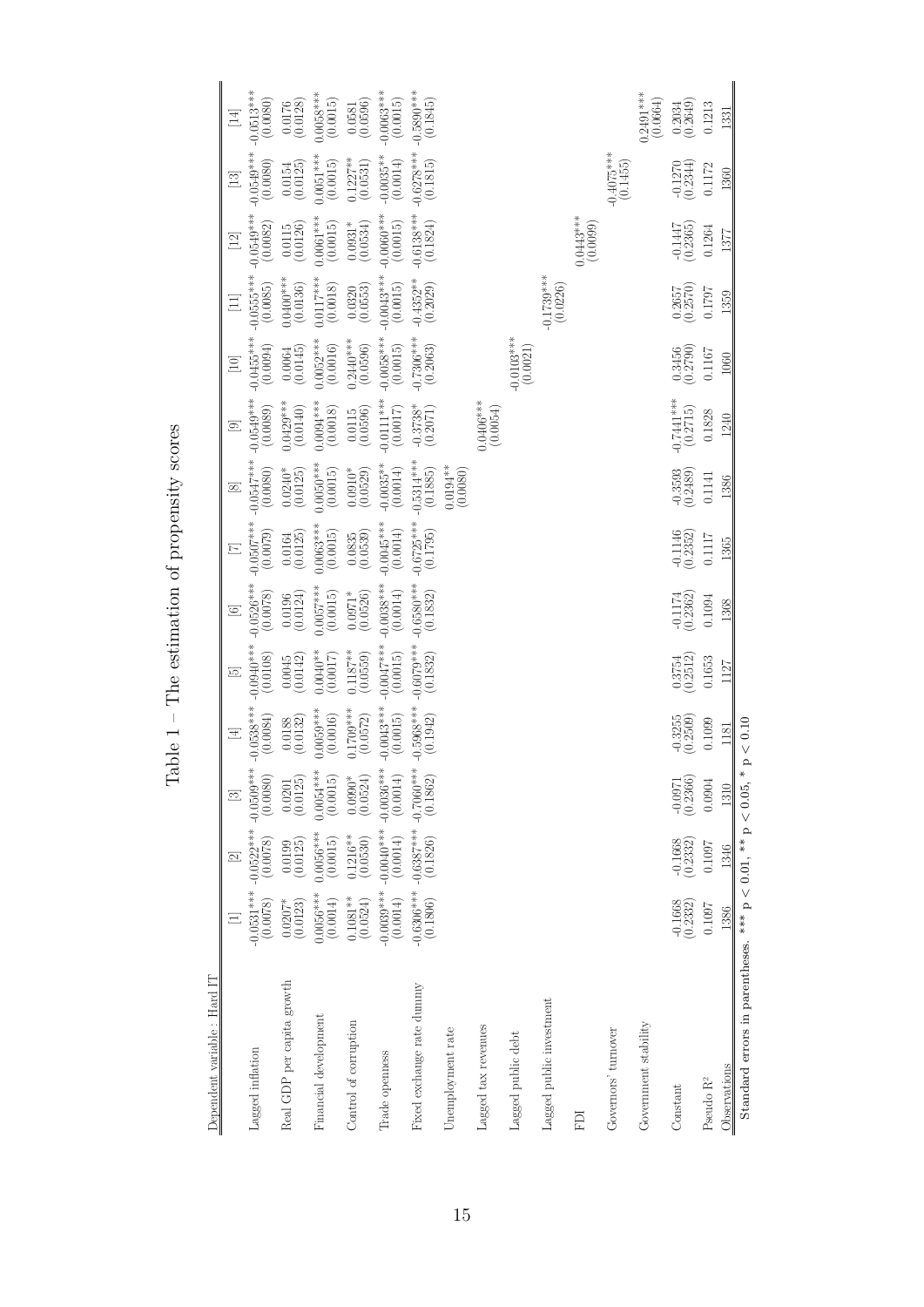### <span id="page-15-0"></span>**5.2 The results from Matching**

Based on their observable characteristics, I refer to the existing literature and draw upon four propensity score matching methods to match ITers with comparable non-ITers.

First, the N-nearest-Neighbors method matches each ITer with the *n* non-ITers with the most comparable propensity scores possible. I retain *n* ranging from 1 to 3 nearest neighbors. Second, the radius method [\(Dehejia and Wahba,](#page-31-6) [2002\)](#page-31-6) matches ITers with non-ITers located at a certain distance based on propensity scores. I retain the small (R  $= 0.005$ , the medium  $(R = 0.01)$  and the wide  $(R = 0.05)$  radius. Third, the Kernel method [\(Heckman et al.,](#page-31-7) [1998\)](#page-31-7) matches each ITer with a weighted average of all the non-ITers, the weights being inversely proportional to the gap between the propensity scores of ITers and non-ITers. Four, the Local Linear Regression [\(Heckman et al.,](#page-31-7) [1998\)](#page-31-7) method matches ITers with non-ITers, such as Kernel Matching, but uses a linear factor in the weighting function.

From the propensity scores of the baseline model reported in column [1] of Table [1,](#page-14-0) I estimate the effect of IT on private domestic investment by computing ATTs. The results of the baseline model using the conservative dates are reported in column [1] of Table [2.](#page-16-0) The estimated coefficients are positive and significant, with a magnitude varying between 1.17 (Kernel Matching) and 2.69 (N-nearest-Neighbors Matching) percentage points. Therefore, these results suggest that IT adoption has increased private domestic investment in targeting countries compared to non-targeting countries. Furthermore, since these coefficients represent between 19% and 45% of the standard deviation of the private investment variable (equal to 5.89, see Table [B2\)](#page-36-0), these coefficients are economically meaningful.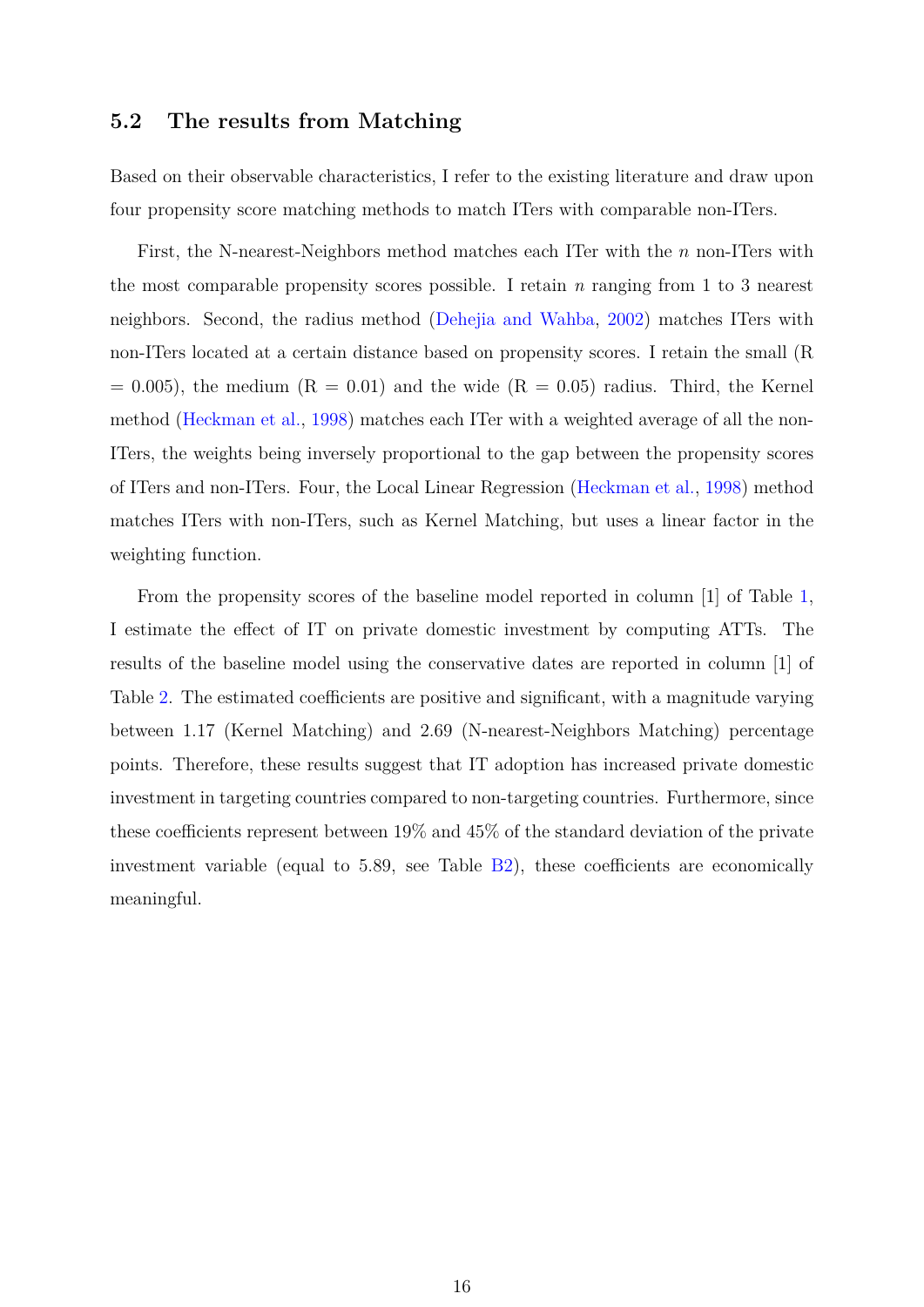| I<br>l                                                                                                             |
|--------------------------------------------------------------------------------------------------------------------|
| とうしょう こうしょく<br>ĺ<br>)                                                                                              |
| $\frac{1}{2}$<br>ו<br>ו                                                                                            |
| $\frac{1}{2}$<br>)                                                                                                 |
| ーーマン                                                                                                               |
|                                                                                                                    |
| $\frac{1}{2}$<br>じゅうしょう                                                                                            |
| i<br>I<br>计交换程序 人名英格兰人姓氏                                                                                           |
| i<br>i                                                                                                             |
| .<br>.<br>.<br>.<br>.                                                                                              |
|                                                                                                                    |
| ļ<br>ł                                                                                                             |
| $\overline{a}$<br>$\frac{1}{1}$<br>5<br>J<br>ā                                                                     |
| ς<br>֧֧֧֧֧֦֧ׅ֧֧֦֧ׅ֧֧ׅ֧֧֧֧֦֧ׅ֧֧֧֧֧֧֧֧֧֧֧֧֧֧֧֧֧֧֧֧֧֧֛֚֚֚֚֚֚֚֚֚֚֚֚֚֚֚֚֚֚֚֚֚֚֚֚֚֚֚֝֝֓֝֓֝֓֜֝֓֜֓֜֝֬֜֝֬֝֬֝֬<br>ĺ<br>I     |
| $\overline{\phantom{a}}$<br>1<br>١<br>¢<br>1<br>Ó<br>ℷ<br>3<br>$\frac{1}{2}$<br>$\overline{\phantom{a}}$<br>ł<br>Ξ |

<span id="page-16-0"></span>

| Treatment Variable: Hard IT                                                                |                                                      | N-nearest-Neighbors Matching   |                                         |                                                      | Radius Matching                                      |                                                      |                                                        | Kernel Matching Local linear regression                             |
|--------------------------------------------------------------------------------------------|------------------------------------------------------|--------------------------------|-----------------------------------------|------------------------------------------------------|------------------------------------------------------|------------------------------------------------------|--------------------------------------------------------|---------------------------------------------------------------------|
|                                                                                            |                                                      |                                |                                         |                                                      |                                                      |                                                      |                                                        |                                                                     |
| Baseline model [1] ATT                                                                     | $2.6930***$<br>(0.7418)<br>$N=1$                     | $N=2$<br>2.3695***<br>(0.6230) | $2.3199***$<br>(0.5574)<br>$N=3$        | $r=0.005$<br>2.2149***<br>(0.4727)                   | $r=0.01$<br>2.2602***<br>(0.4344)                    | $r=0.05$<br>2.2317***<br>(0.4211)                    | $1.1725***$<br>(0.4838)                                | $2.0514***$<br>(0.4138)                                             |
| Control observations<br>Treated observations<br><b>Cotal</b> observations                  | <b>P49</b><br>1111<br>1360                           | RH<br>NH360<br>1360            | 249<br>1111<br>1360                     | 1111<br>1360<br>34                                   | RHS<br>NHS<br>NHS                                    | 249<br>1116<br>11360                                 | 3130                                                   | <b>RH</b><br>NH360                                                  |
|                                                                                            |                                                      |                                | obustness cheo                          |                                                      |                                                      |                                                      |                                                        |                                                                     |
| [2] Excluding year 1990                                                                    | $2.3498***$                                          | $4478***$                      | 2.4845***                               | $1483***$                                            | $.0585***$                                           | $2.2007***$                                          | $1747***$                                              | $0350***$                                                           |
| [3] Excluding hyperinflation episodes                                                      | $2.2198***$<br>(0.7169)                              | $2.4332***$<br>(0.6546)        | $2.4487***$<br>(0.5852)                 | $(0.4592)$<br>$2.0627***$                            | $(0.4600)$<br>$-9772***$                             | $.1871***$<br>(0.4198)                               | $.1623***$<br>(0.4146)                                 | $2.0329***$<br>(0.3929)                                             |
|                                                                                            | $(0.7064)$<br>1.6608**                               | (0.6314)                       | (0.6056)                                | (0.4656)                                             | $\begin{array}{c} (0.4249) \\ 2.0793*** \end{array}$ | $(0.4047)$<br>2.2010***                              | (0.4024)                                               | $(0.3864)$<br>$2.0363***$                                           |
| [4] Excluding financial crises                                                             |                                                      | $-8617***$                     | $.9262***$                              | $2.1234***$                                          |                                                      |                                                      | $2.2083***$                                            |                                                                     |
| [5] Excluding monetary union, dollarization, de facto peg, currency- board                 | $\begin{array}{c} (0.7771) \\ 2.3009*** \end{array}$ | $2.1188***$<br>(0.6456)        | $2.1714***$<br>(0.6050)                 | $2.0774***$<br>(0.4761)                              | $.1424***$<br>(0.4859)                               | $4304***$<br>(0.4425)                                | $4367***$<br>(0.4483)                                  | $2.4872***$<br>(0.4344)                                             |
| [6] Including unemployment rate                                                            | $\frac{(0.7278)}{1.7894***}$                         | $2.3785***$<br>(0.6733)        | $2.0966***$<br>(0.6602)                 | $(0.5177)$<br>2.2159***                              | $\binom{0.5261}{2.1679}$                             | $\frac{(0.4419)}{2.3039***}$                         | $\begin{array}{c} (0.4433) \\ 2.2999*** \end{array}$   | $(0.4476)$<br>$2.0665***$                                           |
|                                                                                            | $\substack{(0.6920) \\ 2.4737***}$                   | (0.6162)                       | (0.5865)                                | $\begin{array}{c} (0.4974) \\ 2.2310*** \end{array}$ | (0.4750)                                             | $\begin{array}{c} (0.4109) \\ 2.1376*** \end{array}$ | $\binom{0.3885}{2.1641***}$                            | $(0.3963)$<br>2.1969***                                             |
| [7] Including tax revenues                                                                 |                                                      | $2.4306***$<br>(0.6957)        | $2.5358***$<br>(0.6861)                 | (0.5699)                                             | $2.1152***$                                          |                                                      |                                                        |                                                                     |
| [8] Including public debt                                                                  | $(0.7728)$<br>1.5823**<br>(0.7309)                   | $1.4725**$<br>(0.6400)         | $.6528***$<br>(0.5815)                  | $1.4531***$<br>(0.4772)                              | $(0.5258)$<br>1.3092***<br>(0.4285)                  | $(0.4765)$<br>1.4319***<br>(0.4049)                  | $(0.4501)$<br>1.4461***<br>(0.4340)                    | $\begin{array}{c} (0.4489) \\ 1.2875^{***} \\ (0.4493) \end{array}$ |
| [9] Including public investment                                                            | $2.6642***$<br>(0.6913)                              | 2.1956 ***<br>(0.5999)         | 2.3129***<br>(0.5833)                   | $2.1052***$<br>(0.4812)                              | $2.2663***$<br>(0.4395)                              | $2.6245***$<br>(0.4167)                              | $2.6203***$<br>(0.4300)                                | $2.6652***$<br>(0.4370)                                             |
| [10] Including FDI                                                                         | $2.3708***$<br>(0.7766)                              | $2.1538***$<br>(0.6976)        | $2.1558***$<br>(0.6396)                 | 1.6611***<br>(0.5007)                                | 1.5887***<br>(0.4720)                                | $1.8555***$<br>(0.4399)                              | $1.8152***$<br>(0.4491)                                | $1.7431***$<br>(0.4635)                                             |
| [11] Including Governors' turnovover                                                       | $2.1525***$<br>$(0.6798)$                            | 2.4479***<br>(0.6493)          | 2.3306***<br>(0.5927)                   | $.9879***$<br>(0.4579)                               | 11455***<br>(0.4654)                                 | $2.1800$ ***<br>(0.4548)                             | 2.1976***<br>(0.4215)                                  | $0.0790$ ***<br>(0.4340)                                            |
| [12] Including government stability                                                        | 1.9976***<br>(0.6730)                                | .7562****<br>(0.6471)          | 8062***<br>(0.5920)                     | $0.999$ ***<br>(0.4643)                              | .8865***<br>(0.4642)                                 | .9398***<br>(0.4111)                                 | $.9322***$<br>(0.4080)                                 | $.8493***$<br>(0.4166)                                              |
| [13] Excluding new ITers                                                                   | $2.7571***$<br>(0.7155)                              | $2.4119***$<br>(0.6462)        | $2.5023***$<br>(0.5997)                 | $2.0013***$<br>(0.4847)                              | $0.0538***$<br>(0.4746)                              | 1.1835***<br>(0.4085)                                | $2.1783***$<br>(0.4385)                                | $2.0475***$<br>(0.4248)                                             |
| [14] Excluding CEECs                                                                       | $2.4107***$<br>(0.7505)                              | 2.4559***<br>0.6929            | ity of the mat<br>$2.4140***$<br>0.6307 | 2.5537***<br>0.4912                                  | $2165***$<br>0.4989                                  | $2.4413***$<br>(0.4611)                              | .3980***<br>0.4508                                     | $2.3078***$<br>0.4366                                               |
|                                                                                            |                                                      |                                |                                         |                                                      |                                                      |                                                      |                                                        |                                                                     |
| Rosenbaum bounds sensitivity tests<br>Standardized bias (p-value)<br>Pseudo R <sup>2</sup> | $\frac{0.008}{1.9}$<br>0.528                         | $0.326$<br>$0.826$             | 1.841<br>$^{0.004}_{-1.0}$              | $\frac{0.003}{0.922}$                                | $\frac{0.002}{2.186}$                                | $\frac{0.002}{2.386}$                                | $\begin{array}{c} 0.001 \\ 2.193 \\ 0.993 \end{array}$ | $\frac{0.008}{2.128}$                                               |
| Bootstrapped standard errors based on 500 replications reported in brackets                |                                                      | *** p<0.01, ** p<0.05, * p<0.1 |                                         |                                                      |                                                      |                                                      |                                                        |                                                                     |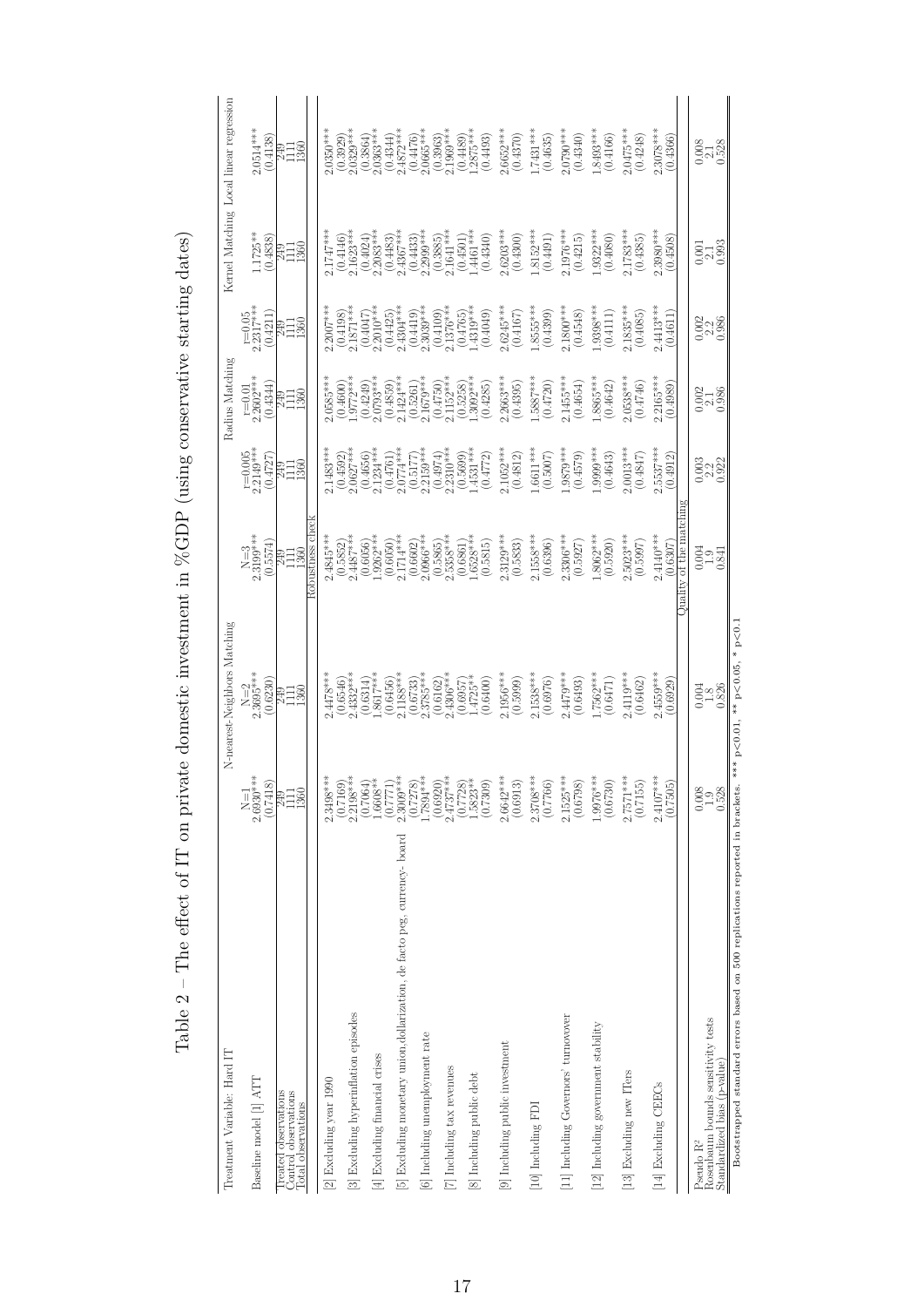### <span id="page-17-0"></span>**6 Sensitivity analysis**

First, I test the robustness of the main results in Subsection [6.1.](#page-17-1) Next, I test potential heterogeneities of the effect of IT on private domestic investment in Sub-section [6.2.](#page-21-0)

#### <span id="page-17-1"></span>**6.1 Robustness**

#### **6.1.1 Alternative samples and control by additional variables**

In columns [2]-[13] of Table [1,](#page-14-0) I test the robustness of the propensity scores of the baseline model (column [1]) using alternative specifications of the propensity scores.

First, I estimate new propensity scores using different subsamples (columns [2]-[7]). In column [2] (Table [1\)](#page-14-0), I ignore the year 1990, which marks the start of the adoption of IT. Next, since 16 countries in the sample experienced at least one episode of hyperinflation from 1990-2017, such extreme values could bias the estimations. Consequently, in column [3] (Table [1\)](#page-14-0), I exclude from the sample any episode of hyperinflation, defined as an annual inflation rate equal to or higher than 40% [\(Lin and Ye,](#page-32-1) [2009\)](#page-32-1). For the same reasons, in column [4], I ignore years marked by financial crises. In column [5], I exclude from the sample countries with a fixed de facto exchange rate or currency boards, countries belonging to a monetary union or dollarized countries, insofar as these monetary regimes are not compatible with the adoption of an inflation targeting policy. In column [6], I exclude new ITers from treated countries, with reference to [Apeti et al.](#page-30-3) [\(2020\)](#page-30-3). Indeed, countries that have recently adopted IT are unlikely to have a sound fiscal policy that can enhance the credibility and effectiveness of the targeting policy. Therefore, excluding these countries from the sample allows me to avoid a possible bias in my results, due to the potential absence of a situation of fiscal dominance among the new ITers. Between 1990 and 2017, Central and Eastern European Countries (CEECs) implemented a wave of reforms, including financial openness, that have significantly reduced the gap in their economic performance with the EU average. In addition, these countries have experienced massive FDI inflows, which could have a significant effect on domestic investment. Therefore, in column [7], I exclude these countries from the sample.

The new propensity scores obtained are globally comparable to those of the baseline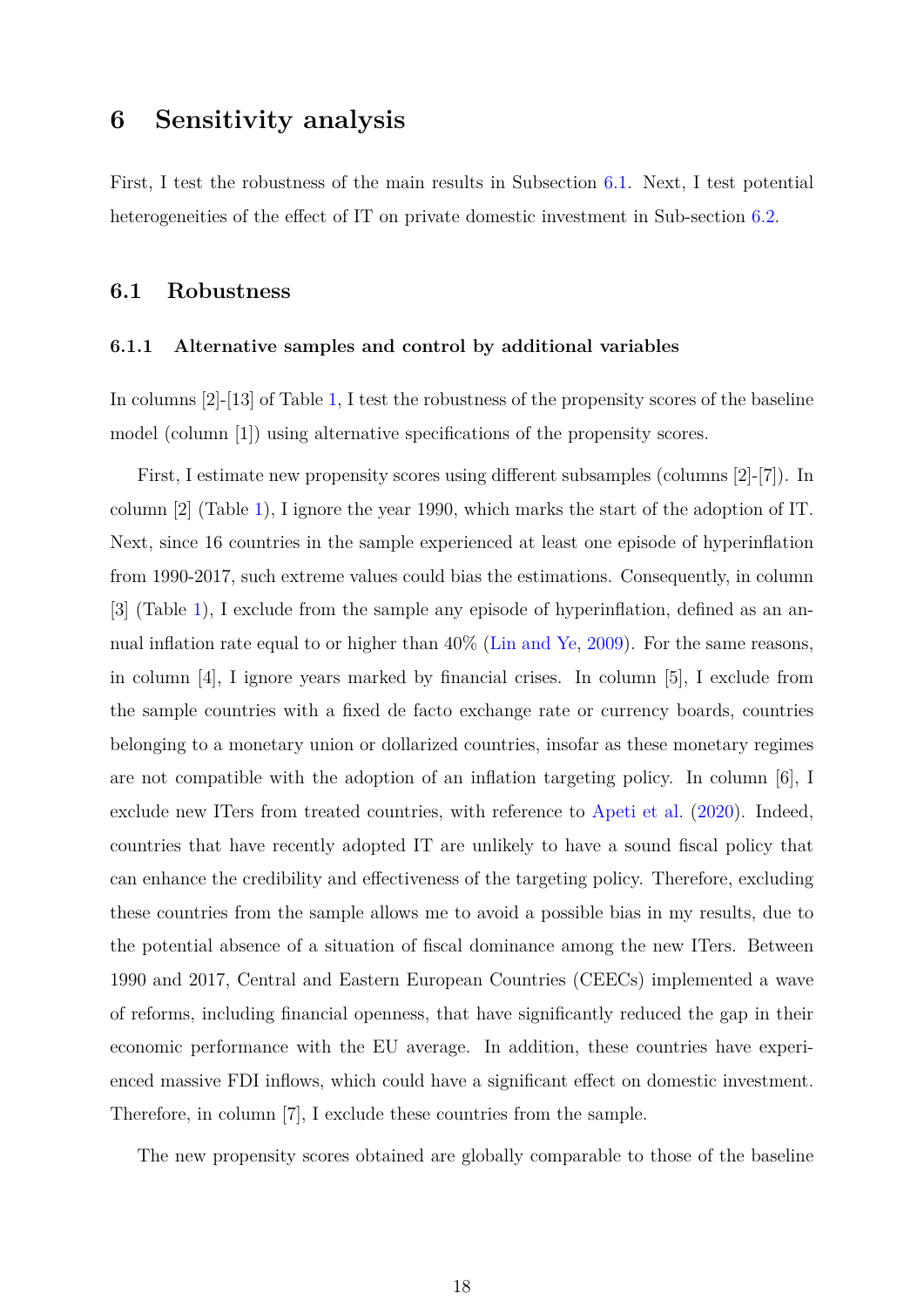model (column [1], Table [1\)](#page-14-0), even if the sign of the real GDP per capita growth is sometimes ambiguous. From the new scores obtained in columns [2]-[7] of Table [1,](#page-14-0) I compute the new ATTs that I report in columns [2]-[5] and [13]-[14] of Table [2.](#page-16-0) The new results obtained are comparable to the ATTS of my baseline model reported in column [1] of Table [2.](#page-16-0)

Secondly, I augment my baseline equation estimated from a probit model by controlling by several additional variables likely to be positively or negatively correlated both with IT and the outcome variable (columns  $[8]-[14]$ , Table [1\)](#page-14-0). These variables are respectively: the unemployment rate, the lagged tax revenue, the lagged public debt, the lagged public investment, foreign direct investment, the independence of the central bank (proxied by the variable "Governors' turnover", which is a dummy equal to 1 if the change of central bank governor occurs informally before the end of his mandate, and zero otherwise), and government stability. These variables are not introduced ad-hoc since each of them has an economic justification.

The unemployment rate influences the conduct of inflation targeting policy due to the problem of time inconsistency. [Apeti et al.](#page-30-3) [\(2020\)](#page-30-3) explain that in the presence of a high unemployment rate, the central bank will not focus exclusively on price stability. It can then adopt an accommodative policy by considering that it cannot ignore the labor market situation, which can affect the probability of adopting IT. However, one can consider that countries with high unemployment rates could also adopt IT in the hope of improving the labor market situation, given the beneficial externalities of this monetary policy framework. Thus, the effect of the unemployment rate on the probability of adopting IT could be ambiguous.

Referring to the Unpleasant Monetarist Arithmetic theory, one can consider that good fiscal discipline reduces the likelihood of the government exerting pressure on the central bank to finance its deficits, thereby increasing the probability of adopting IT. Therefore, tax revenues should be positively correlated with IT, while public debt and public investment signs should be negative. However, given the positive effect of IT on fiscal discipline, it is also plausible to think that poor fiscal discipline can also encourage the central bank to adopt IT to promote fiscal discipline. The expected effect of fiscal discipline on the likelihood of adopting IT could therefore be ambiguous.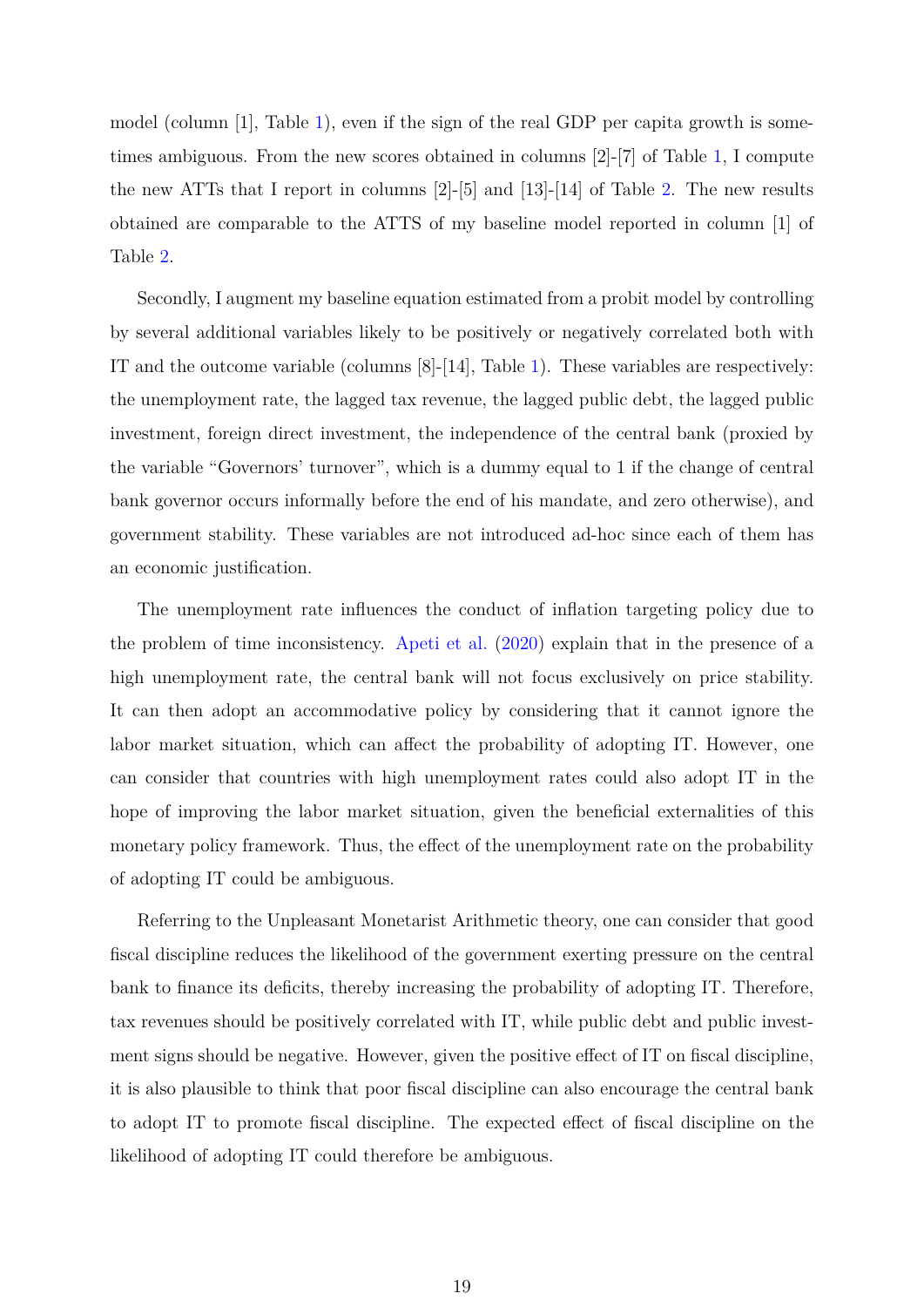FDI could stimulate tax revenue collection by broadening the tax base through the entry of new firms. By positively affecting fiscal space, FDI should thus reduce the likelihood of the government exerting pressure on the central bank to finance its deficits. I then expect a positive effect of FDI on the probability of adopting IT.

Frequent changes of central bank governors may reflect weak independence of monetary institutions vis-à-vis the government and, therefore, a low central bank's capacity to implement a credible targeting policy. Thus, weak central bank independence should reduce the likelihood of adopting IT.

Finally, good government stability characterized by a low level of political risk reflects good governance, strengthens investor confidence in the country, and reduces sovereign bond yield spreads. Government stability should improve sovereign debt ratings and promote access to financial markets for developing countries [\(Sawadogo,](#page-33-7) [2020\)](#page-33-7). In doing so, government stability should increase the likelihood of adopting IT.

The new estimated scores reported in columns [8]-[14] remain qualitatively comparable to those obtained previously and similar to the results obtained for my baseline model (column [1], Table [1\)](#page-14-0). Additionally, the results corroborate most of my assumptions. The unemployment rate, tax revenues, FDI, and government stability are positively correlated with the probability of adopting IT. However, public debt, public investment, and frequent changes of central bank governors (weak central bank independence) are negatively correlated with the probability of adopting IT.

From the estimated propensity scores in columns [8]-[14] of Table [1,](#page-14-0) I recompute the ATTs reported in columns  $[6]-12$  of Table [2.](#page-16-0) The new coefficients remain qualitatively and quantitatively comparable to the baseline model results (column [1], Table [2\)](#page-16-0).

#### **6.1.2 Alternative definition of the treatment variable (Soft IT)**

I analyze the sensitivity of my various baseline results in another way, using an alternative definition of the treatment variable. I refer to the default starting dates or informal IT (Soft IT). Indeed, as mentioned previously, under a Soft IT regime, the central bank's reaction to an inflation deviation from the target is slower than its reaction under a Hard IT regime. Soft IT, therefore, refers to the date declared by the central bank itself.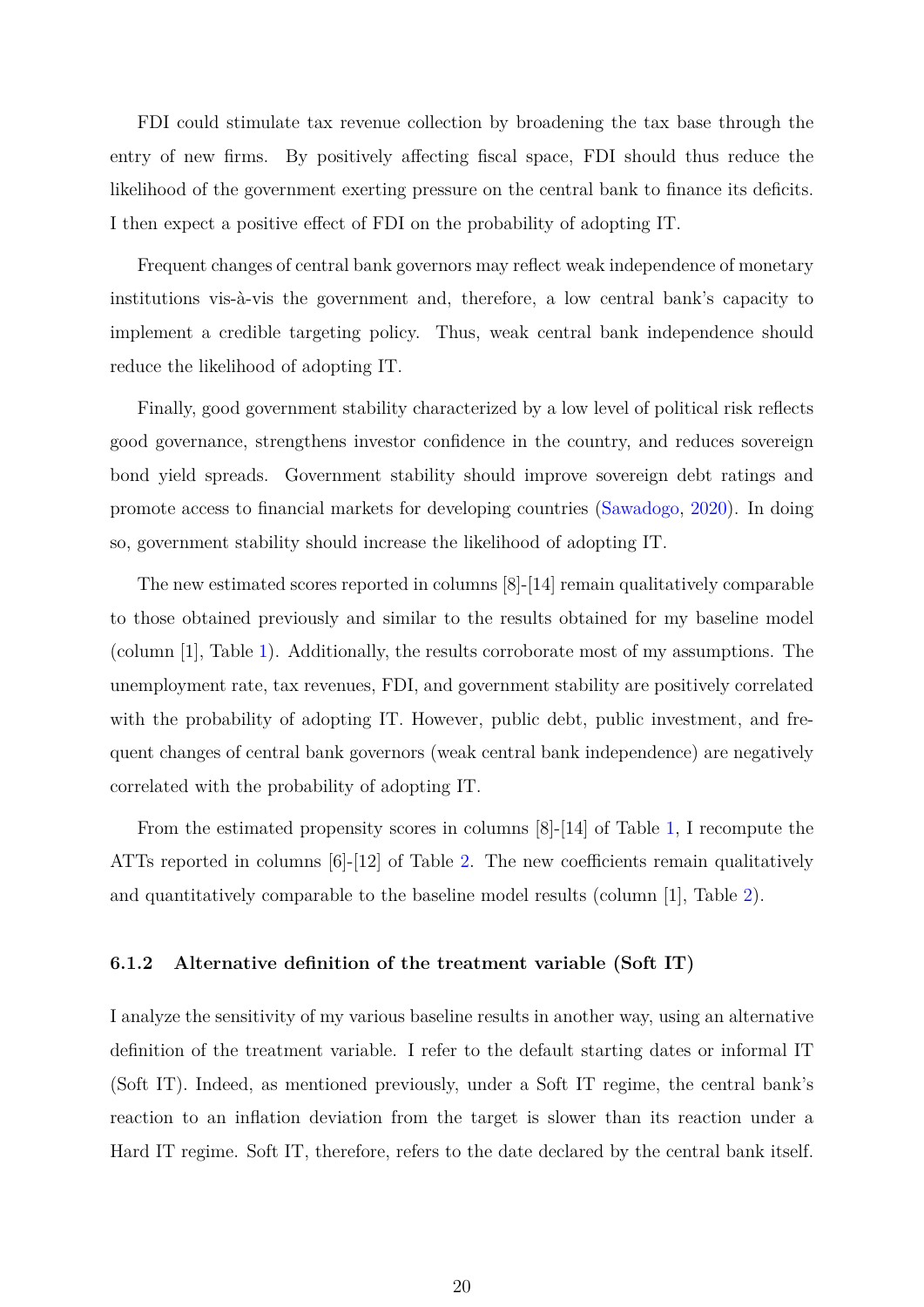In contrast, Hard IT refers to the date declared by academics, considered the effective date from which the central bank operates under the inflation targeting regime. The results of the propensity scores and ATTs are reported in Tables [C1](#page-37-0) and [C2.](#page-38-0) The new propensity scores are qualitatively comparable to those obtained in Table [1](#page-14-0) when I refer to conservative starting dates (Hard IT). Likewise, the new ATTs computed from the new propensity scores are positive and significant, with an amplitude varying between 1.63 (Local linear regression) and 2.58 (N-nearest-Neighbors Matching) percentage points for the baseline model (column [1], Table [C2\)](#page-38-0).

I reproduce the same tests described in Subsection [6.1](#page-17-1) using the new definition of the treatment variable. The results are reported in columns [2]-[14] of Tables [C1](#page-37-0) and [C2.](#page-38-0) In column [8] of Table [C2,](#page-38-0) 7 out of 8 ATTs are positive, significant, and qualitatively comparable to those obtained by referring to Hard IT. In column [10] of Table [C2,](#page-38-0) 5 out of 8 ATTs are positive and significant, with a magnitude varying between 1.49 (Kernel Matching) and 0.89 (Radius Matching) percentage points. Overall, I can conclude that my main findings are robust to the alternative definition of the treatment variable.

#### **6.1.3 Alternative estimation method**

I perform another robustness test by changing my identification strategy. I use the Inverse Probability Weighting (IPW) estimator. Indeed, although the estimation of ATTs from propensity scores makes it possible to correct the potential self-selection bias in the policy adoption, this estimator may have limits, especially in the presence of a severe lack of data. The IPW estimator uses propensity scores by giving more weight to observations that are similar to each other in their observable characteristics, allowing a good pairing even in the presence of missing data. The results of the estimates are reported in Tables [C3](#page-39-0) and [C4,](#page-40-0) using the two definitions of the treatment variable (Hard IT and Soft IT) respectively. My results are robust to the use of this estimation method, insofar as the new ATTs are qualitatively comparable to those of the baseline model obtained from propensity scores matching.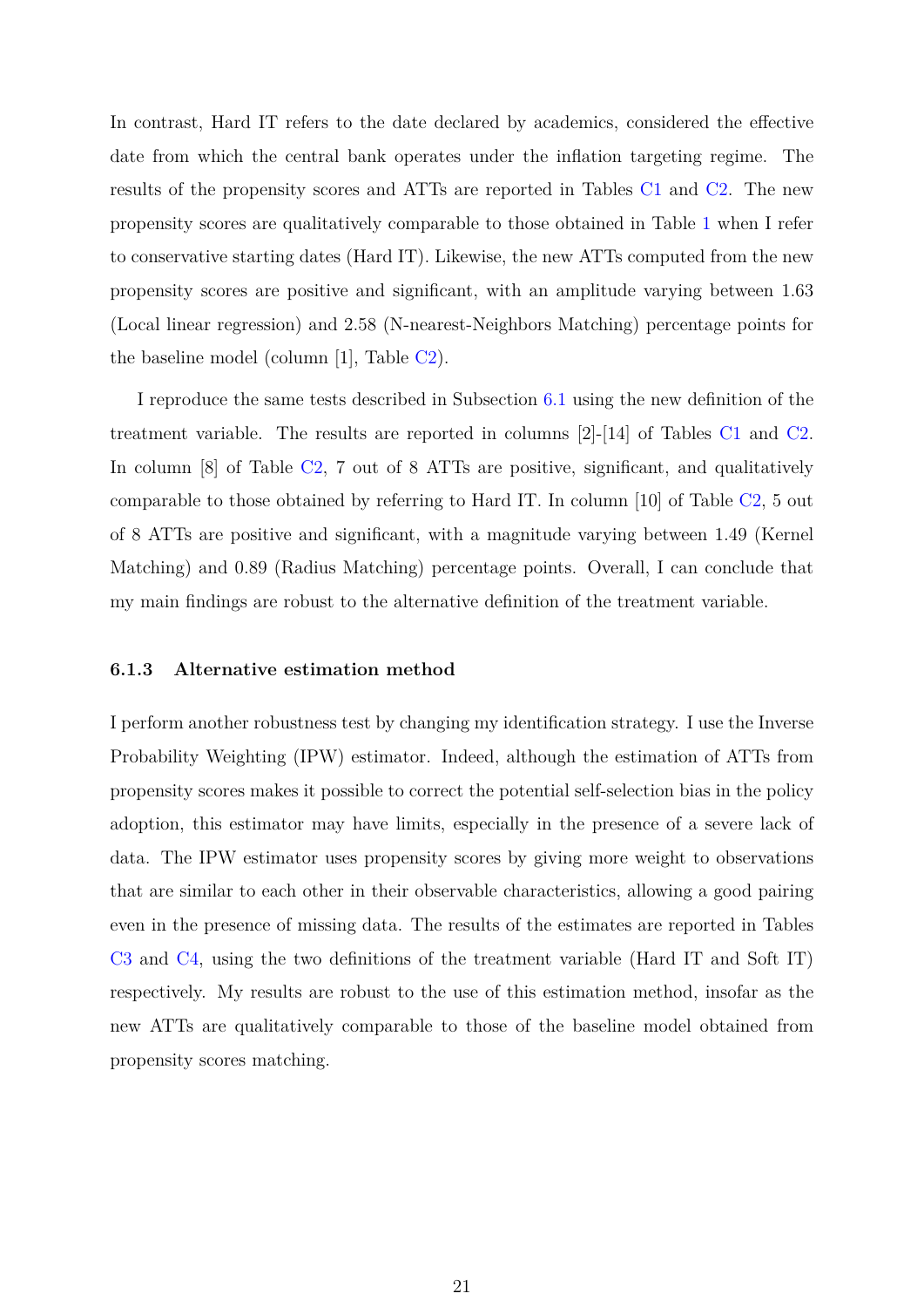#### **6.1.4 Assessing the quality of the matching method**

The matching from propensity scores should eliminate significant differences in observables between inflation targeting and non-targeting countries. First, I test the quality of the matching by referring to the Pseudo  $\mathbb{R}^2$ , as suggested by [Sianesi](#page-33-8) [\(2004\)](#page-33-8). [Caliendo and](#page-30-10) [Kopeinig](#page-30-10) [\(2008\)](#page-30-10) hold that a good quality adjustment must be associated with « fairly low » Pseudo-R<sup>2</sup>. All of the pseudo-R<sup>2</sup> in my main estimates are less than 0.01 (see Table [2\)](#page-16-0), suggesting that the matching provided balanced scores. Consequently, my estimates are robust with regard to the hypothesis of common support.

Secondly, I verify the Conditional Independence Assumption (CIA), both concerning observables and non-observables. Regarding observables (see [Rosenbaum,](#page-33-9) [2002\)](#page-33-9), the standardized bias test which evaluates the mean difference between the characteristics of ITers and non-ITers supports the absence of statistical differences between the two groups of countries after matching. Regarding unobservables, I test to what extent the existence of unobserved that simultaneously affect the assignment to treatment and the outcome variable could bias my results. The cutting points from Rosenbaum sensitivity tests at 5% significance hover between 1.8 and 2.2 (see Table [2\)](#page-16-0), comparable with existing studies for which the cutting point tends to range between 1.1 and 2.2 (see e.g. [Aakvik,](#page-30-11) [2001](#page-30-11) or [Rosenbaum,](#page-33-9) [2002](#page-33-9) page 188). Thus, I can conclude that my different estimates obtained are also robust with respect to the CIA.

### <span id="page-21-0"></span>**6.2 Heterogeneity**

This section explores heterogeneity in the effect of IT on private domestic investment to learn more about the underlying mechanism. Subsection [6.2.1](#page-22-0) assesses the effectiveness of the inflation targeting regime by looking at deviations of the effective inflation rates from the targets announced by central banks. Subsection [6.2.2](#page-23-0) focuses on the role of institutional quality. In subsection  $6.2.3$ , I analyze the effectiveness of the monetary regime in the presence of fiscal institutions, notably fiscal rules. Finally, some interactions are explored in the last subsection.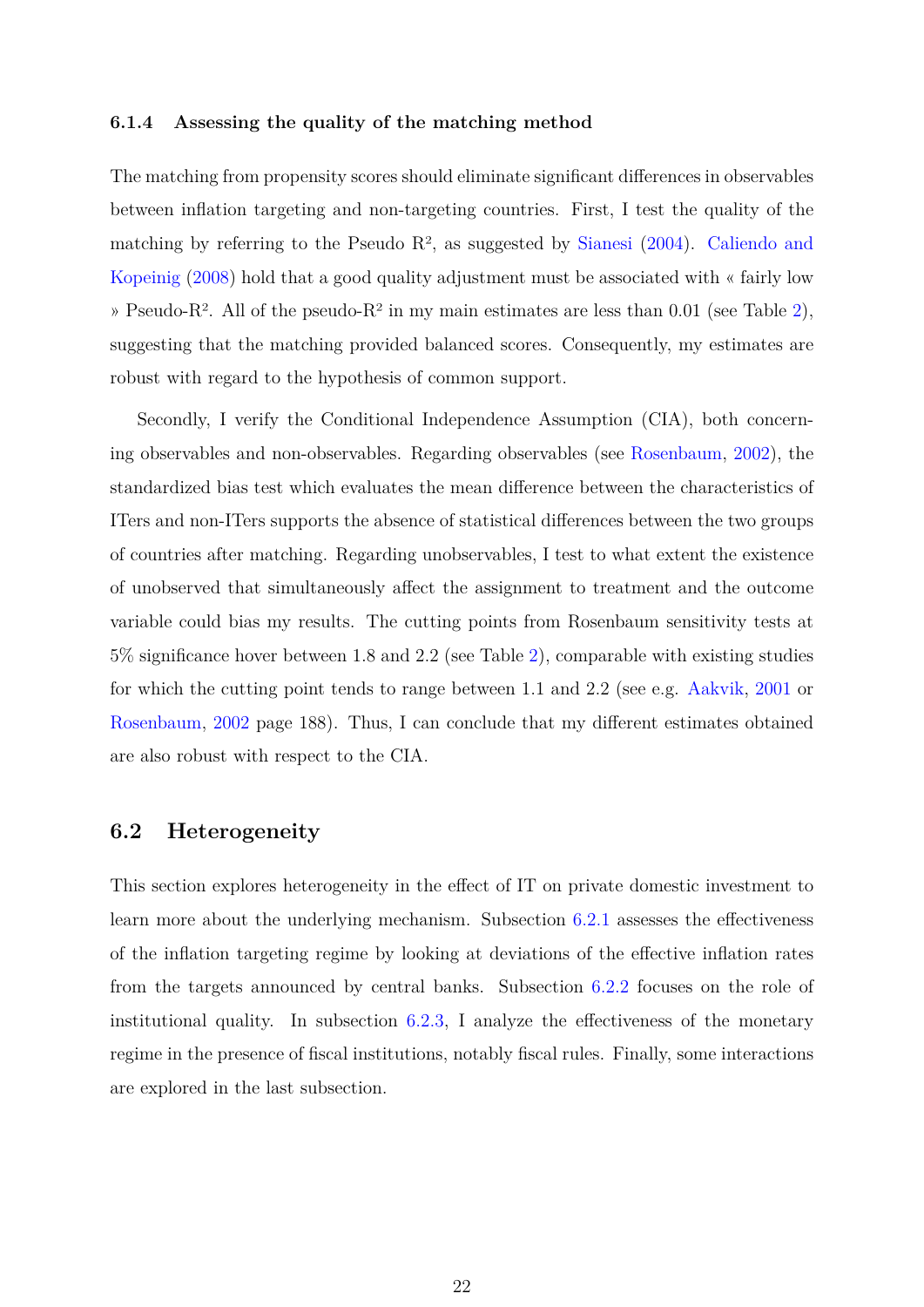#### <span id="page-22-0"></span>**6.2.1 Do the deviations from the targets matter ?**

Credibility, usually proxied by deviations from inflation targets, is a crucial factor in the success of the targeting regime. Indeed, by reaching or approaching the targets, central banks influence public expectations, thus creating a decision-making framework that increases the credibility of the monetary policy. This credibility would imply a lower effort by the central bank to achieve the inflation target, thus promoting the effectiveness of the policy. Referring to [Ogrokhina and Rodriguez](#page-32-11) [\(2018\)](#page-32-11), I calculate deviations from the target as the difference between realized inflation and the inflation target for each target country over the period 1990-2017.<sup>[5](#page-22-1)</sup> I report an average deviation of 0.8 percentage points among the targeting countries, and a median of zero.

As can be seen in Figure [3,](#page-23-1) which plots the kernel density of deviations, most target countries do not deviate from their announced targets, resulting in a distribution of deviations concentrated around zero. The long tail is explained by a small number of countries with large deviations. For example, in 2015, Russia recorded the most significant deviation from the target, with a gap of 11.5 percentage points. This is due to the country's gradual transition to full inflation targeting, officially introduced in 2015. Russia is followed by Kazakhstan, which recorded a deviation from the target of about 10.5 percentage points in 2015, when the targeting regime was adopted.

To capture potential heterogeneity in the regime's effectiveness concerning these deviations, I interact my binary variable with the squared deviation of inflation from the target, as these deviations can also be negative. The results of the estimations are reported in Table [3.](#page-23-2) Since no average effect is significant, albeit positive, I conclude that deviations from the target do not significantly affect the regime's effectiveness. To say it differently, the inflation targeting regime significantly improves private domestic investment, both for countries that are close to the announced targets and for countries that deviate from them. Moreover, it should be noted that this result is because very few countries in the sample deviate from the announced targets, as mentioned above, so that overall in my sample I can consider that I have countries with a credible targeting regime.

<span id="page-22-1"></span><sup>5</sup>Data on inflation targets are extracted from [Ciżkowicz-Pękała et al.](#page-30-8) [\(2019\)](#page-30-8) and the central bank publications of each country.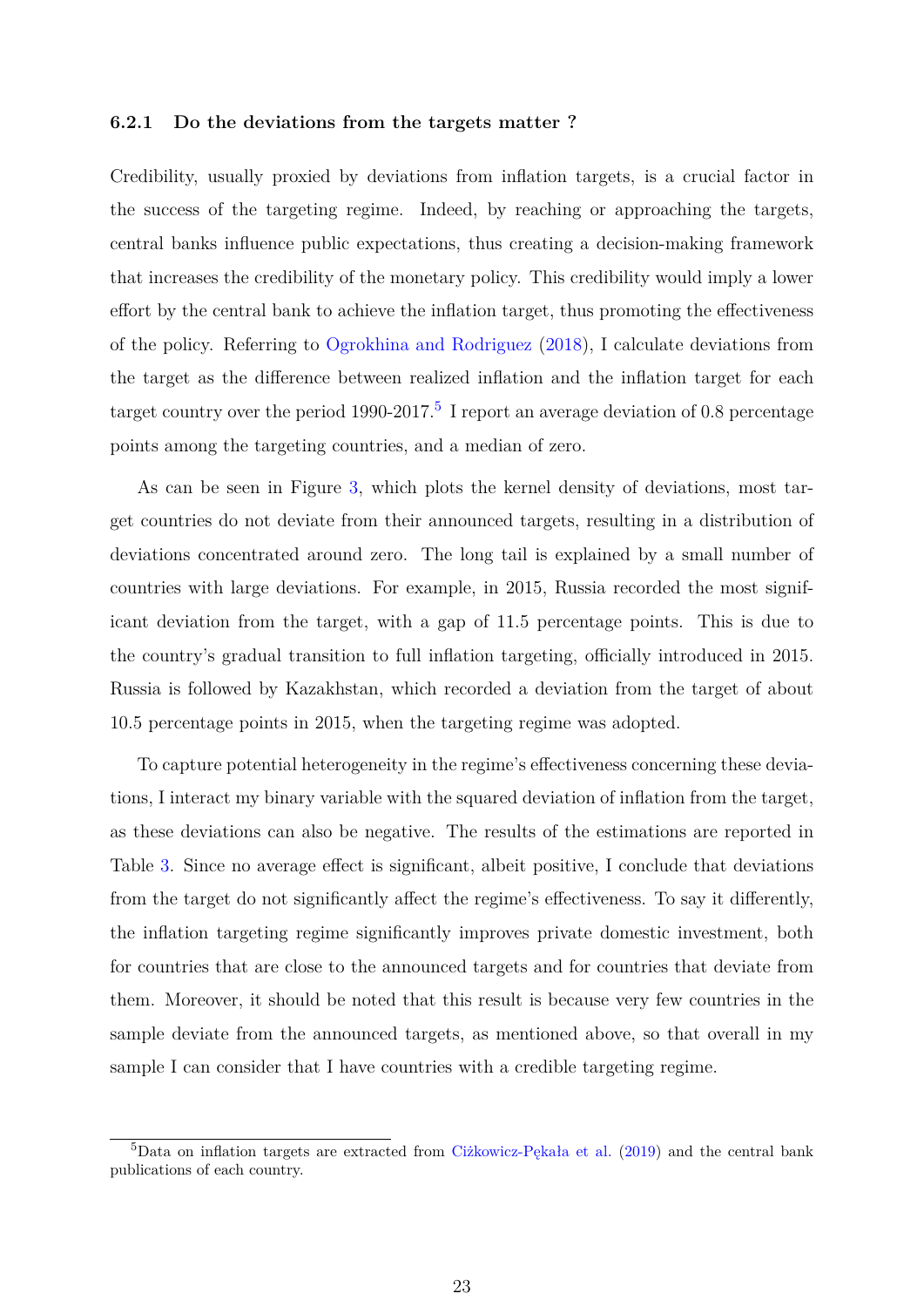Figure 3 – Distribution of deviations of realized inflation from the target

<span id="page-23-1"></span>

Table 3 – Heterogeneity: Do the deviations from the targets matter ?

<span id="page-23-2"></span>

|                 |                    | N-nearest-Neighbors Matching |                    |                    | Radius Matching    |                    |                    | Kernel Matching Local linear regression |
|-----------------|--------------------|------------------------------|--------------------|--------------------|--------------------|--------------------|--------------------|-----------------------------------------|
|                 | $N=1$              | $N=2$                        | $N=3$              | $r = 0.005$        | $r = 0.01$         | $r = 0.05$         |                    |                                         |
| $IT * Sq. dev.$ | 1.7463<br>(6.2866) | 1.3900<br>(4.9468)           | 1.6931<br>(4.5692) | 0.8312<br>(3.5993) | 1.2071<br>(3.3528) | 1.5279<br>(2.8761) | 1.5006<br>(2.9768) | 1.1044<br>(2.8698)                      |
| Observations    | 1362               | 1362                         | 1362               | 1362               | 1362               | 1362               | 1362               | 1362                                    |

Bootstrapped standard errors based on 500 replications reported in brackets. \*\*\* p<0.01, \*\* p<0.05, \* p<0.1

#### <span id="page-23-0"></span>**6.2.2 The role of institutions**

Institutions have an essential role in the conduct and effectiveness of economic policies. To the extent that central bank independence is a necessary condition for the success of the targeting regime, one can argue that this policy is more likely to be effective in countries with good institutions or have implemented sound institutional reforms.

I re-estimate my main equation to test this hypothesis, distinguishing between different political regimes. In a first step, I distinguish between weak and strong democracies based on the median value of the Polity 5 democracy score. The results are reported in columns [1] and [2] of Table [4](#page-24-0) (Panel A). Although the average effects for weak democracies are positive, they are not significant.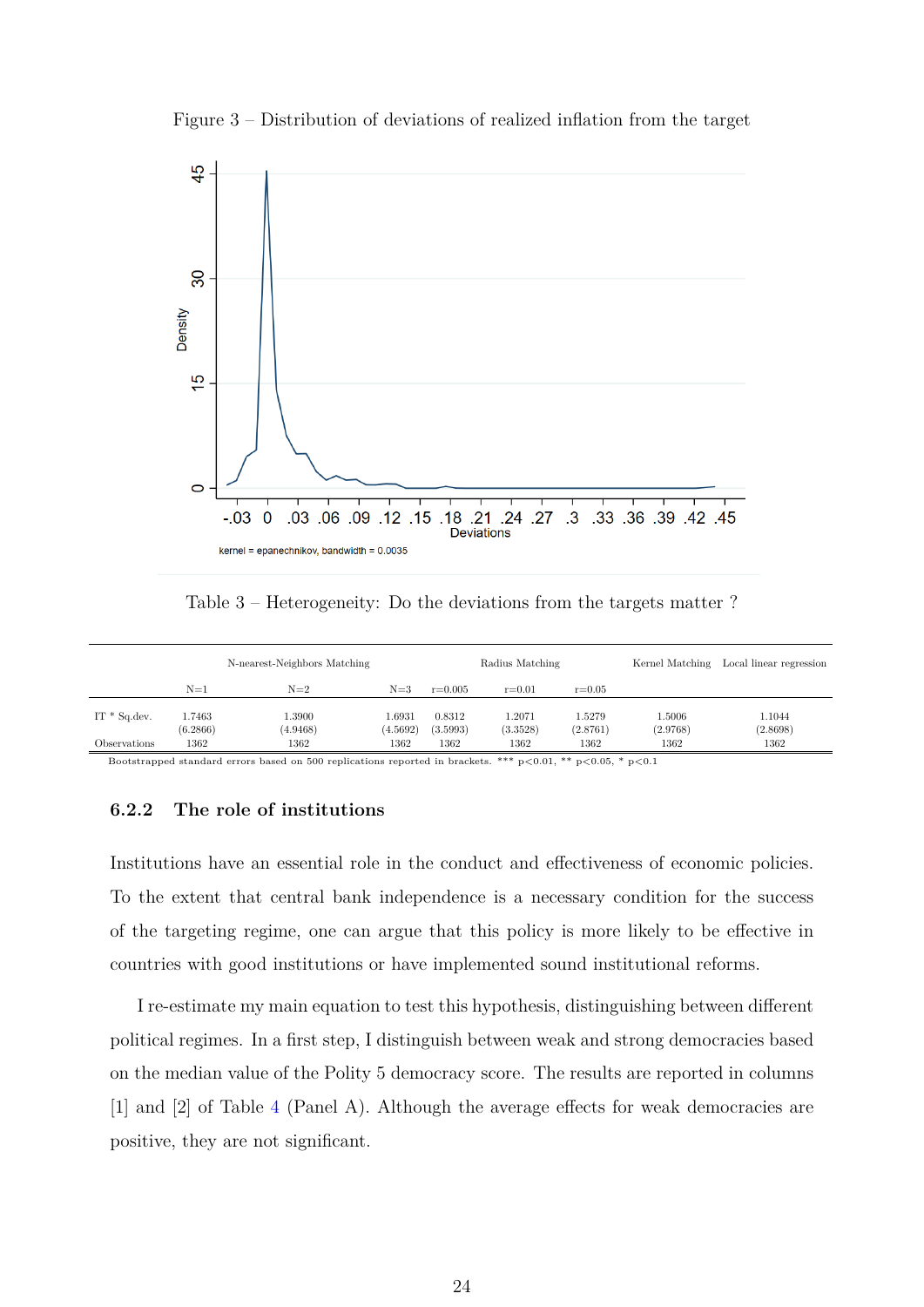<span id="page-24-0"></span>

|                                                      |                               | N-nearest-Neighbors Matching  |                                |                                | Radius Matching                |                                |                                | Kernel Matching Local linear regression |
|------------------------------------------------------|-------------------------------|-------------------------------|--------------------------------|--------------------------------|--------------------------------|--------------------------------|--------------------------------|-----------------------------------------|
| Panel A: Hard IT                                     | $N=1$                         | $N=2$                         | $N=3$                          | $r = 0.005$                    | $r = 0.01$                     | $r = 0.05$                     |                                |                                         |
| [1] Good democratic governance : ATT                 | $1.9932**$<br>(0.8944)        | $1.9523**$<br>(0.8251)        | $1.7946**$<br>(0.8144)         | $1.6328***$<br>(0.6332)        | $1.4838**$<br>(0.6187)         | $1.6631***$<br>(0.6059)        | $1.6862***$<br>(0.5899)        | $1.7000***$<br>(0.6121)                 |
| Observations                                         | 702                           | 702                           | 702                            | 702                            | 702                            | 702                            | 702                            | 702                                     |
| [2] Poor democratic governance : ATT<br>Observations | 2.4702<br>(3.2598)<br>571     | 2.3717<br>(2.9291)<br>571     | 1.9618<br>(2.7119)<br>571      | 3.4650<br>(2.4676)<br>571      | 1.4362<br>(2.4717)<br>571      | 0.6234<br>(2.2982)<br>571      | 0.7226<br>(2.3726)<br>571      | 1.8279<br>(2.2022)<br>571               |
| [3] Autocracies :<br>Observations                    | 2.9456<br>(3.0696)<br>633     | 1.7288<br>(2.9419)<br>633     | 2.5405<br>(2.5964)<br>633      | 3.3627<br>(2.2549)<br>633      | 2.8328<br>(2.1927)<br>633      | 1.3258<br>(2.0975)<br>633      | 1.2009<br>(2.0591)<br>633      | 1.5106<br>(2.0726)<br>633               |
| [4] Full Democracies :<br><b>ATT</b><br>Observations | 1.2721<br>(0.7995)<br>730     | $1.5585**$<br>(0.7868)<br>730 | $1.6378**$<br>(0.7328)<br>730  | $1.7264***$<br>(0.5978)<br>730 | $1.6036***$<br>(0.5482)<br>730 | $1.4892**$<br>(0.5943)<br>730  | $1.5098**$<br>(0.5950)<br>730  | $1.7311***$<br>(0.5366)<br>730          |
| Panel B: Soft IT                                     |                               |                               |                                |                                |                                |                                |                                |                                         |
| [1] Good democratic governance : ATT<br>Observations | $1.8064**$<br>(0.7856)<br>702 | $1.4165*$<br>(0.7556)<br>702  | $1.9660***$<br>(0.7006)<br>702 | $2.0212***$<br>(0.6451)<br>702 | $1.7040***$<br>(0.5792)<br>702 | $1.5648***$<br>(0.5636)<br>702 | $1.5988***$<br>(0.5747)<br>702 | $1.5585***$<br>(0.5592)<br>702          |
| [2] Poor democratic governance : ATT<br>Observations | 0.9912<br>(2.9737)<br>571     | 1.1381<br>(2.8235)<br>571     | 0.4793<br>(2.4404)<br>571      | 3.1563<br>(2.6001)<br>571      | 1.2400<br>(2.5567)<br>571      | 0.3539<br>(2.2401)<br>571      | 0.1526<br>(2.2585)<br>571      | 0.3083<br>(2.1144)<br>571               |
| <b>ATT</b><br>[3] Autocracies :<br>Observations      | 0.0193<br>(3.2105)<br>633     | 1.7561<br>(2.7183)<br>633     | 2.2760<br>(2.5710)<br>633      | 3.3743<br>(2.3583)<br>633      | 3.1978<br>(2.0281)<br>633      | 1.1326<br>(2.1276)<br>633      | 1.0636<br>(2.2559)<br>633      | 1.4945<br>(1.9615)<br>633               |
| <b>ATT</b><br>[4] Full Democracies :<br>Observations | 1.5984*<br>(0.8362)<br>730    | $1.5682**$<br>(0.6695)<br>730 | $1.5802**$<br>(0.7365)<br>730  | $1.9259***$<br>(0.6043)<br>730 | $2.0729***$<br>(0.5715)<br>730 | $1.6592***$<br>(0.5451)<br>730 | $1.7259***$<br>(0.6305)<br>730 | $1.3188**$<br>(0.5517)<br>730           |

Table 4 – Heterogeneity: the role of institutions

Bootstrapped standard errors based on 150 replications reported in brackets. \*\*\* p<0.01, \*\* p<0.05, \* p<0.1

In columns [3] and [4] of Panel A, I distinguish between two types of political regimes using the democracy score from the OWiD (Our World in Data) database : autocracies (including semi-democracies) and full democracies. The results obtained are qualitatively comparable to those of the first two columns. Finally, as a robustness check, I replicate the tests performed in Panel A using the alternative definition of the treatment variable (Soft IT). The results reported in Panel B remain robust, and significant for countries with good institutions.

One might think that this effect could be biased by an imbalance of observations between the two samples. However, as the observations reported for the different subgroups of countries seem comparable, I can rule out this hypothesis. Similarly, over the period 1990-2017, I identified six countries with weak institutions among the target countries, representing a quarter of the treated countries in the sample. Thus, I can conclude that institutions have an essential role in the effectiveness of the targeting regime.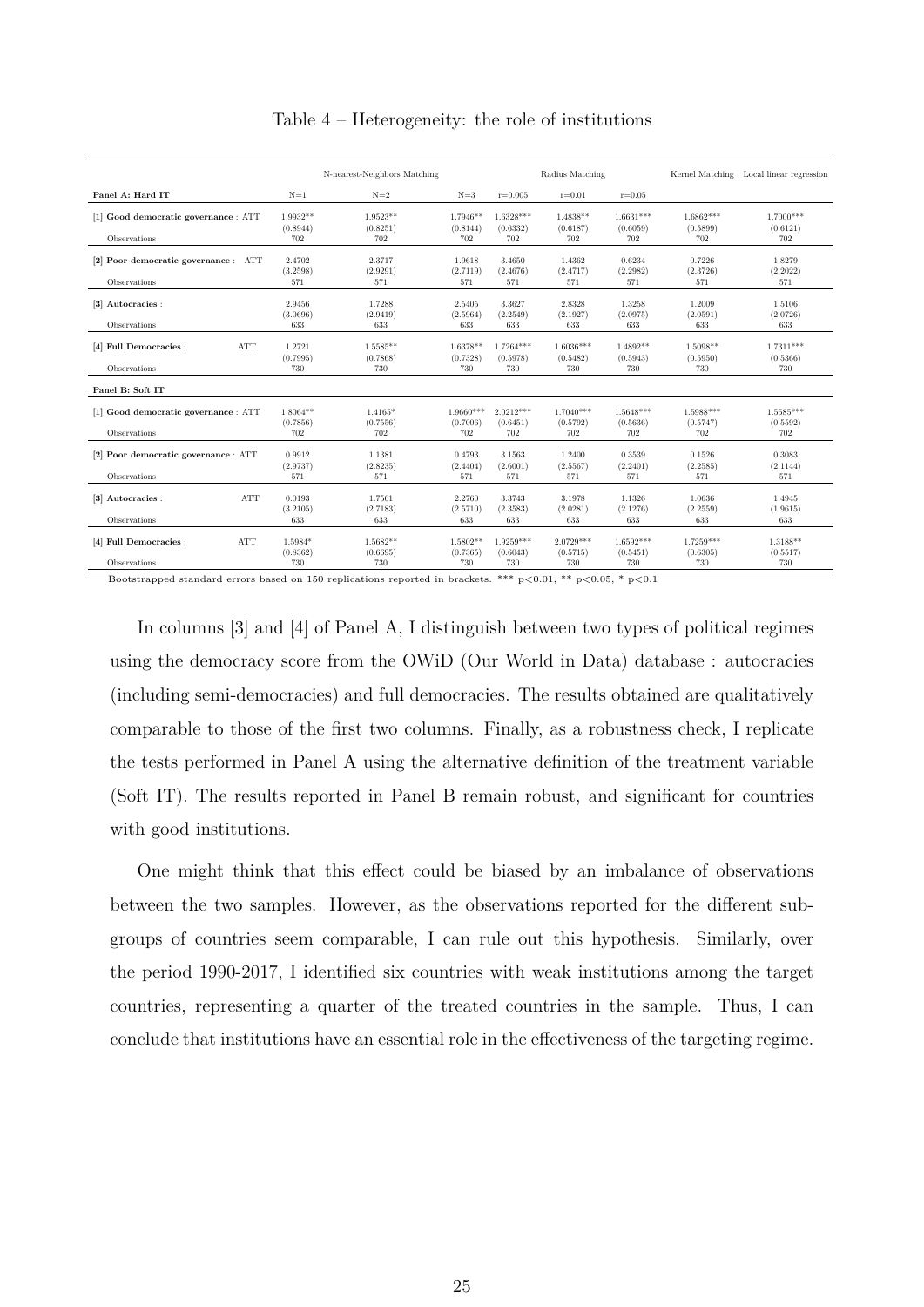#### <span id="page-25-0"></span>**6.2.3 Combined inflation targeting with fiscal rules**

In the spirit of [Combes et al.](#page-30-0) [\(2018\)](#page-30-0) who highlight some complementarity between inflation targeting and fiscal rules, I assess the effectiveness of the monetary regime in the presence of these fiscal institutions. In column [1] of Table [5,](#page-26-0) I cross my treatment variable with another binary variable (FR) equal to 1 if a fiscal rule is effective, for a given country, in a given year, and zero otherwise. The positive and economically meaningful average effects suggest that inflation targeting is most effective in increasing domestic investment when implemented jointly with fiscal rules, thus corroborating the findings of [Combes et al.](#page-30-0) [\(2018\)](#page-30-0). This result is explained by the positive effect of fiscal rules on fiscal discipline, limiting the monetary financing of fiscal deficits and promoting the effectiveness of the monetary regime.

In columns [2]-[4], I distinguish between Debt (DR), Balanced Budget (BBR) and Expenditure (ER) Rules, respectively. The results in columns [2] and [3] are consistent with those in column [1], suggesting that debt and balanced budget rules appear to be complementary to inflation targeting. However, the joint effect of IT and ER is not significant(column [4]). This result can be explained by an inverse effect of ER on domestic investment. Indeed, ER may induce the government to reduce public spending, which would penalise private investment in the presence of a complementary relationship between public and public investment.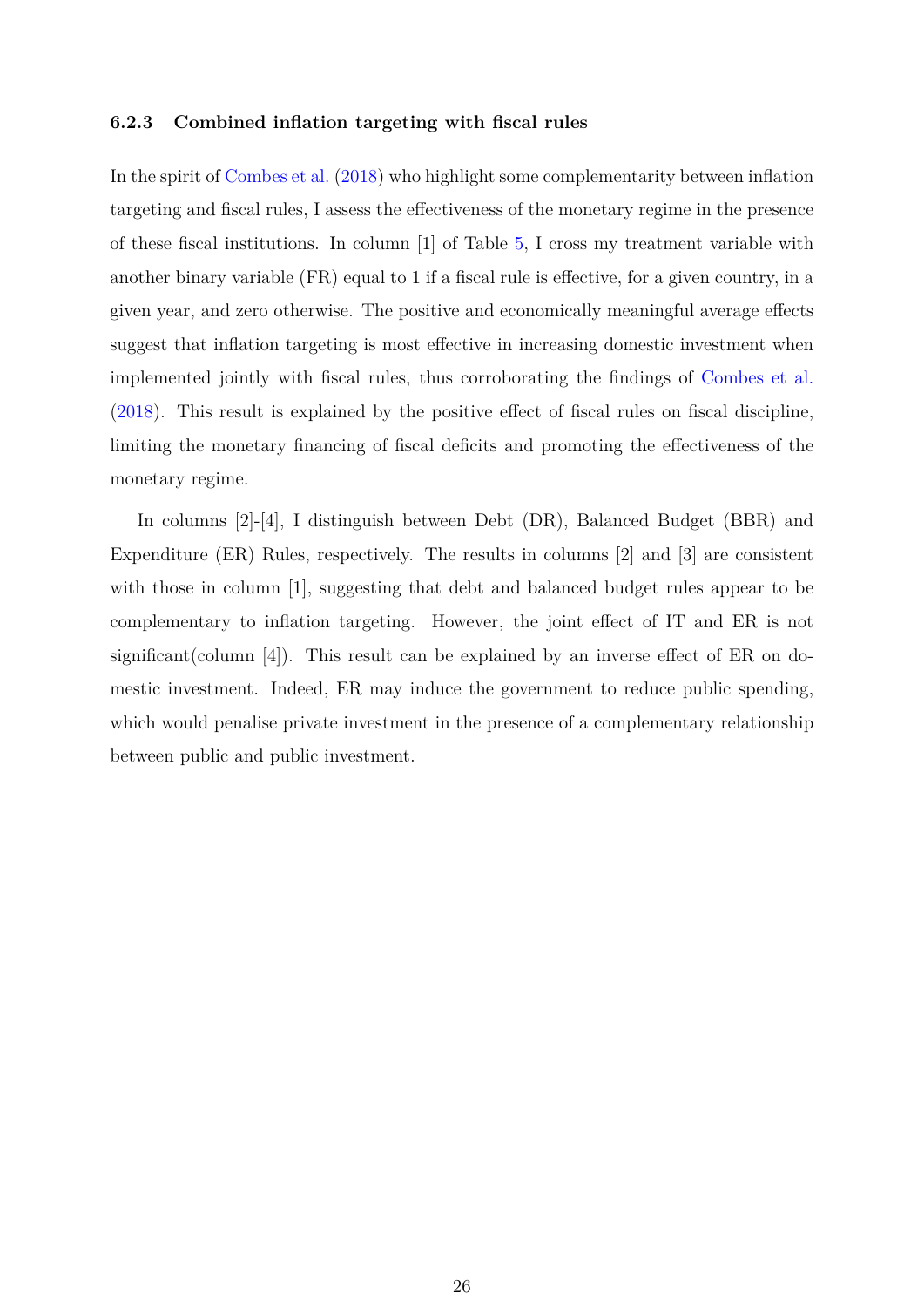#### Table 5 – Heterogeneity: combined inflation targeting with fiscal rules

<span id="page-26-0"></span>

|                      |             | N-nearest-Neighbors Matching |             |             | Radius Matching |             | Kernel Matching | Local linear regression |
|----------------------|-------------|------------------------------|-------------|-------------|-----------------|-------------|-----------------|-------------------------|
| Panel A: Hard IT     | $N=1$       | $N=2$                        | $N=3$       | $r = 0.005$ | $r = 0.01$      | $r = 0.05$  |                 |                         |
| :ATT                 | $2.2710***$ | $2.2477***$                  | $2.3205***$ | $2.0535***$ | $2.1655***$     | $2.1535***$ | $2.1734***$     | $2.3491***$             |
| $[1]$ IT * FR        | (0.8439)    | (0.8662)                     | (0.8257)    | (0.6213)    | (0.5214)        | (0.4844)    | (0.4929)        | (0.5201)                |
| [2] IT $*$ DR        | $3.3442***$ | $3.5735***$                  | $3.2132***$ | $3.3638***$ | 3.3660***       | $3.4076***$ | $3.3752***$     | $3.5447***$             |
| :ATT                 | (1.1980)    | (1.0016)                     | (0.9533)    | (0.6871)    | (0.7609)        | (0.6732)    | (0.6927)        | (0.6580)                |
| $[3]$ IT * BBR : ATT | $2.5954**$  | $2.6134**$                   | $2.5755***$ | $2.1666***$ | 2.3292***       | $2.5001***$ | $2.5170***$     | $2.5835***$             |
|                      | (1.0290)    | (1.0304)                     | (0.8791)    | (0.6829)    | (0.5760)        | (0.7106)    | (0.6944)        | (0.5876)                |
| [4] $IT * ER : ATT$  | 1.5425      | 1.1273                       | 0.7774      | 0.8221      | 0.8142          | 0.6224      | 0.6322          | 0.8626                  |
|                      | (1.1693)    | (0.9281)                     | (0.8604)    | (0.7327)    | (0.6471)        | (0.4984)    | (0.5766)        | (0.5966)                |
| Panel B: Soft IT     |             |                              |             |             |                 |             |                 |                         |
| $[1]$ IT * FR        | $2.5043***$ | $2.3499***$                  | $2.2729***$ | $2.1688***$ | $2.2033***$     | $2.1115***$ | $2.1349***$     | $2.3088***$             |
| :ATT                 | (0.7111)    | (0.7359)                     | (0.7273)    | (0.5715)    | (0.4861)        | (0.4448)    | (0.5500)        | (0.4109)                |
| [2] $IT * DR$        | $3.3442***$ | $3.5735***$                  | $3.2132**$  | $3.3638***$ | $3.3660***$     | $3.4076***$ | $3.3752***$     | $3.5447***$             |
| :ATT                 | (1.2762)    | (1.1402)                     | (1.2526)    | (0.8082)    | (0.7454)        | (0.5846)    | (0.6831)        | (0.8141)                |
| $[3]$ IT * BBR : ATT | 1.3818      | $2.1072*$                    | $2.2713***$ | $2.0773***$ | $2.1192***$     | $2.4564***$ | $2.4864***$     | $2.5627***$             |
|                      | (1.0468)    | (1.0765)                     | (0.8322)    | (0.6368)    | (0.6392)        | (0.5702)    | (0.6004)        | (0.5592)                |
| [4] IT $*$ ER        | 0.8135      | 0.9644                       | 0.9841      | 0.1115      | 0.2064          | 0.5597      | 0.5892          | 0.8403                  |
| :ATT                 | (1.1679)    | (1.0889)                     | (0.9505)    | (0.4982)    | (0.6592)        | (0.5535)    | (0.5409)        | (0.5279)                |

Bootstrapped standard errors based on 500 replications reported in brackets. \*\*\*  $p<0.01$ , \*\*  $p<0.05$ , \*  $p<0.1$ 

#### **6.2.4 Exploring conditional effects**

By referring to [Lin and Ye](#page-32-1) [\(2009\)](#page-32-1), I explore conditional effects using a Control function regression approach. In the first column of Table [6,](#page-28-0) I estimate the effect of IT on the outcome variable using OLS estimators. The results in column [1] suggest that adopting IT increases domestic investment by an average of 3.25 percentage points. In column [2], I include the estimated propensity score (Pscore) for my baseline model as a control function. The coefficient of the propensity score is positive and significant, suggesting the presence of a selection bias. The coefficient of the treatment variable remains positive and significant, with a magnitude of approximately 2.12 percentage points.

In columns [3] and [4], I assess the impact of IT on domestic investment in the presence of trade openness and the unemployment rate. The results suggest that the positive effect of IT on domestic investment seems to be attenuated in the presence of high trade openness or high unemployment. Indeed, trade openness is negatively correlated with the probability of adopting IT because of the incompatibility between the flexible exchange rate regime and trade openness [\(Brenner and Sokoler,](#page-30-9) [2010\)](#page-30-9). Likewise, when the labor market situation deteriorates, the central bank may adopt an accommodative policy during fiscal stimulus packages, aligning itself with the government's budgetary objectives and focusing less on its inflation-targeting framework, reducing its credibility.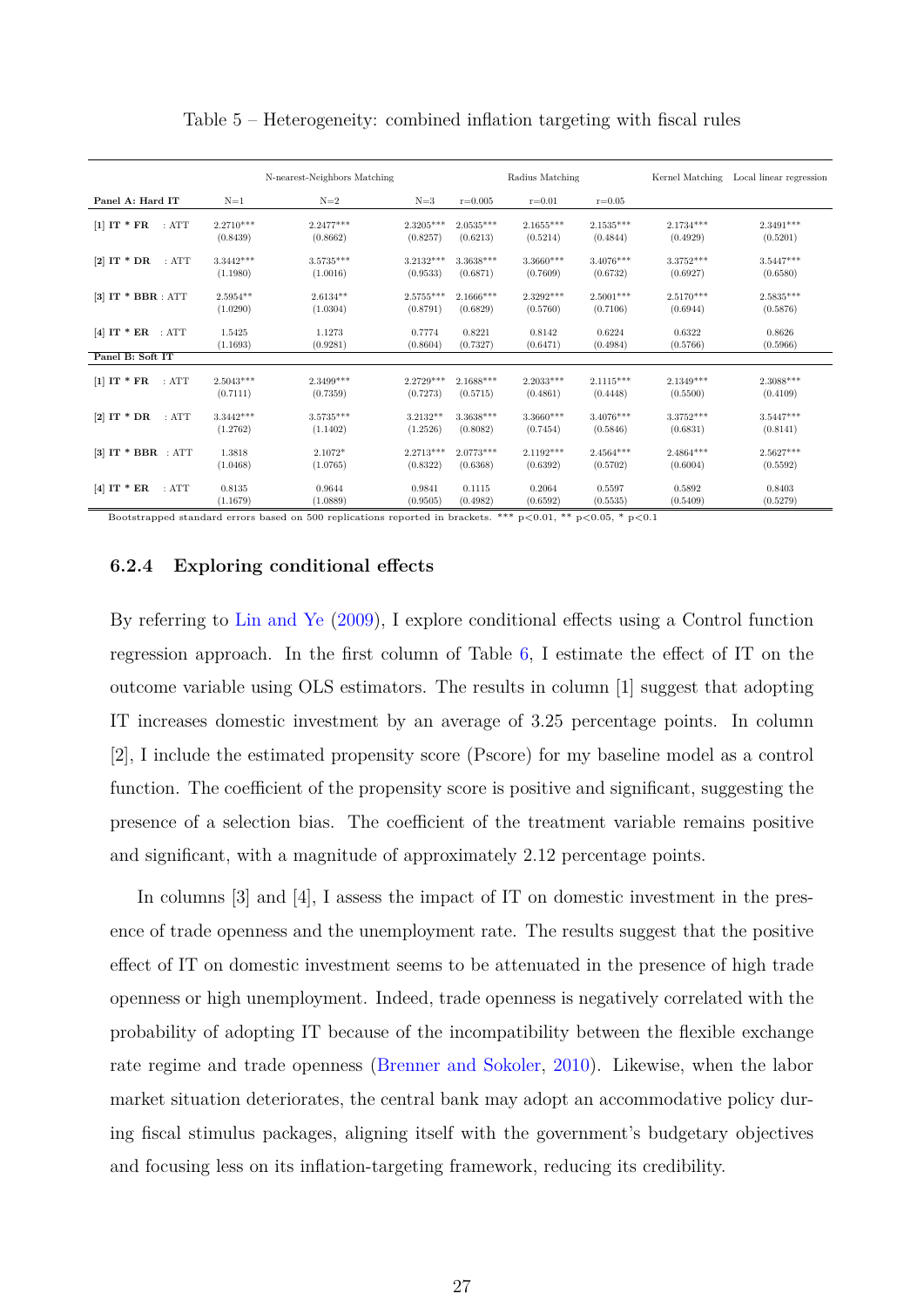In columns [5] and [6], I explore a potential heterogeneity of the monetary regime in the presence of fiscal discipline. The variables "Debt Dummy 1" and "Debt Dummy 2" respectively capture countries with a debt level below the median and the first quartile of the sample (as a percentage of GDP). The results in column [7] suggest that inflation targeting is most effective in countries with very tight fiscal discipline, with a debt level below or equal to the first quartile of the sample (around 30% of GDP), as opposed to the median (around 43% of GDP).

In column [7], I cross IT with financial crises. As IT fosters the accumulation of external reserves [\(Rose,](#page-33-10) [2007;](#page-33-10) [Lin and Ye,](#page-31-4) [2007;](#page-31-4) [Lin,](#page-31-1) [2010\)](#page-31-1), it can contribute to narrowing the current account deficit in times of crisis, for example, by ensuring essential imports and thus promoting the resilience of certain production sectors which depend on specific imports [\(Fouejieu,](#page-31-8) [2013\)](#page-31-8). According to the results of column [7], no heterogeneity of IT seems to emerge in the presence of financial crises because although the coefficient of the interaction is positive, it is not significant.

Finally, column [8] tests a potential heterogeneity of the effect of IT in the presence of natural resources. The variable "Resource-rich countries" is a binary equal to 1 when the country *i* is highly endowed with natural resources (share of resources in GDP greater than the sample mean), and zero otherwise. The interactive term is positive and significant, suggesting that the inflation targeting regime is more beneficial for investment as it characterizes countries richly endowed with natural resources. This result is reminiscent of the famous "Dutch disease" that supports the idea that the increase in export earnings from natural resources compromises the development of the manufacturing sector due to the appreciation of the real exchange rate it induces. Indeed, an appreciation of the exchange rate leads to a loss of competitiveness of national products. Domestic firms, therefore, see their activity slow down, which reduces domestic investment, especially in the presence of a more pronounced slowdown of the economy. By stabilizing the real exchange rate, IT would limit the negative externalities of natural resources on domestic investment, especially in countries exposed to "Dutch disease."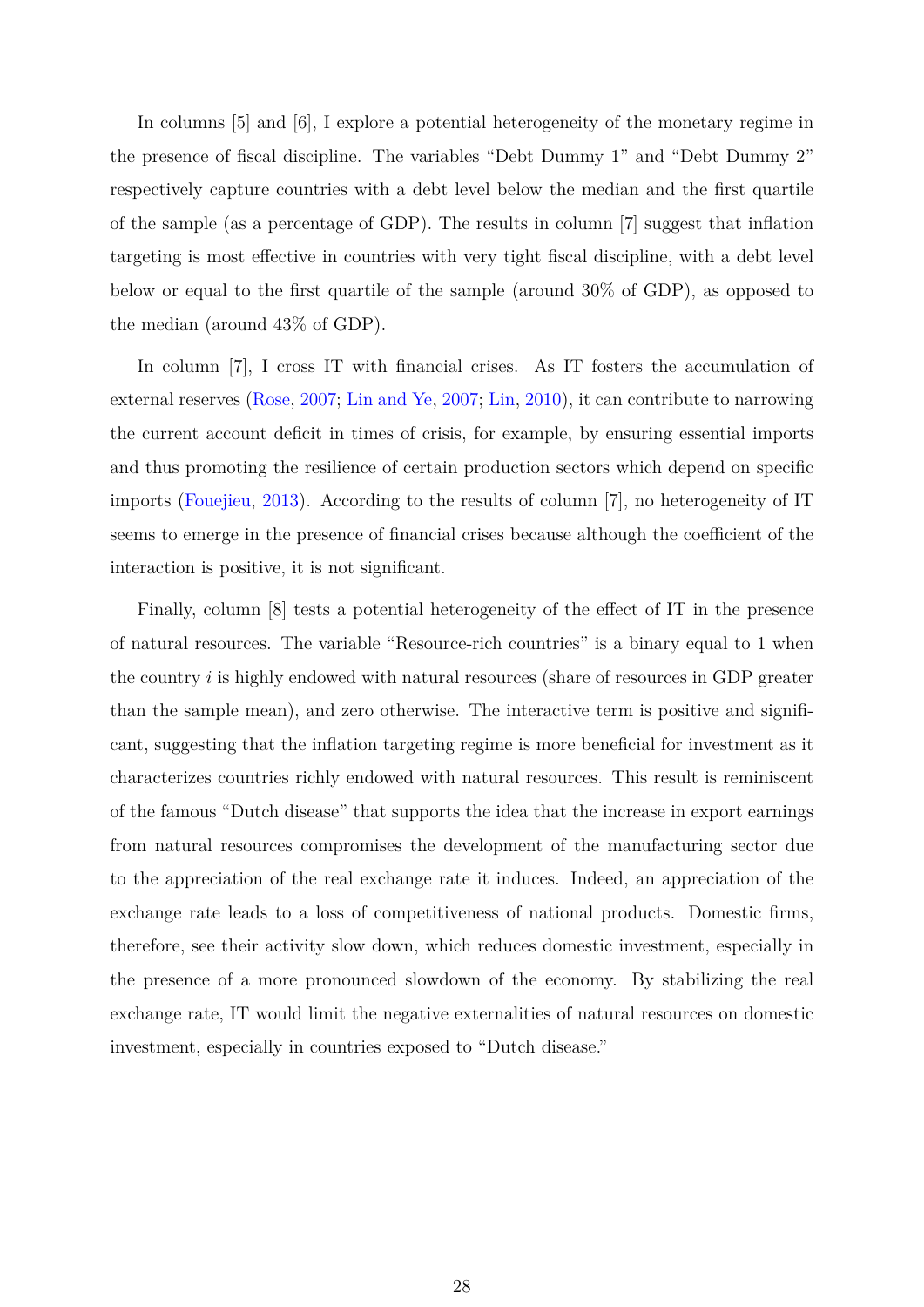<span id="page-28-0"></span>

|                                              | 1                       | 21                      | [3]                                  | 4                                                                                                  | 151                               | [6]                     | 71                      | 8                       |
|----------------------------------------------|-------------------------|-------------------------|--------------------------------------|----------------------------------------------------------------------------------------------------|-----------------------------------|-------------------------|-------------------------|-------------------------|
| Hard IT                                      | $3.2525***$<br>(0.3807) | $2.1236***$<br>(0.4213) | $4.4875***$<br>(0.9179)              | 4.3285***<br>(0.6525)                                                                              | $1.4058***$<br>(0.4968)           | $1.6166***$<br>(0.4399) | $2.0487***$<br>(0.4400) | $1.3466***$<br>(0.4751) |
| Pscore                                       |                         | $6.0636***$<br>(1.3142) | $5.4435***$<br>(1.2985)              | 7.7622***<br>(1.3695)                                                                              | 7.2853***<br>(1.3520)             | 7.1178***<br>(1.3375)   | $6.0347***$<br>(1.3151) | $5.6069***$<br>(1.3174) |
| Trade openness                               |                         |                         | $0.0351***$                          |                                                                                                    |                                   |                         |                         |                         |
| Hard IT <sup>*</sup> Trade openness          |                         |                         | $(0.0050)$<br>-0.0355***<br>(0.0120) |                                                                                                    |                                   |                         |                         |                         |
| Unemployment rate                            |                         |                         |                                      | $0.0762**$                                                                                         |                                   |                         |                         |                         |
| Hard IT <sup>*</sup> Unemployment rate       |                         |                         |                                      | (0.0334)<br>$-0.2880***$<br>(0.0647)                                                               |                                   |                         |                         |                         |
| Debt Dummy 1                                 |                         |                         |                                      |                                                                                                    | $1.1430***$                       |                         |                         |                         |
| Hard IT * Debt Dummy 1                       |                         |                         |                                      |                                                                                                    | (0.3482)<br>$-0.3236$<br>(0.8149) |                         |                         |                         |
| Debt Dummy 2                                 |                         |                         |                                      |                                                                                                    |                                   | 0.5876<br>(0.4166)      |                         |                         |
| Hard IT * Debt Dummy 2                       |                         |                         |                                      |                                                                                                    |                                   | $1.5522*$<br>(0.9139)   |                         |                         |
| Financial crises                             |                         |                         |                                      |                                                                                                    |                                   |                         | $-0.4371$<br>(0.4594)   |                         |
| Hard IT <sup>*</sup> Financial crises        |                         |                         |                                      |                                                                                                    |                                   |                         | 0.4997<br>(1.4291)      |                         |
| Resource-rich countries                      |                         |                         |                                      |                                                                                                    |                                   |                         |                         | $-0.5928*$<br>(0.3560)  |
| Hard IT <sup>*</sup> Resource-rich countries |                         |                         |                                      |                                                                                                    |                                   |                         |                         | $3.3449***$<br>(0.9314) |
| Constant                                     | (0.1530)                | (0.2725)                | (0.4165)                             | 12.3117*** 11.8625*** 9.6068*** 11.0432*** 11.7330*** 11.8156*** 11.9405*** 12.1586***<br>(0.3770) | (0.2869)                          | (0.3456)                | (0.2841)                | (0.3082)                |
| Observations                                 | 1703                    | 1360                    | 1360                                 | 1360                                                                                               | 1178                              | 1178                    | 1360                    | 1360                    |

#### Table 6 – Heterogeneity in the treatment effect

Standard errors in parentheses. \*\*\*  $p<0.01$ , \*\*  $p<0.05$ , \*  $p<0.1$ 

# **7 Concluding remarks**

Numerous studies analyze the effect of inflation targeting on macroeconomic performance by focusing on macroeconomic stability or fiscal discipline. In this paper, I assess the impact of inflation targeting as a monetary policy framework to increase private sector investment in developing countries.

My data covers a large panel of 62 developing countries from 1990-2017. To address the self-selection bias in the policy adoption, I use a variety of propensity score matching methods to pair inflation targeting countries with comparable non-targeting countries based on their observable characteristics.

My results suggest that inflation targeting has led to an increase in private domestic investment from 1.17 to 2.69 percentage points in targeting countries compared to non-targeting countries. This economically meaningful effect is robust across multiple alternative specifications and econometric tests.

Finally, I highlight several heterogeneities in the effect of inflation targeting, depending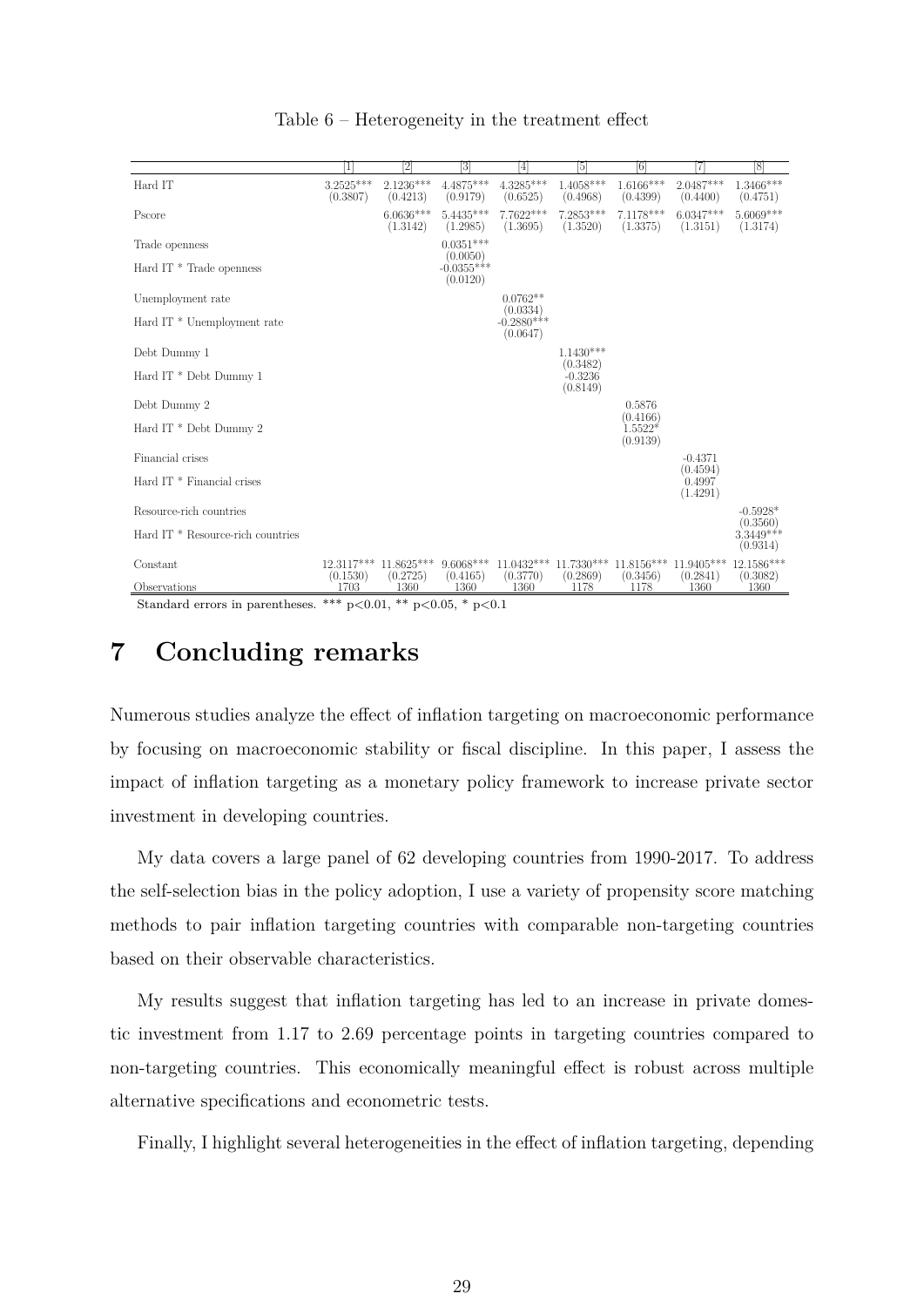on various factors. First, my results suggest that inflation targeting seems to be effective only in countries with good institutions, thus highlighting the role of institutional reforms in the effectiveness of the targeting regime. Second, inflation targeting appears to be more beneficial when implemented with fiscal rules, highlighting the complementarity between the two institutions. However, as the results are is nuanced in the presence of expenditure rules, governments that have adopted these fiscal institutions should also be concerned with the economic environment, ensuring a minimum of favorable conditions for private investment. Third, inflation targeting seems less effective in countries that are very open to international trade or countries with high unemployment rates. However, inflation targeting seems to be more effective in countries with tight fiscal policies. Finally, IT is all the more advantageous for investment as it characterizes countries richly endowed with natural resources or exposed to "Dutch disease." This result has an important implication: by reducing price and real exchange rate volatility, inflation targeting would thus help limit the perverse effect of natural resource abundance in developing countries.

My findings contribute to the literature on the benefits of adopting inflation targeting in developing countries and provide some food for thought in the literature devoted to the identification of policies likely to stimulate private domestic investment decisions in developing countries. The results have a crucial implication. In addition to promoting macroeconomic stability, inflation targeting could help reduce the private domestic investment gap in developing countries and therefore help increase private-sector contributions to achieving sustainable development goals. Therefore, this paper can be extended by examining the effect of inflation targeting on the volatility of domestic investment, the volatility of foreign direct investment flows, the occurrence of sudden stops, or the performance of domestic firms and the banking sector in developing countries.

Finally, even if no heterogeneity in the effectiveness of inflation targeting in the presence of financial crises seems to emerge in this paper, this question deserves more detailed examination by distinguishing the effects according to the magnitude of the crises and possibly by examining the role of macroprudential standards.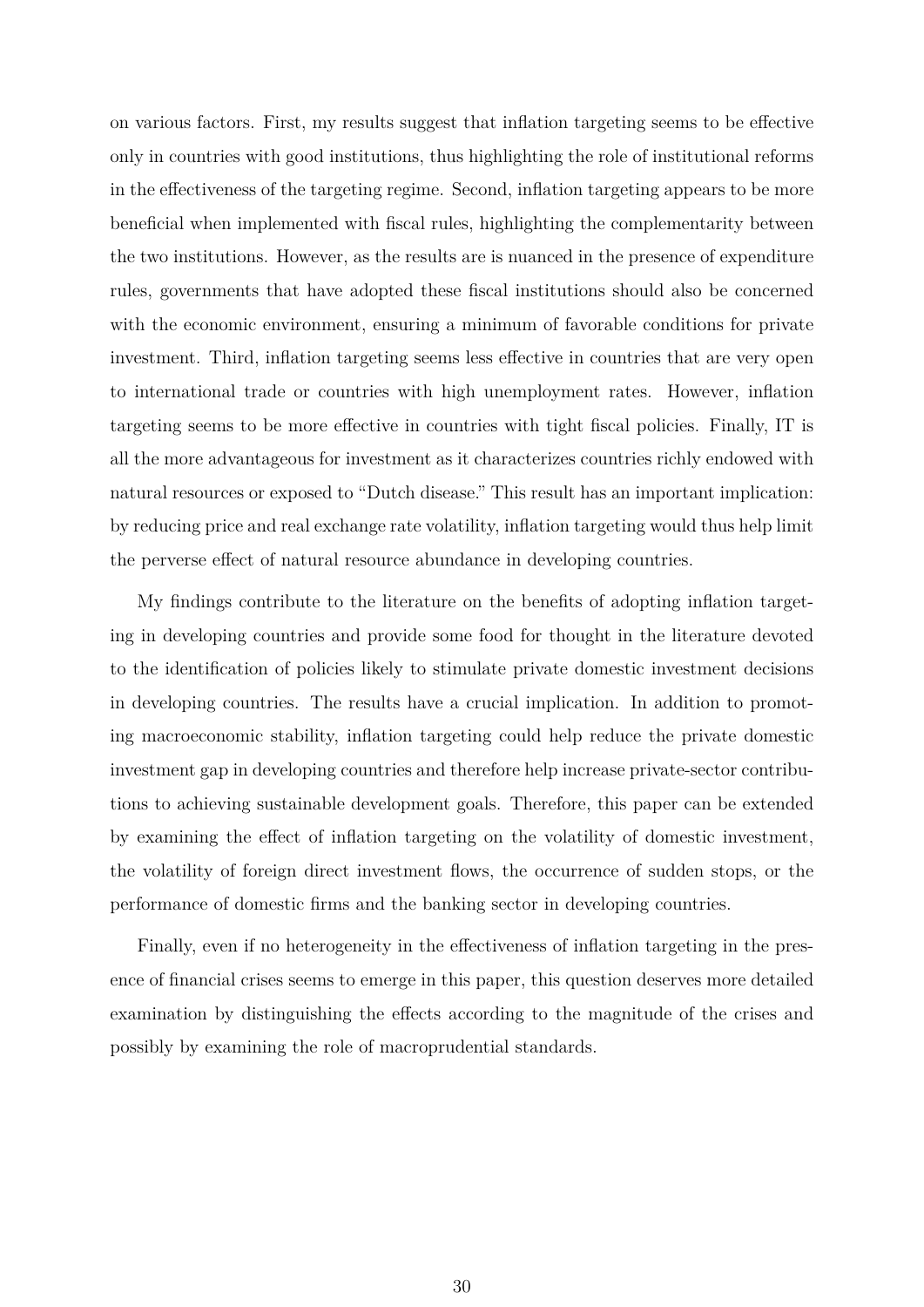# **References**

- <span id="page-30-11"></span>Aakvik, A. (2001). Bounding a matching estimator: the case of a norwegian training program. *Oxford bulletin of economics and statistics*, 63(1):115–143.
- <span id="page-30-3"></span>Apeti, A. E., Combes, J.-L., and Minea, A. (2020). Inflation targeting and public expenditure in developing countries.
- <span id="page-30-4"></span>Balima, W. H., Combes, J.-L., and Minea, A. (2017). Sovereign debt risk in emerging market economies: Does inflation targeting adoption make any difference? *Journal of International Money and Finance*, 70:360–377.
- <span id="page-30-1"></span>Bernanke, B. S., Laubach, T., Mishkin, F. S., and Posen, A. S. (1999). Missing the mark: The truth about inflation targeting. *Foreign Affairs*, pages 158–161.
- <span id="page-30-5"></span>Borensztein, E., De Gregorio, J., and Lee, J.-W. (1998). How does foreign direct investment affect economic growth? *Journal of international Economics*, 45(1):115–135.
- <span id="page-30-6"></span>Bosworth, B. P., Collins, S. M., and Reinhart, C. M. (1999). Capital flows to developing economies: implications for saving and investment. *Brookings papers on economic activity*, 1999(1):143–180.
- <span id="page-30-2"></span>Brash, D. et al. (2000). Inflation targeting in new zealand, 1988-2000. *Reserve Bank of New Zealand Bulletin*, 63.
- <span id="page-30-9"></span>Brenner, M. and Sokoler, M. (2010). Inflation targeting and exchange rate regimes: evidence from the financial markets. *Review of Finance*, 14(2):295–311.
- <span id="page-30-10"></span>Caliendo, M. and Kopeinig, S. (2008). Some practical guidance for the implementation of propensity score matching. *Journal of economic surveys*, 22(1):31–72.
- <span id="page-30-8"></span>Ciżkowicz-Pękała, M., Grostal, W., Niedźwiedzińska, J., Skrzeszewska-Paczek, E., Stawasz-Grabowska, E., Wesołowski, G., and Żuk, P. (2019). *Three decades of inflation targeting*. Narodowy Bank Polski.
- <span id="page-30-0"></span>Combes, Debrun, X., Minea, A., and Tapsoba, R. (2018). Inflation targeting, fiscal rules and the policy mix: Cross-effects and interactions. *The Economic Journal*, 128(615):2755–2784.
- <span id="page-30-7"></span>De Mendonça, H. F. and Lima, T. R. V. d. S. (2011). Macroeconomic determinants of investment under inflation targeting: empirical evidence from the brazilian economy. *Latin American business review*, 12(1):25–38.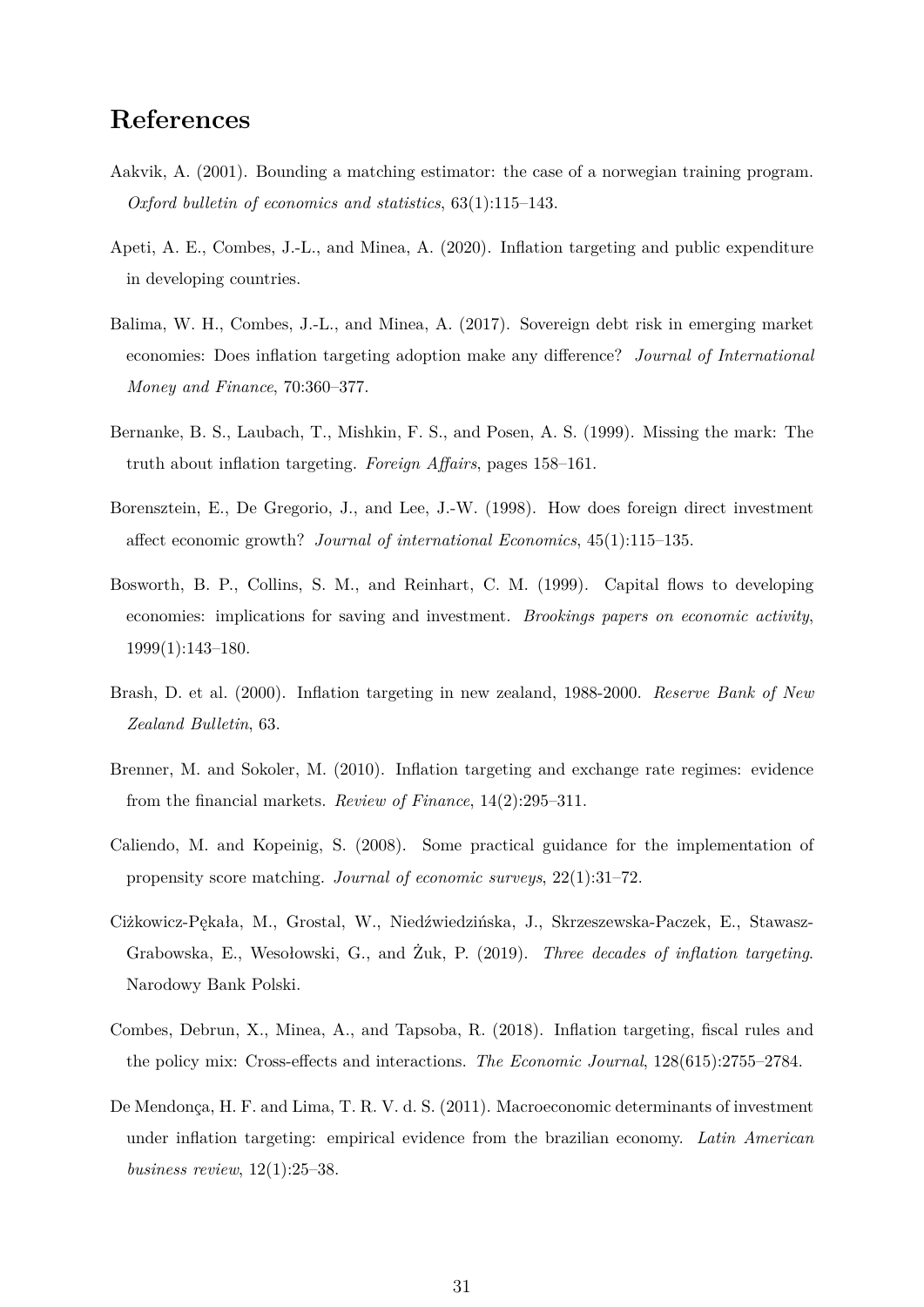- <span id="page-31-6"></span>Dehejia, R. H. and Wahba, S. (2002). Propensity score-matching methods for nonexperimental causal studies. *Review of Economics and statistics*, 84(1):151–161.
- <span id="page-31-10"></span>Dreher, A., Sturm, J.-E., and De Haan, J. (2008). Does high inflation cause central bankers to lose their job? evidence based on a new data set. *European Journal of Political Economy*, 24(4):778–787.
- <span id="page-31-11"></span>Dreher, A., Sturm, J.-E., and De Haan, J. (2010). When is a central bank governor replaced? evidence based on a new data set. *Journal of Macroeconomics*, 32(3):766–781.
- <span id="page-31-8"></span>Fouejieu, A. (2013). Coping with the recent financial crisis: Did inflation targeting make any difference? *International Economics*, 133:72–92.
- <span id="page-31-2"></span>Fratzscher, M., Grosse-Steffen, C., and Rieth, M. (2020). Inflation targeting as a shock absorber. *Journal of International Economics*, 123:103308.
- <span id="page-31-3"></span>Fry, M. J. (1993). *Foreign direct investment in a macroeconomic framework: finance, efficiency, incentives and distortions*, volume 1141. World Bank Publications.
- <span id="page-31-7"></span>Heckman, J. J., Ichimura, H., and Todd, P. (1998). Matching as an econometric evaluation estimator. *The review of economic studies*, 65(2):261–294.
- <span id="page-31-9"></span>Ilzetzki, E., Reinhart, C., and Rogoff, K. (2017). Exchange arrangements entering the 21st century: Which anchor will hold? technical report.
- <span id="page-31-5"></span>Jahan and Sarwat (2012). Inflation targeting: holding the line. *Finance Development*, 4:72–73.
- <span id="page-31-12"></span>Laeven, M. L. and Valencia, M. F. (2012). *Systemic banking crises database: An update*. International Monetary Fund.
- <span id="page-31-0"></span>Leeper, E. M. (1991). Equilibria under 'active'and 'passive'monetary and fiscal policies. *Journal of monetary Economics*, 27(1):129–147.
- <span id="page-31-1"></span>Lin, S. (2010). On the international effects of inflation targeting. *The Review of Economics and Statistics*, 92(1):195–199.
- <span id="page-31-4"></span>Lin, S. and Ye, H. (2007). Does inflation targeting really make a difference? evaluating the treatment effect of inflation targeting in seven industrial countries. *Journal of Monetary Economics*, 54(8):2521–2533.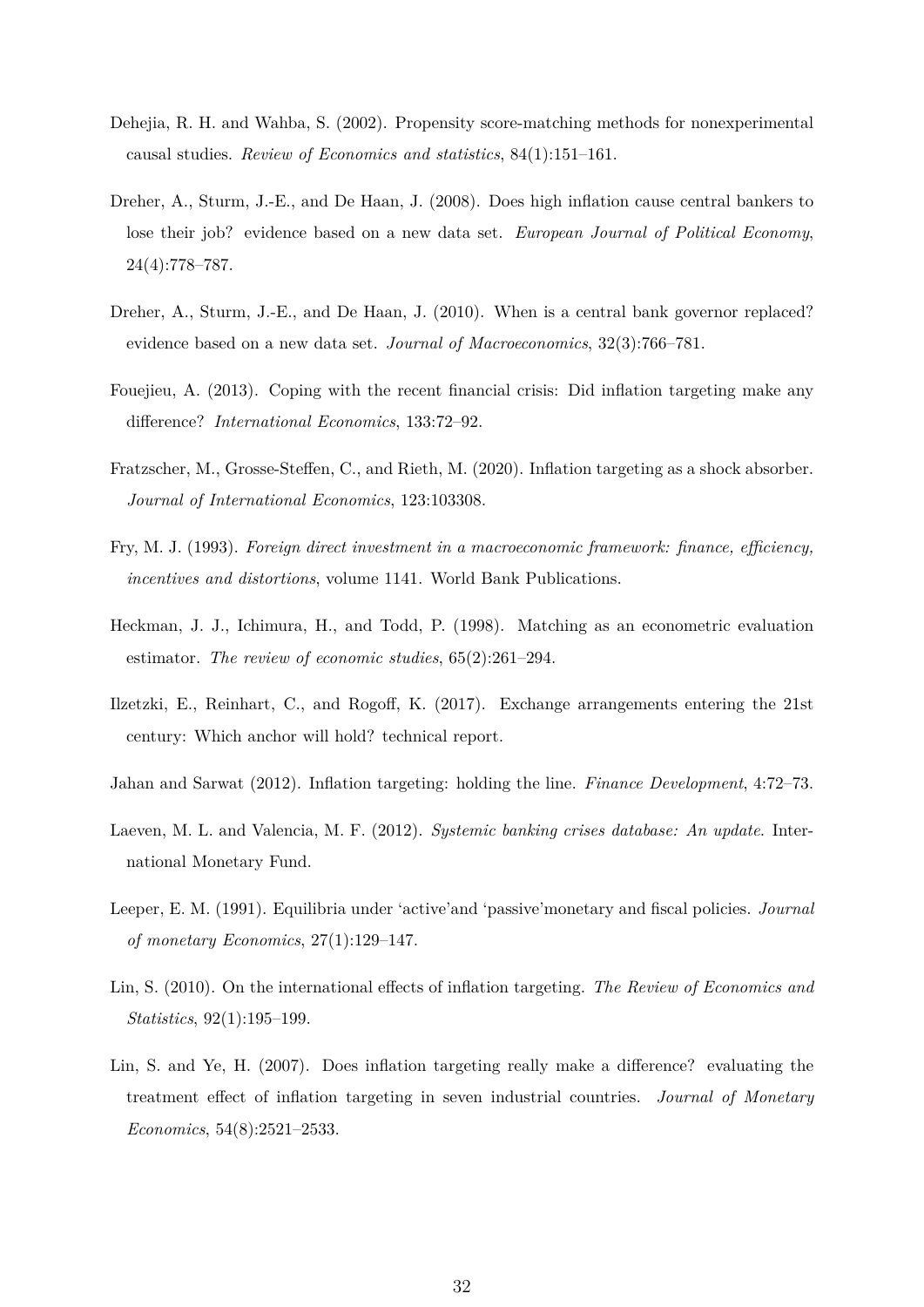- <span id="page-32-1"></span>Lin, S. and Ye, H. (2009). Does inflation targeting make a difference in developing countries? *Journal of Development economics*, 89(1):118–123.
- <span id="page-32-3"></span>Lucotte, Y. (2012). Adoption of inflation targeting and tax revenue performance in emerging market economies: An empirical investigation. *Economic Systems*, 36(4):609–628.
- <span id="page-32-9"></span>Masson, M. P. R., Savastano, M. M. A., and Sharma, M. S. (1997). *The scope for inflation targeting in developing countries*. International Monetary Fund.
- <span id="page-32-4"></span>Minea and Tapsoba (2014). Does inflation targeting improve fiscal discipline? *Journal of International Money and Finance*, 40:185–203.
- <span id="page-32-5"></span>Minea, A., Tapsoba, R., and Villieu, P. (2020). Inflation targeting adoption and institutional quality: Evidence from developing countries. *The World Economy*.
- <span id="page-32-10"></span>Minella, A., De Freitas, P. S., Goldfajn, I., and Muinhos, M. K. (2003). Inflation targeting in brazil: constructing credibility under exchange rate volatility. *Journal of international Money and Finance*, 22(7):1015–1040.
- <span id="page-32-7"></span>Mishkin, F. S. and Schmidt-Hebbel, K. (2007). *Monetary policy under inflation targeting: An introduction*. Banco Central de Chile.
- <span id="page-32-0"></span>Neumann, M. J. and Von Hagen, J. (2002). Does inflation targeting matter? Technical report, ZEI working paper.
- <span id="page-32-11"></span>Ogrokhina, O. and Rodriguez, C. M. (2018). The role of inflation targeting in international debt denomination in developing countries. *Journal of International Economics*, 114:116–129.
- <span id="page-32-8"></span>Owoundi, F., Mbassi, C. M., and Owoundi, J.-P. F. (2021). Does inflation targeting weaken financial stability? assessing the role of institutional quality. *The Quarterly Review of Economics and Finance*.
- <span id="page-32-2"></span>Pétursson, Þ. G. et al. (2004). *The effects of inflation targeting on macroeconomic performance*. Citeseer.
- <span id="page-32-6"></span>Reinhart, C. M. and Rogoff, K. S. (2011). From financial crash to debt crisis. *American Economic Review*, 101(5):1676–1706.
- <span id="page-32-12"></span>Roger, S. (2009). Inflation targeting at 20: Achievements and challenges.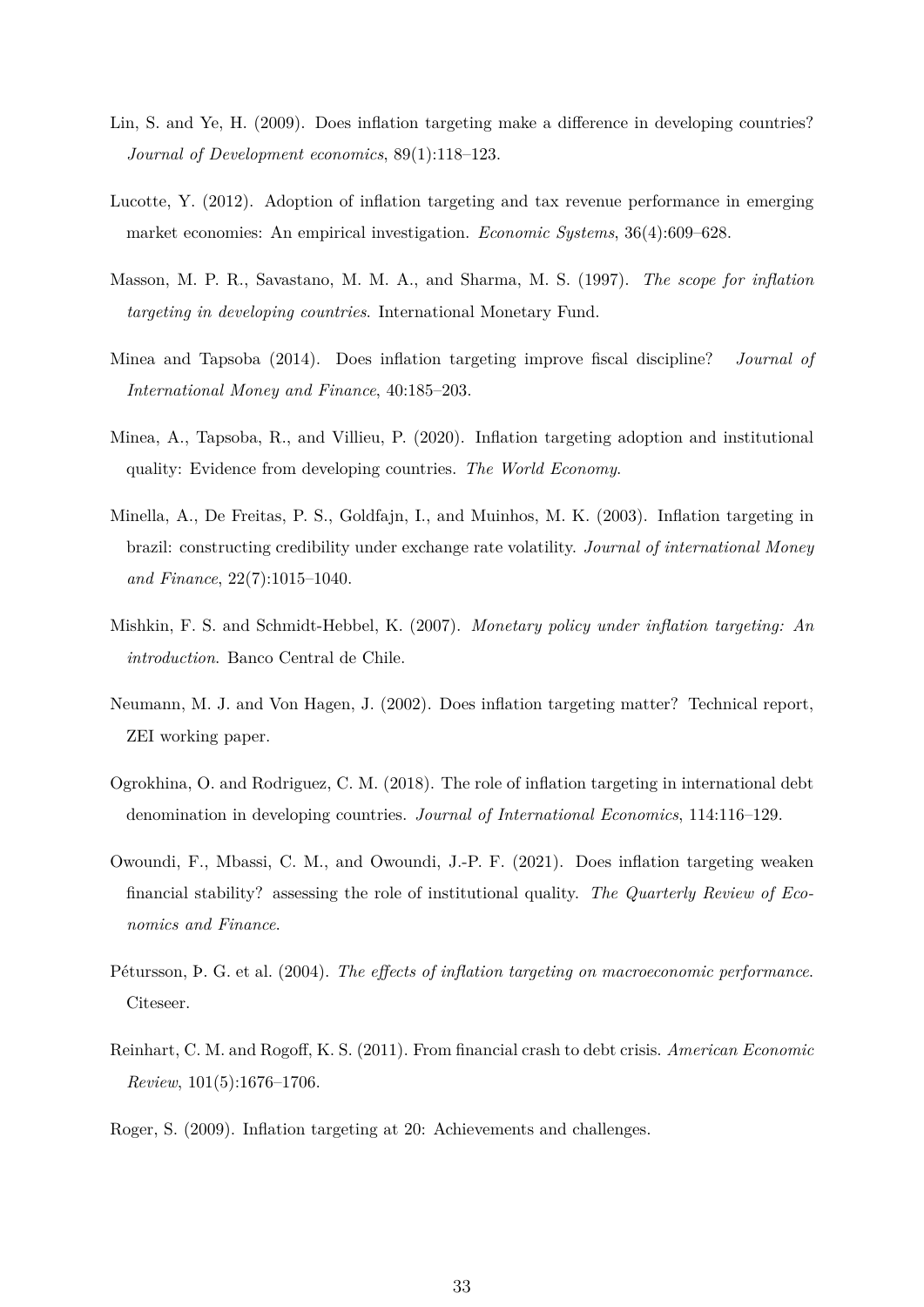- <span id="page-33-10"></span>Rose, A. K. (2007). A stable international monetary system emerges: Inflation targeting is bretton woods, reversed. *Journal of International Money and Finance*, 26(5):663–681.
- <span id="page-33-9"></span>Rosenbaum, P. R. (2002). Overt bias in observational studies. In *Observational studies*, pages 71–104. Springer.
- <span id="page-33-5"></span>Rosenbaum, P. R. and Rubin, D. B. (1983). The central role of the propensity score in observational studies for causal effects. *Biometrika*, 70(1):41–55.
- <span id="page-33-0"></span>Sargent, T. J. and Wallace, N. (1981). Some unpleasant monetarist arithmetic,\* federal reserve bank of minneapolis quarterly review. *SargentFederal Reserve Bank of Minneapolis Quarterly Review1981*.
- <span id="page-33-7"></span>Sawadogo, P. N. (2020). Can fiscal rules improve financial market access for developing countries? *Journal of Macroeconomics*, 65:103214.
- <span id="page-33-8"></span>Sianesi, B. (2004). An evaluation of the swedish system of active labor market programs in the 1990s. *Review of Economics and statistics*, 86(1):133–155.
- <span id="page-33-1"></span>Sims, C. A. (1994). A simple model for study of the determination of the price level and the interaction of monetary and fiscal policy. *Economic theory*, 4(3):381–399.
- <span id="page-33-11"></span>Sturm, J.-E. and De Haan, J. (2001). Inflation in developing countries: does central bank independence matter? *Available at SSRN 277288*.
- <span id="page-33-4"></span>Tapsoba (2012). Does inflation targeting matter for attracting foreign direct investment into developing countries?
- <span id="page-33-6"></span>Truman, E. M. (2003). *Inflation targeting in the world economy*. Columbia University Press.
- <span id="page-33-3"></span>Vega, M. and Winkelried, D. (2005). Inflation targeting and inflation behavior: a successful story? *International Journal of Central Banking*, 1(3):153–175.
- <span id="page-33-2"></span>Woodford, M. (1995). Price-level determinacy without control of a monetary aggregate. In *Carnegie-Rochester conference series on public policy*, volume 43, pages 1–46. Elsevier.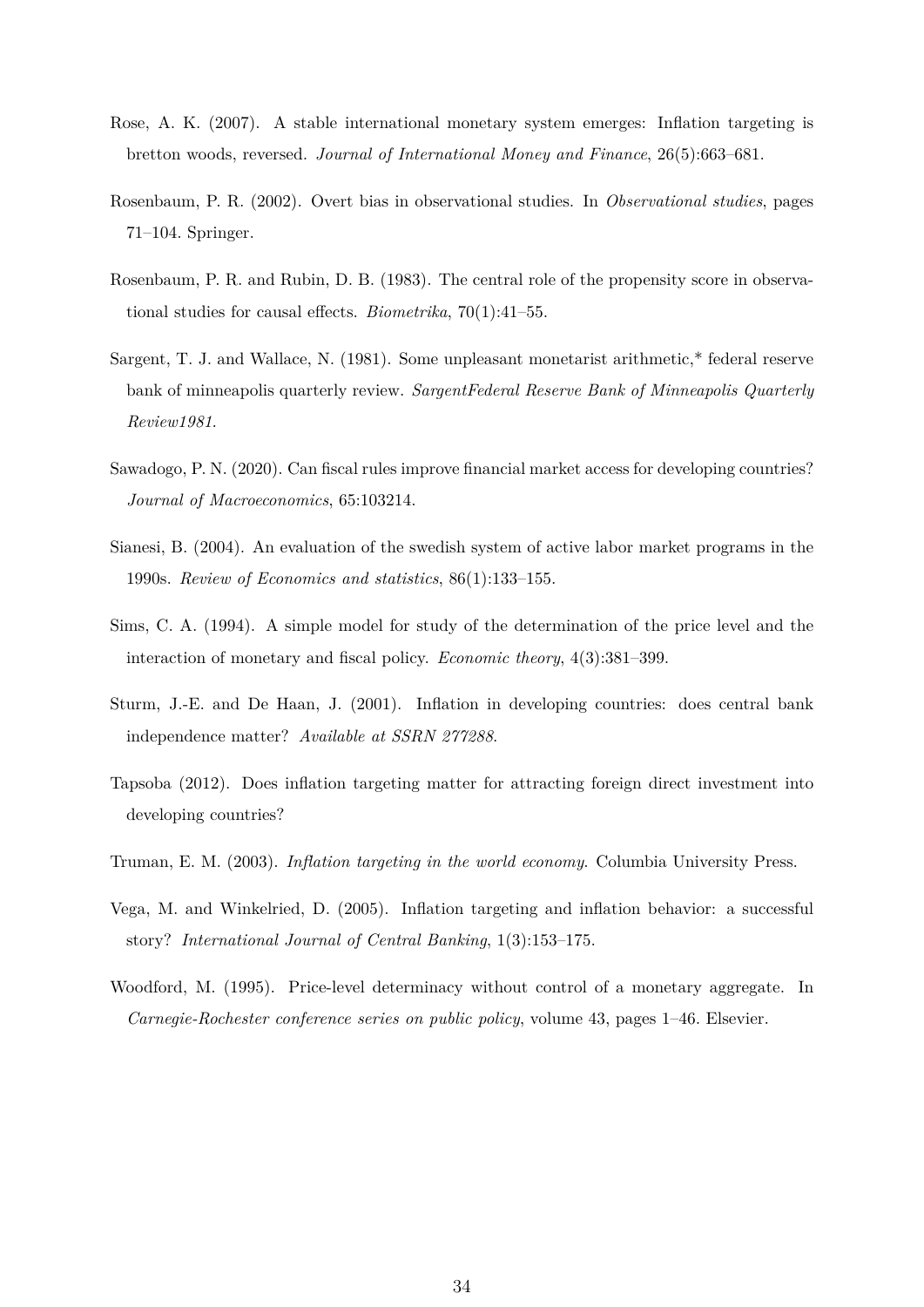# <span id="page-34-0"></span>**Appendix A Data and sample**

| Inflation targeting countries (treatment group) |                                  |                                      |
|-------------------------------------------------|----------------------------------|--------------------------------------|
|                                                 | Soft IT (default starting dates) | Full-fledged IT (conservative dates) |
| <b>Brazil</b>                                   | June 1999                        | <b>June 1999</b>                     |
| Chilie                                          | January 1991                     | August 1999                          |
| Colombia                                        | September 1999                   | October 1999                         |
| Dominican Republic <sup>*</sup>                 | 2011                             | 2012                                 |
| Ghana                                           | January 2007                     | January 2007                         |
| Guatemala                                       | January 2005                     | January 2005                         |
| Hungary                                         | June 2001                        | August 2001                          |
| Indonesia                                       | <b>July 2005</b>                 | <b>July 2005</b>                     |
| Kazakhstan <sup>*</sup>                         | August 2015                      | August 2015                          |
| Mexico                                          | January 1999                     | January 2001                         |
| Paraguay *                                      | May 2011                         | May 2011                             |
| Peru                                            | January 2002                     | January 2002                         |
| Philippines                                     | January 2002                     | January 2002                         |
| Poland                                          | September 1998                   | September 1998                       |
| Romania                                         | August 2005                      | August 2005                          |
| Russia <sup>*</sup>                             | 2014                             | 2015                                 |
| Serbia                                          | September 2006                   | September 2006                       |
| South Africa                                    | February 2000                    | February 2000                        |
| Thailand                                        | May 2000                         | May 2000                             |
| Turkey                                          | January 2006                     | January 2006                         |
| Uganda $#$                                      | June 2011                        | June 2011                            |
| Ukraine <sup>*</sup>                            | 2015                             | 2017                                 |
| Uruguay $*$                                     | 2002                             | 2007                                 |
| Non-targeting countries (control group)         |                                  |                                      |
| Algeria                                         | Bangladesh                       | Nicaragua                            |
| Belarus                                         | <b>Bolivia</b>                   | Bulgaria                             |
| Burkina Faso                                    | Cameroon                         | China                                |
| Costa Rica                                      | Croatia                          | Ivory Coast                          |
| Ecuador                                         | Egypt                            | El Salvador                          |
| Honduras                                        | Iran                             | Jordan                               |
| Kenya                                           | Madagascar                       | Malaysia                             |
| Morocco                                         | Nigeria                          | Pakistan                             |
| Saudi Arabia                                    | Sudan                            | Sri Lanka                            |
| Tanzania                                        | Togo                             | Tunisia                              |
| Vietnam                                         | Zambia                           | Senegal                              |
| Guinea                                          | Haiti                            | Mali                                 |
| Lao P.D.R                                       | Myanmar                          | Ethiopia                             |

#### Table A1 – List of countries

Sources: [Rose](#page-33-10) [\(2007\)](#page-33-10); [Roger](#page-32-12) [\(2009\)](#page-32-1); [Tapsoba](#page-33-4) [\(2012\)](#page-32-3); [Jahan and Sarwat](#page-31-5) (2012) and [Ciżkowicz-Pękała et al.](#page-30-8) [\(2019\)](#page-30-8).<br>\*ITers considered as controls in [Lin and Ye](#page-32-1) (2009); [Lin](#page-31-1) [\(2010\)](#page-31-1); Tapsoba (2012) and [Lucotte](#page-32-3) (2012).<br>#Countries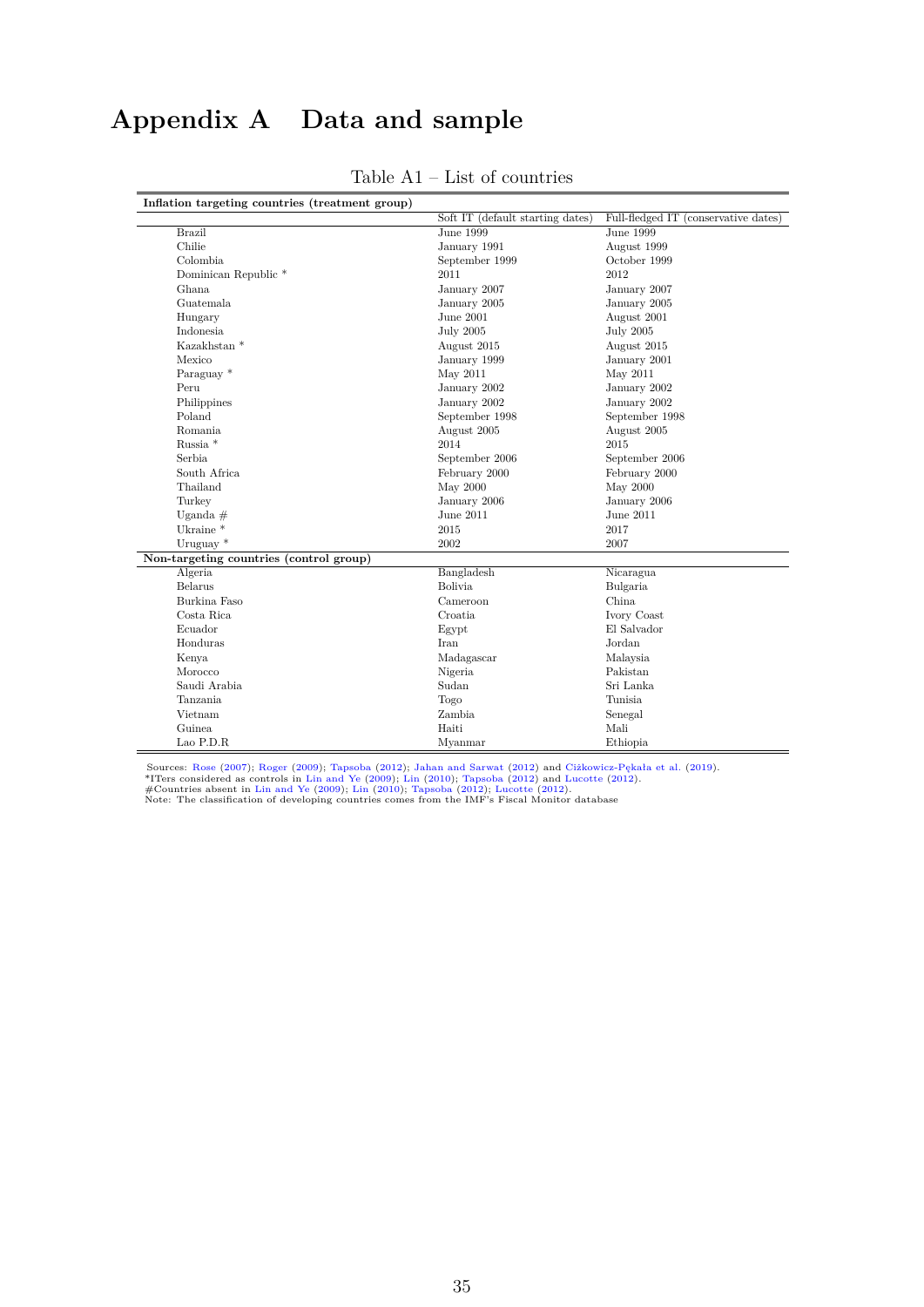| Table $A2$ – List of variables and their sources |
|--------------------------------------------------|
|--------------------------------------------------|

<span id="page-35-1"></span>

| <b>Variables</b>                                 | <b>Nature</b>             | <b>Sources</b>                                                          |
|--------------------------------------------------|---------------------------|-------------------------------------------------------------------------|
| Dependent variable                               |                           |                                                                         |
| Private domestic investment (% GDP)              | Continuous                | IMF Investment and Capital Stock dataset                                |
| Treatment variable                               |                           |                                                                         |
| Full-fledged Inflation Targeting (Hard IT)       | Dummy                     | Rose (2007); Roger (2009); Tapsoba (2012);                              |
|                                                  |                           | Jahan and Sarwat (2012); Ciżkowicz-Pękała et al. (2019)                 |
| Informal Inflation Targeting (Soft IT)           | Dummy                     |                                                                         |
| Baseline model control variables                 |                           |                                                                         |
| Inflation, one-year lag                          | Continuous                | Author's calculations based on WEO database, IMF                        |
| Real GDP per capita growth                       | Continuous                | WDI, World Bank                                                         |
| Trade openness                                   | Continuous                | WDI, World Bank                                                         |
| Financial development                            |                           |                                                                         |
| (Domestic credit to private sector, in % of GDP) | Continuous                | WDI, World Bank                                                         |
| Control of corruption                            | Score between 0 and 6     | <b>ICRG</b>                                                             |
| Fixed exchange rate                              | Dummy                     | Ilzetzki et al. $(2017)$                                                |
| Additional control variables                     |                           |                                                                         |
| Unemployment rate                                | Continuous                | WDI. World Bank                                                         |
| Lagged tax revenues                              | Continuous                | Author's calculations based on WDI database, World Bank                 |
| Lagged public debt                               | Continuous                | Author's calculations based on WEO database, IMF                        |
| Lagged public investment                         | Continuous                | Author's calculations based on IMF Investment and Capital Stock dataset |
| Foreign direct investment                        | Continuous                | WDI, World Bank                                                         |
| Governors' turnover                              | Dummy                     | Sturm and De Haan (2001); Dreher et al. (2008); Dreher et al. (2010)    |
| Government stability                             | Score between -2.5 to 2.5 | <b>ICRG</b>                                                             |
| Fiscal Rules                                     | Dummy                     | <b>IMF Fiscal Rules Dataset</b>                                         |
| Financial crises                                 | Dummy                     | Laeven and Valencia (2012)                                              |
| Resource-rich countries                          | Dummy                     | Author's calculations based on WDI database, World Bank                 |

# <span id="page-35-3"></span><span id="page-35-0"></span>**Appendix B Summary statistics**

| Table B1 – Comparison test of average investment rates between treated and |  |
|----------------------------------------------------------------------------|--|
| non-treated countries, before treatment                                    |  |

|                                                     | non-treated countries, before treatment |                      |                                          |                                              |
|-----------------------------------------------------|-----------------------------------------|----------------------|------------------------------------------|----------------------------------------------|
| Group                                               | Obs                                     | Mean                 | Std. Err. Std. Dev.                      | [95\% Conf. Interval]                        |
| U                                                   | 262<br>893                              | 12.88538<br>12.48148 | 0.3556822 5.757219<br>0.1955236 5.842851 | 12.18501<br>13.58575<br>12.86522<br>12.09774 |
| Combined                                            | 1155                                    | 12.5731              | 0.1713539 5.823513                       | 12.2369<br>12.9093                           |
| diff                                                |                                         | 0.4039045            | 0.4091706                                | -0.3988979<br>1.206707                       |
| $diff = mean(0)$ - mean(1)<br>Ho: $\text{diff} = 0$ | degrees of freedom $= 1153$             |                      |                                          | $t = 0.9871$                                 |

Ho: diff = 0 degrees of freedom = 1153<br>Ha: diff  $\leq 0$  Ha: diff  $\leq 0$  Ha: diff  $> 0$  $\begin{array}{llll} \mbox{Ha: diff} < 0 & \mbox{Ha: diff} := 0 & \mbox{Ha: diff} > 0 \\ \mbox{Pr}(T < t) = 0.8381 & \mbox{Pr}(|T| > |t|) = 0.3238 & \mbox{Pr}(T > t) = 0.1619 \end{array}$ 

<span id="page-35-2"></span>

Figure B 1 – Representation of the common support

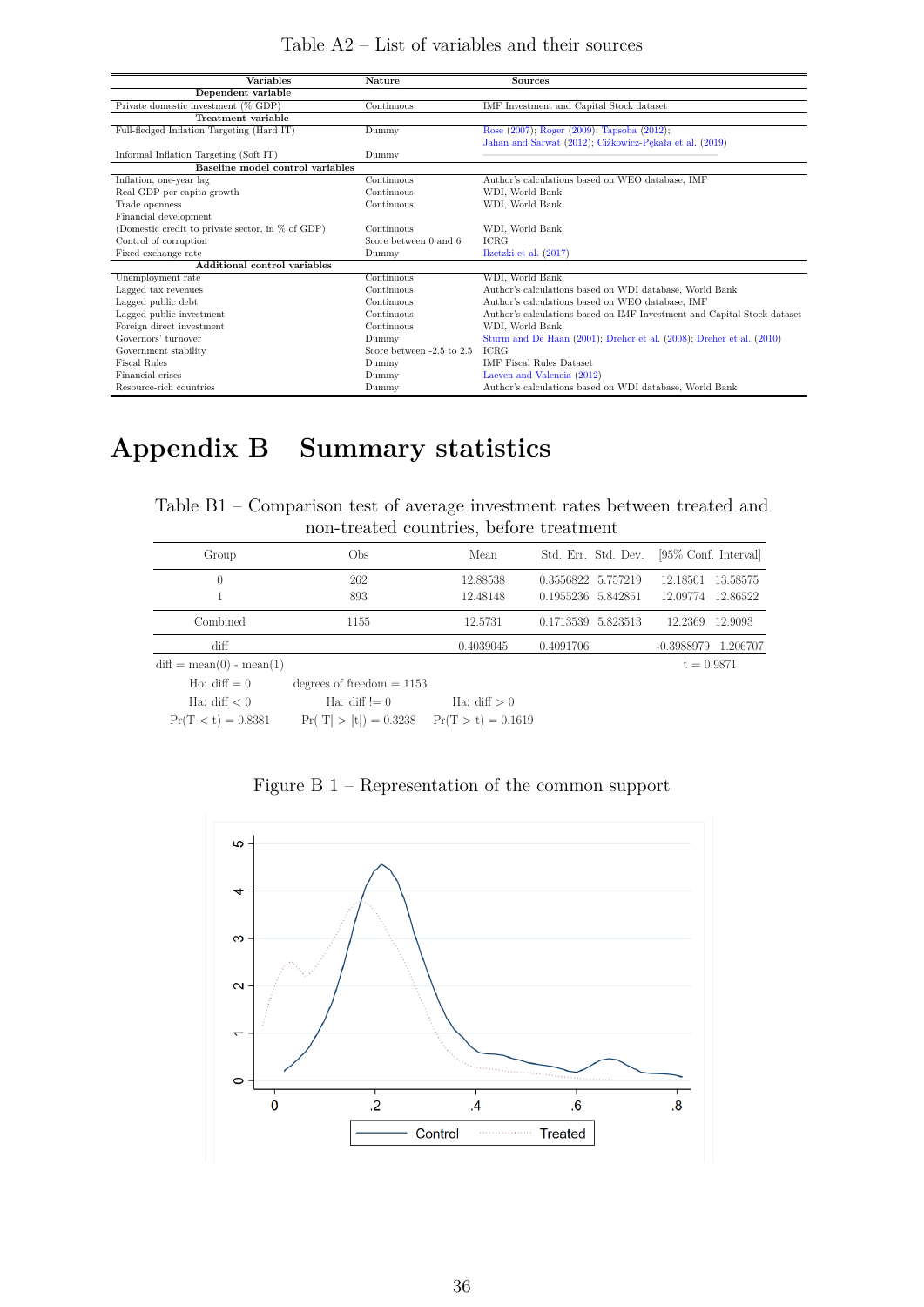<span id="page-36-0"></span>

|                                         | Variables                                       | Obs.         | Mean                      | $_{\rm Sd}$           | Min                                  | Max                  |
|-----------------------------------------|-------------------------------------------------|--------------|---------------------------|-----------------------|--------------------------------------|----------------------|
| Total sample                            |                                                 |              |                           |                       |                                      |                      |
|                                         | Private domestic investment                     | 1731         | 12.86411                  | 5.891054              | 0.4236544                            | 37.33381             |
|                                         | Inflation, one-year lag                         | 1633         | 34.42448                  | 263.5837              | -8.484249                            | 7481.664             |
|                                         | Real GDP per capita growth<br>Trade openness    | 1746<br>1709 | 2.370773<br>66.56564      | 3.995968<br>32.16683  | $-22.5514$<br>0.1674176              | 13.69319<br>220.4068 |
|                                         | Control of corruption                           | 1672         | 2.495963                  | 0.8997682             | $\boldsymbol{0}$                     | 5                    |
|                                         | Financial development                           | 1633         | 35.209                    | 31.22738              | $\boldsymbol{0}$                     | 165.72               |
|                                         | Fixed exchange rate dummy                       | 1701         | 0.8689006                 | 0.3376082             | $\boldsymbol{0}$                     | 1                    |
|                                         | Full-fledged Inflation Targeting                | 1736         | 0.1658986                 | 0.3720968             | $\overline{0}$                       | 1                    |
|                                         | Informal Inflation Targeting                    | 1736         | 0.1768433                 | 0.381646              | $\boldsymbol{0}$                     | 1                    |
|                                         | Unemployment rate                               | 1701         | 7.325755                  | 5.35077               | 0.398                                | 33.473               |
|                                         | Lagged tax revenues                             | 1475         | 22.00659                  | 9.444048              | 4.971286                             | 56.48156             |
|                                         | Lagged public debt                              | 1250         | 50.74015                  | 35.97489              | 0.071                                | 495.201              |
|                                         | Lagged public investment<br>Governors' turnover | 1670         | 4.285747                  | 3.079542              | 0.1644941                            | 22.65612             |
|                                         | Government stability                            | 1721<br>1692 | 0.1406159<br>$-0.4903109$ | 0.347726<br>0.7624882 | $\boldsymbol{0}$<br>$-2.810035$      | 1<br>1.261184        |
|                                         | Foreign direct investment                       | 1,718        | 3.001961                  | 3.901106              | $-15.74502$                          | 54.23906             |
|                                         | <b>Fiscal Rules</b>                             | 1,953        | 0.2565284                 | 0.4368287             | $\boldsymbol{0}$                     | 1                    |
|                                         | Debt Rules                                      | 1,482        | 0.1862348                 | 0.3894275             | $\boldsymbol{0}$                     | 1                    |
|                                         | <b>Budget Balance Rules</b>                     | 1,482        | 0.2165992                 | 0.4120662             | $\boldsymbol{0}$                     | 1                    |
|                                         | <b>Expenditure Rules</b>                        | 1,482        | 0.0614035                 | 0.24015               | $\boldsymbol{0}$                     | 1                    |
|                                         | Financial crises                                | 1,764        | 0.1428571                 | 0.3500263             | $\boldsymbol{0}$                     | $\mathbf 1$          |
|                                         | Resource-rich countries                         | 1,953        | 0.4208909                 | 0.4938285             | $\boldsymbol{0}$                     | 1                    |
| <b>ITers</b>                            |                                                 |              |                           |                       |                                      |                      |
|                                         | Private domestic investment                     | 275          | 15.56419                  | 4.589993              | 5.077262                             | 37.33381             |
|                                         | Inflation, one-year lag                         | 288          | 5.495393<br>2.820176      | 3.688121              | $-1.544797$                          | 19.25072             |
|                                         | Real GDP per capita growth<br>Trade openness    | 288<br>288   | 67.63233                  | 2.746663<br>31.89054  | $-6.674167$<br>20.98217              | 11.31545<br>168.4897 |
|                                         | Control of corruption                           | 283          | 2.523557                  | 0.7591442             | $\mathbf{1}$                         | 5                    |
|                                         | Financial development                           | 286          | 49.86247                  | 36.53732              | 11.70667                             | 160.1248             |
|                                         | Fixed exchange rate dummy                       | 265          | 0.8867925                 | 0.3174459             | $\boldsymbol{0}$                     | 1                    |
|                                         | Full-fledged Inflation Targeting                | 288          | $\mathbf{1}$              | $\boldsymbol{0}$      | $\mathbf{1}$                         | 1                    |
|                                         | Informal Inflation Targeting                    | 288          | 1                         | $\overline{0}$        | $\mathbf 1$                          | 1                    |
|                                         | Unemployment rate                               | 288          | 8.453677                  | 6.568709              | 0.489                                | 33.473               |
|                                         | Lagged tax revenues                             | 276          | 25.47759                  | 9.177985              | 10.98042                             | 48.62605             |
|                                         | Lagged public debt                              | 283          | 39.82616                  | 17.28573              | 3.879                                | 81.176               |
|                                         | Lagged public investment<br>Governors' turnover | 275<br>285   | 3.412934<br>0.077193      | 1.398304<br>0.2673669 | 1.153574<br>$\boldsymbol{0}$         | 9.02424<br>1         |
|                                         | Government stability                            | 288          | $-0.3022234$              | 0.7970534             | $-2.374467$                          | 1.261184             |
|                                         | Foreign direct investment                       | 287          | 4.069247                  | 5.745146              | $-15.74502$                          | 54.23906             |
|                                         | <b>Fiscal Rules</b>                             | 288          | 0.5555556                 | 0.4977689             | $\boldsymbol{0}$                     | 1                    |
|                                         | Debt Rules                                      | 243          | 0.3127572                 | 0.4645733             | $\boldsymbol{0}$                     | 1                    |
|                                         | <b>Budget Balance Rules</b>                     | 243          | 0.436214                  | 0.4969382             | $\boldsymbol{0}$                     | 1                    |
|                                         | <b>Expenditure Rules</b>                        | 243          | 0.2798354                 | 0.4498448             | $\boldsymbol{0}$                     | 1                    |
|                                         | Financial crises                                | 288          | .0729167                  | .2604522              | $\boldsymbol{0}$                     | 1                    |
|                                         | Resource-rich countries                         | 288          | 0.2291667                 | 0.4210283             | $\theta$                             | $\mathbf 1$          |
| <b>ITers</b><br>$\overline{\text{Non}}$ | Private domestic investment                     |              |                           |                       |                                      |                      |
|                                         | Inflation, one-year lag                         | 1318         | 39.23843                  | 289.4781              | $-8.484249$                          | 7481.664             |
|                                         | Real GDP per capita growth                      | 1436         | 2.275103                  | 4.203804              | $-22.5514$                           | 13.69319             |
|                                         | Trade openness                                  | 1398         | 66.12776                  | 32.42675              | 0.1674176                            | 220.4068             |
|                                         | Control of corruption                           | 1370         | 2.487409                  | 0.9305774             | $\boldsymbol{0}$                     | 5                    |
|                                         | Financial development                           | 1324         | 31.76149                  | 29.12374              | $\boldsymbol{0}$                     | 165.72               |
|                                         | Fixed exchange rate dummy                       | 1409         | 0.866572                  | 0.3401574             | $\boldsymbol{0}$                     | 1                    |
|                                         | Full-fledged Inflation Targeting                | 1448         | $\boldsymbol{0}$          | $\boldsymbol{0}$      | $\boldsymbol{0}$                     | $\boldsymbol{0}$     |
|                                         | Informal Inflation Targeting                    | 1448         | $\boldsymbol{0}$          | $\boldsymbol{0}$      | $\boldsymbol{0}$                     | 0                    |
|                                         | Unemployment rate                               | 1386         | 6.988699                  | 5.015254              | 0.398                                | 31.84                |
|                                         | Lagged tax revenues<br>Lagged public debt       | 1174<br>948  | 20.75547<br>54.00032      | 8.869988<br>39.54355  | 4.971286<br>0.071                    | 56.48156<br>495.201  |
|                                         | Lagged public investment                        | 1368         | 4.444891                  | 3.308776              | 0.1644941                            | 22.65612             |
|                                         | Governors' turnover                             | 1408         | 0.1541193                 | 0.3611914             | $\boldsymbol{0}$                     | 1                    |
|                                         | Government stability                            | 1376         | $-0.5500345$              | 0.7420256             | $-2.810035$                          | 1.219                |
|                                         | Foreign direct investment                       | 1,408        | 2.774267                  | 3.390418              | $-5.007241$                          | 39.4562              |
|                                         | <b>Fiscal Rules</b>                             | 1,448        | 0.1712707                 | 0.3768755             | $\boldsymbol{0}$                     | 1                    |
|                                         | Debt Rules                                      | 1,213        | 0.1591096                 | 0.3659292             | $\boldsymbol{0}$                     | 1                    |
|                                         | Budget Balance Rules                            | 1,213        | 0.1739489                 | 0.3792219             | $\boldsymbol{0}$                     | 1                    |
|                                         | <b>Expenditure Rules</b>                        | 1,213        | 0.0156636                 | 0.1242216             | $\boldsymbol{0}$                     | 1                    |
|                                         | Financial crises<br>Resource-rich countries     | 1,448        | 0.156768                  | 0.3637075             | $\boldsymbol{0}$<br>$\boldsymbol{0}$ | 1<br>1               |
|                                         |                                                 | 1,448        | 0.3881215                 | 0.4874909             |                                      |                      |

Table B2 – Summary statistics for all variables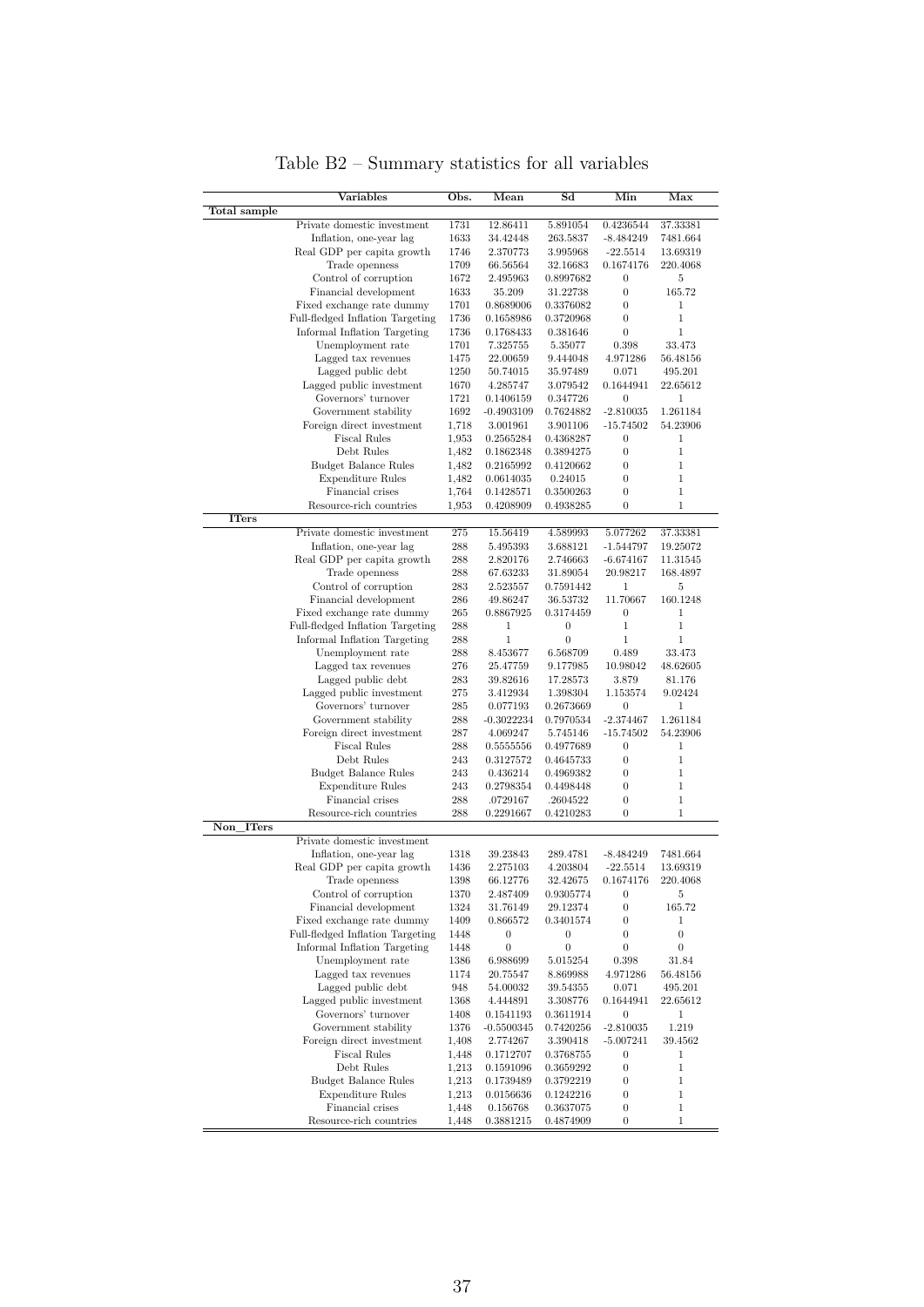<span id="page-37-0"></span>

|                                                                               |                          |                                    | TANIE AT                 |                                                              |                          |                          |                          |                           | TTT arged connectional in the momentum of the contract of the contract of the contract of the contract of the contract of the contract of the contract of the contract of the contract of the contract of the contract of the |                           |                                          |                                                   |                                                               |                                                   |
|-------------------------------------------------------------------------------|--------------------------|------------------------------------|--------------------------|--------------------------------------------------------------|--------------------------|--------------------------|--------------------------|---------------------------|-------------------------------------------------------------------------------------------------------------------------------------------------------------------------------------------------------------------------------|---------------------------|------------------------------------------|---------------------------------------------------|---------------------------------------------------------------|---------------------------------------------------|
| Dependent variable : Soft IT                                                  |                          |                                    |                          |                                                              |                          |                          |                          |                           |                                                                                                                                                                                                                               |                           |                                          |                                                   |                                                               |                                                   |
|                                                                               |                          | $\overline{\mathbb{Z}}$            | $\boxed{3}$              | $\overline{E}$                                               | $\boxed{5}$              | $\boxed{6}$              | $\Xi$                    | $\boxed{\infty}$          | $\boxed{9}$                                                                                                                                                                                                                   | $\boxed{10}$              | $\Xi$                                    | $[12]$                                            | $[13]$                                                        | $[14]$                                            |
| Lagged inflation                                                              | (0.0062)                 | ****080000- ****10800-<br>(0.0063) | (0.0066)                 | $-0.0375***$<br>(0.0065)                                     | $-0.0624***$<br>(0.0080) | $-0.0435***$<br>(0.0069) | $-0.0355***$<br>(0.0061) | $-0.0395***$<br>(0.0063)  | $-0.0388***$<br>(0.0068)                                                                                                                                                                                                      | $-0.0292***$<br>(0.0076)  | $-0.0408***$<br>(0.0068)                 | $-0.0388***$<br>(0.0064)                          | $-0.0398***$<br>(0.0063)                                      | $-0.0402***$<br>(0.0066)                          |
| Real GDP per capita growth                                                    | (0.0119)<br>$0.0214*$    | $\binom{0.0197}{0.0122}$           | $0.0243**$<br>(0.0122)   | $\left( \begin{matrix} 0.0201\\ 0.0127 \end{matrix} \right)$ | (0.0134)                 | $0.0246***$<br>(0.0122)  | (0.0120)<br>0.0175       | $0.0251**$<br>(0.0121)    | $0.0444***$<br>(0.0135)                                                                                                                                                                                                       | (0.0141)<br>0.0097        | $0.0471***$<br>(0.0132)                  | $\begin{array}{c} 0.0142 \\ (0.0122) \end{array}$ | $\left( \begin{matrix} 0.0182 \\ 0.0121 \end{matrix} \right)$ | (0.0125)<br>0.0147                                |
| Financial development                                                         | $0.0064***$<br>(0.0014)  | $0.0062***$<br>(0.0014)            | $0.0061***$<br>(0.0014)  | $0.0066***$<br>(0.0015)                                      | $0.0055***$<br>(0.0016)  | $0.0061***$<br>(0.0014)  | $0.0070***$<br>(0.0014)  | $0.0058***$<br>(0.0015)   | $0.0102***$<br>(0.0017)                                                                                                                                                                                                       | $0.0060***$<br>(0.0016)   | $0.0128***$<br>(0.0018)                  | $0.0068***$<br>(0.0014)                           | $0.0058***$<br>(0.0014)                                       | $0.0062***$<br>(0.0014)                           |
| Control of corruption                                                         | $0.1157***$<br>(0.0502)  | $0.1444***$<br>(0.0511)            | $0.1279**$<br>(0.0504)   | $0.1803***$<br>(0.0548)                                      | $0.1236**$<br>(0.0527)   | $0.1300**$<br>(0.0512)   | (0.0516)<br>$0.0971*$    | $0.1125**$<br>(0.0508)    | $(0.0287$<br>$(0.0569)$                                                                                                                                                                                                       | $0.2629***$<br>(0.0583)   | $\left(0.0543\right)\left(0.0532\right)$ | $(0.1102**$                                       | $0.1378***$<br>(0.0508)                                       | $\begin{array}{c} 0.0561 \\ (0.0582) \end{array}$ |
| Trade openness                                                                | $-0.0042***$<br>(0.0014) | $-0.0044***$<br>(0.0014)           | $-0.0041***$<br>(0.0014) | $-0.0044***$<br>(0.0014)                                     | $0.0049***$<br>(0.0014)  | $-0.0044***$<br>(0.0014) | $-0.0048***$<br>(0.0014) | $-0.0039***$<br>(0.0014)  | $-0.0115***$<br>(0.0016)                                                                                                                                                                                                      | $-0.0061***$<br>(0.0015)  | $-0.0047***$<br>(0.0015)                 | $-0.0062***$<br>(0.0014)                          | $-0.0039***$<br>(0.0014)                                      | $-0.0066***$<br>(0.0015)                          |
| Fixed exchange rate dummy                                                     | $-0.5060***$<br>(0.1738) | $-0.5458***$                       | $-0.5813***$<br>(0.1820) | $-0.4509**$<br>(0.1881)                                      | $0.3913**$<br>(0.1843)   | $-0.5413***$<br>(0.1799) | $-0.5401***$<br>(0.1724) | $0.4469**$<br>(0.1804)    | (0.1990)<br>$-0.2651$                                                                                                                                                                                                         | $-0.6872***$<br>(0.2016)  | (0.1961)<br>$-0.2981$                    | $-0.5061***$<br>(0.1750)                          | $-0.5188***$<br>(0.1744)                                      | $-0.5161***$<br>(0.1784)                          |
| Unemployment rate                                                             |                          |                                    |                          |                                                              |                          |                          |                          | $0.0149*$<br>(0.0079)     |                                                                                                                                                                                                                               |                           |                                          |                                                   |                                                               |                                                   |
| Lagged tax revenues                                                           |                          |                                    |                          |                                                              |                          |                          |                          |                           | $0.0415***$<br>(0.0052)                                                                                                                                                                                                       |                           |                                          |                                                   |                                                               |                                                   |
| Lagged public debt                                                            |                          |                                    |                          |                                                              |                          |                          |                          |                           |                                                                                                                                                                                                                               | $-0.0107$ ***<br>(0.0020) |                                          |                                                   |                                                               |                                                   |
| Lagged public investment                                                      |                          |                                    |                          |                                                              |                          |                          |                          |                           |                                                                                                                                                                                                                               |                           | $-0.1966***$                             |                                                   |                                                               |                                                   |
| EDI                                                                           |                          |                                    |                          |                                                              |                          |                          |                          |                           |                                                                                                                                                                                                                               |                           |                                          | $0.0434***$<br>(0.0098)                           |                                                               |                                                   |
| Governors' turnover                                                           |                          |                                    |                          |                                                              |                          |                          |                          |                           |                                                                                                                                                                                                                               |                           |                                          |                                                   | $-0.3177**$<br>(0.1362)                                       |                                                   |
| Government stability                                                          |                          |                                    |                          |                                                              |                          |                          |                          |                           |                                                                                                                                                                                                                               |                           |                                          |                                                   |                                                               | $0.2748***$<br>(0.0652)                           |
| Constant                                                                      | $-0.3673$<br>$(0.2241)$  | $-0.3522$<br>$(0.2273)$            | $-0.3350$<br>$(0.2290)$  | $-0.5162**$<br>(0.2414)                                      | $-0.0056$<br>$(0.2380)$  | $-0.3043$<br>$(0.2307)$  | $-0.3211$<br>$(0.2251)$  | $-0.5157**$<br>$(0.2392)$ | $-0.9551***$<br>(0.2613)                                                                                                                                                                                                      | $\frac{0.1907}{(0.2707)}$ | $(0.0946$<br>$(0.2488)$                  | $-0.3549$<br>$(0.2266)$                           | $-0.3343$<br>$(0.2250)$                                       | $(0.1214$<br>$(0.2575)$                           |
| Pseudo R <sup>2</sup>                                                         | 0.0938                   | 0.1355                             | 0.0809                   | 0.1028                                                       | 0.1355                   | 0.1005                   | 0.1144                   | 0.0973                    | $0.1718\,$                                                                                                                                                                                                                    | 0.1107                    | 0.1770                                   | 0.1096                                            | 0.0994                                                        | 0.1121                                            |
| Observations                                                                  | 1389                     | 1345                               | 1311                     | 1184                                                         | 1130                     | 1368                     | 1365                     | 1389                      | 1242                                                                                                                                                                                                                          | 1060                      | 1362                                     | 1379                                              | 1363                                                          | 1334                                              |
| Standard errors in parentheses. *** $p < 0.01$ , ** $p < 0.05$ , * $p < 0.10$ |                          |                                    |                          |                                                              |                          |                          |                          |                           |                                                                                                                                                                                                                               |                           |                                          |                                                   |                                                               |                                                   |

Table  $C1$  – The estimation of propensity scores (Soft IT) Table C1 – The estimation of propensity scores (Soft IT)

**Appendix C Robustness checks**

Appendix C Robustness checks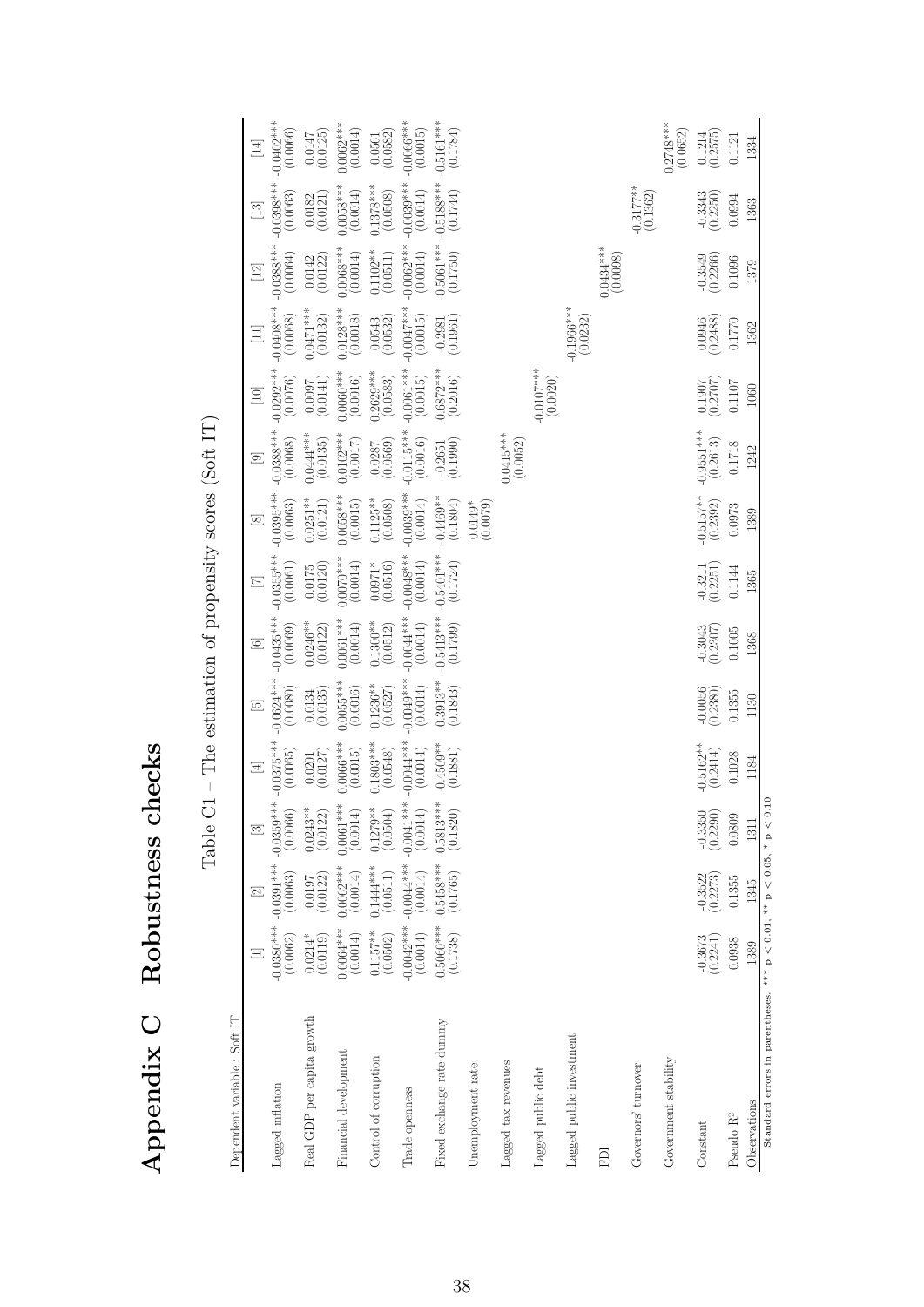<span id="page-38-0"></span>

| $r=0.01$<br>1.7038***<br>$\begin{array}{l} (0.4942)\\ 2.0165^{***}\\ (0.4479)\\ 1.8675^{***}\\ (0.5055)\\ (0.5055)\\ 1.2244^{***} \end{array}$<br>$(0.4321)$<br>7933***<br>$.7804***$<br>$(0.4497)$<br>$2.0097***$<br>$(0.4261)$<br>$(0.4261)$<br>$1.2838***$<br>$^{***0602}_{(74970)}$<br>$(0.4243)$<br>$.5750***$<br>$(0.4559)$<br>$(7573***$<br>$(0.4837)$<br>$(8517***$<br>8071****<br>(0.5144)<br>8275****<br>0.4547<br>(0.4405)<br>(0.5238)<br>388<br>898<br>$r=0.005$<br>$1.6500***$<br>$2.4005***$<br>$(0.4834)$<br>$(4718***$<br>.9300 ***<br>$(0.4612)$<br>$(0.7071***$<br>$(0.4980)$<br>$1.5713***$<br>$.9339***$<br>$(0.5114)$<br>$(.9926***$<br>$(0.4862)$<br>$.6352***$<br>$(0.4392)$<br>.7174***<br>$(0.5017)$<br>8681 ***<br>$.8509**$<br>$\begin{array}{c} (0.5361) \\ 1.2516** \end{array}$<br>(0.4626)<br>(0.5089)<br>(0.4609)<br>$(0.4636)$<br>$0.8962*$<br>(0.4415)<br>(0.5640)<br>382<br>882<br>tobustness chec<br>$N=3$<br>2.1895***<br>$\binom{0.6203}{2.3269**}$<br>$\begin{array}{c} (0.6268) \\ 2.1200*** \end{array}$<br>$(0.6374)$<br>2.2438***<br>$(0.5815)$<br>$.9927***$<br>$(0.6183)$<br>$1.6224***$<br>$(0.6099)$<br>$1.9030***$<br>$(0.5982)$<br>$2.1682***$<br>$\begin{array}{c} (0.5779) \\ 1.9268*** \end{array}$<br>.7660***<br>$(0.6032)$<br>1.5849**<br>$(0.6394)$<br>1.3496**<br>$(0.5824)$<br>1.2521**<br>$\left(0.5344\right)\\ 0.7560$<br>(0.5727)<br>0.7169<br>388<br>298<br>$N=2$<br>2.2795***<br>$(0.6556)$<br>$2.0846***$<br>$(0.5920)$<br>$0.1164***$<br>$2.3244***$<br>$(0.6939)$<br>$8931***$<br>.9651 ***<br>$2.1189***$<br>$(0.6274)$<br>$(7702***$<br>$0154***$<br>$1.3216**$<br>$_{1.6116**}^{(0.6696)}$<br>$\begin{array}{c} (0.6414) \\ 1.5527^{**} \\ (0.6875) \\ 1.1427^{*} \end{array}$<br>(0.6560)<br>$(0.5955)$<br>$0.7307$<br>(0.6317)<br>(0.6093)<br>(0.5916)<br>0.7880)<br>0.6363<br>363<br>1992<br>1362<br>$2.1392***$<br>$2.5800**$<br>(0.6778)<br>1.9466**<br>(0.7101)<br>1.9363**<br>(0.7260)<br>$2.5685**$<br>0.7127<br>1.9407**<br>(0.7196)<br>(0.6749)<br>$1.3746*$<br>(0.8040)<br>1.0629<br>(0.7156)<br>$.9908**$<br>(0.6718)<br>0.5936<br>(0.7529)<br>$0.6227**$<br>(0.6842)<br>$1.3117*$<br>0.7125<br>$.8643**$<br>(0.6928)<br>$2.4958**$<br>(0.8998)<br>382<br>282<br>$\overline{N}$<br>[5] Excluding monetary union, dollarization, de facto peg, currency- board<br>[3] Excluding hyperinflation episodes<br>[11] Including Governors' turnovover<br>[12] Including government stability<br>[6] Including unemployment rate<br>[9] Including public investment<br>[4] Excluding financial crises<br>$\left[ 7\right]$ Including tax revenues<br>[13] Excluding new ITers<br>[8] Including public debt<br>Modèle de base [1] ATT<br>[2] Excluding year 1990<br>[14] Excluding CEECs<br>Treated observations<br>Jontrol observations<br>Total observations<br>[10] Including FDI | $r = 0.05$<br>1.7983***<br>$\begin{array}{l} (0.4317)\\2.1467^{***}\\ (0.4152)\\ (0.4152)\\ 1.9483^{***}\\ (0.4273)\\ (0.4273)\\ (1.2102^{***}\\ \end{array}$<br>$0.9304***$<br>$(0.4085)$<br>$2.0015***$<br>l.9156***<br>(0.4412)<br>l.8864***<br>(0.4449)<br>(0.4196)<br>3882<br>2092 | $1.8022***$<br>(0.4232)<br>$\begin{smallmatrix} (0.4120)\\ (0.9338^{***}\\ (0.4752)\\ (0.4752)\\ (0.4082)\\ (0.4082)\\ (0.3923)\\ (0.3923)\\ (0.3923)\\ (0.3923)\\ (0.3968^{***}\\ (0.3923)\\ (0.3968^{***}\\ (0.3923)\\ (0.3968^{***}\\ (0.3923)\\ (0.3968^{***}\\ (0.3923)\\ (0.3968^{***}\\ (0.3923)\\ (0.3968^{***}\\ (0.3923)\\ (0.3968^{***$<br>.9252***<br>$\begin{array}{l} (0.4205) \\ (1.8993^{***} \\ (0.4519) \\ (1.8956^{***} \\ (1.8956^{***} \\ (0.4699) \\ (1.4699^{***}) \\ (0.4699^{***}) \\ \end{array}$<br>$(0.4185)$<br>$-9777***$<br>382<br>8982 | $1.6330***$<br>$\begin{smallmatrix} (0.4400)\\ (1.8103^{***}\\ (1.8103^{***}\\ (0.4892)\\ (0.4892)\\ (0.3912)\\ (0.9108^{**}\\ (1.903^{**}\\ (1.9108^{**}\\ (1.956^{**}\\ 1.0556^{**}\\ \end{smallmatrix}$<br>$(0.4276)$<br>$-7715***$<br>$.6872***$<br>.7304***<br>(0.3997)<br>(0.4149)<br>363<br>2002<br>201 |
|---------------------------------------------------------------------------------------------------------------------------------------------------------------------------------------------------------------------------------------------------------------------------------------------------------------------------------------------------------------------------------------------------------------------------------------------------------------------------------------------------------------------------------------------------------------------------------------------------------------------------------------------------------------------------------------------------------------------------------------------------------------------------------------------------------------------------------------------------------------------------------------------------------------------------------------------------------------------------------------------------------------------------------------------------------------------------------------------------------------------------------------------------------------------------------------------------------------------------------------------------------------------------------------------------------------------------------------------------------------------------------------------------------------------------------------------------------------------------------------------------------------------------------------------------------------------------------------------------------------------------------------------------------------------------------------------------------------------------------------------------------------------------------------------------------------------------------------------------------------------------------------------------------------------------------------------------------------------------------------------------------------------------------------------------------------------------------------------------------------------------------------------------------------------------------------------------------------------------------------------------------------------------------------------------------------------------------------------------------------------------------------------------------------------------------------------------------------------------------------------------------------------------------------------------------------------------------------------------------------------------------------------------------------------------------------------------------------------------------------------------------------------------------------------------------------------------------------------------------------|-----------------------------------------------------------------------------------------------------------------------------------------------------------------------------------------------------------------------------------------------------------------------------------------|------------------------------------------------------------------------------------------------------------------------------------------------------------------------------------------------------------------------------------------------------------------------------------------------------------------------------------------------------------------------------------------------------------------------------------------------------------------------------------------------------------------------------------------------------------------------|----------------------------------------------------------------------------------------------------------------------------------------------------------------------------------------------------------------------------------------------------------------------------------------------------------------|
|                                                                                                                                                                                                                                                                                                                                                                                                                                                                                                                                                                                                                                                                                                                                                                                                                                                                                                                                                                                                                                                                                                                                                                                                                                                                                                                                                                                                                                                                                                                                                                                                                                                                                                                                                                                                                                                                                                                                                                                                                                                                                                                                                                                                                                                                                                                                                                                                                                                                                                                                                                                                                                                                                                                                                                                                                                                               |                                                                                                                                                                                                                                                                                         |                                                                                                                                                                                                                                                                                                                                                                                                                                                                                                                                                                        |                                                                                                                                                                                                                                                                                                                |
|                                                                                                                                                                                                                                                                                                                                                                                                                                                                                                                                                                                                                                                                                                                                                                                                                                                                                                                                                                                                                                                                                                                                                                                                                                                                                                                                                                                                                                                                                                                                                                                                                                                                                                                                                                                                                                                                                                                                                                                                                                                                                                                                                                                                                                                                                                                                                                                                                                                                                                                                                                                                                                                                                                                                                                                                                                                               |                                                                                                                                                                                                                                                                                         |                                                                                                                                                                                                                                                                                                                                                                                                                                                                                                                                                                        |                                                                                                                                                                                                                                                                                                                |
|                                                                                                                                                                                                                                                                                                                                                                                                                                                                                                                                                                                                                                                                                                                                                                                                                                                                                                                                                                                                                                                                                                                                                                                                                                                                                                                                                                                                                                                                                                                                                                                                                                                                                                                                                                                                                                                                                                                                                                                                                                                                                                                                                                                                                                                                                                                                                                                                                                                                                                                                                                                                                                                                                                                                                                                                                                                               |                                                                                                                                                                                                                                                                                         |                                                                                                                                                                                                                                                                                                                                                                                                                                                                                                                                                                        |                                                                                                                                                                                                                                                                                                                |
|                                                                                                                                                                                                                                                                                                                                                                                                                                                                                                                                                                                                                                                                                                                                                                                                                                                                                                                                                                                                                                                                                                                                                                                                                                                                                                                                                                                                                                                                                                                                                                                                                                                                                                                                                                                                                                                                                                                                                                                                                                                                                                                                                                                                                                                                                                                                                                                                                                                                                                                                                                                                                                                                                                                                                                                                                                                               |                                                                                                                                                                                                                                                                                         |                                                                                                                                                                                                                                                                                                                                                                                                                                                                                                                                                                        |                                                                                                                                                                                                                                                                                                                |
|                                                                                                                                                                                                                                                                                                                                                                                                                                                                                                                                                                                                                                                                                                                                                                                                                                                                                                                                                                                                                                                                                                                                                                                                                                                                                                                                                                                                                                                                                                                                                                                                                                                                                                                                                                                                                                                                                                                                                                                                                                                                                                                                                                                                                                                                                                                                                                                                                                                                                                                                                                                                                                                                                                                                                                                                                                                               |                                                                                                                                                                                                                                                                                         |                                                                                                                                                                                                                                                                                                                                                                                                                                                                                                                                                                        |                                                                                                                                                                                                                                                                                                                |
|                                                                                                                                                                                                                                                                                                                                                                                                                                                                                                                                                                                                                                                                                                                                                                                                                                                                                                                                                                                                                                                                                                                                                                                                                                                                                                                                                                                                                                                                                                                                                                                                                                                                                                                                                                                                                                                                                                                                                                                                                                                                                                                                                                                                                                                                                                                                                                                                                                                                                                                                                                                                                                                                                                                                                                                                                                                               |                                                                                                                                                                                                                                                                                         |                                                                                                                                                                                                                                                                                                                                                                                                                                                                                                                                                                        |                                                                                                                                                                                                                                                                                                                |
|                                                                                                                                                                                                                                                                                                                                                                                                                                                                                                                                                                                                                                                                                                                                                                                                                                                                                                                                                                                                                                                                                                                                                                                                                                                                                                                                                                                                                                                                                                                                                                                                                                                                                                                                                                                                                                                                                                                                                                                                                                                                                                                                                                                                                                                                                                                                                                                                                                                                                                                                                                                                                                                                                                                                                                                                                                                               |                                                                                                                                                                                                                                                                                         |                                                                                                                                                                                                                                                                                                                                                                                                                                                                                                                                                                        |                                                                                                                                                                                                                                                                                                                |
|                                                                                                                                                                                                                                                                                                                                                                                                                                                                                                                                                                                                                                                                                                                                                                                                                                                                                                                                                                                                                                                                                                                                                                                                                                                                                                                                                                                                                                                                                                                                                                                                                                                                                                                                                                                                                                                                                                                                                                                                                                                                                                                                                                                                                                                                                                                                                                                                                                                                                                                                                                                                                                                                                                                                                                                                                                                               |                                                                                                                                                                                                                                                                                         |                                                                                                                                                                                                                                                                                                                                                                                                                                                                                                                                                                        |                                                                                                                                                                                                                                                                                                                |
|                                                                                                                                                                                                                                                                                                                                                                                                                                                                                                                                                                                                                                                                                                                                                                                                                                                                                                                                                                                                                                                                                                                                                                                                                                                                                                                                                                                                                                                                                                                                                                                                                                                                                                                                                                                                                                                                                                                                                                                                                                                                                                                                                                                                                                                                                                                                                                                                                                                                                                                                                                                                                                                                                                                                                                                                                                                               |                                                                                                                                                                                                                                                                                         |                                                                                                                                                                                                                                                                                                                                                                                                                                                                                                                                                                        |                                                                                                                                                                                                                                                                                                                |
|                                                                                                                                                                                                                                                                                                                                                                                                                                                                                                                                                                                                                                                                                                                                                                                                                                                                                                                                                                                                                                                                                                                                                                                                                                                                                                                                                                                                                                                                                                                                                                                                                                                                                                                                                                                                                                                                                                                                                                                                                                                                                                                                                                                                                                                                                                                                                                                                                                                                                                                                                                                                                                                                                                                                                                                                                                                               |                                                                                                                                                                                                                                                                                         |                                                                                                                                                                                                                                                                                                                                                                                                                                                                                                                                                                        |                                                                                                                                                                                                                                                                                                                |
|                                                                                                                                                                                                                                                                                                                                                                                                                                                                                                                                                                                                                                                                                                                                                                                                                                                                                                                                                                                                                                                                                                                                                                                                                                                                                                                                                                                                                                                                                                                                                                                                                                                                                                                                                                                                                                                                                                                                                                                                                                                                                                                                                                                                                                                                                                                                                                                                                                                                                                                                                                                                                                                                                                                                                                                                                                                               |                                                                                                                                                                                                                                                                                         |                                                                                                                                                                                                                                                                                                                                                                                                                                                                                                                                                                        |                                                                                                                                                                                                                                                                                                                |
|                                                                                                                                                                                                                                                                                                                                                                                                                                                                                                                                                                                                                                                                                                                                                                                                                                                                                                                                                                                                                                                                                                                                                                                                                                                                                                                                                                                                                                                                                                                                                                                                                                                                                                                                                                                                                                                                                                                                                                                                                                                                                                                                                                                                                                                                                                                                                                                                                                                                                                                                                                                                                                                                                                                                                                                                                                                               |                                                                                                                                                                                                                                                                                         |                                                                                                                                                                                                                                                                                                                                                                                                                                                                                                                                                                        |                                                                                                                                                                                                                                                                                                                |
|                                                                                                                                                                                                                                                                                                                                                                                                                                                                                                                                                                                                                                                                                                                                                                                                                                                                                                                                                                                                                                                                                                                                                                                                                                                                                                                                                                                                                                                                                                                                                                                                                                                                                                                                                                                                                                                                                                                                                                                                                                                                                                                                                                                                                                                                                                                                                                                                                                                                                                                                                                                                                                                                                                                                                                                                                                                               |                                                                                                                                                                                                                                                                                         |                                                                                                                                                                                                                                                                                                                                                                                                                                                                                                                                                                        |                                                                                                                                                                                                                                                                                                                |
|                                                                                                                                                                                                                                                                                                                                                                                                                                                                                                                                                                                                                                                                                                                                                                                                                                                                                                                                                                                                                                                                                                                                                                                                                                                                                                                                                                                                                                                                                                                                                                                                                                                                                                                                                                                                                                                                                                                                                                                                                                                                                                                                                                                                                                                                                                                                                                                                                                                                                                                                                                                                                                                                                                                                                                                                                                                               |                                                                                                                                                                                                                                                                                         |                                                                                                                                                                                                                                                                                                                                                                                                                                                                                                                                                                        |                                                                                                                                                                                                                                                                                                                |
|                                                                                                                                                                                                                                                                                                                                                                                                                                                                                                                                                                                                                                                                                                                                                                                                                                                                                                                                                                                                                                                                                                                                                                                                                                                                                                                                                                                                                                                                                                                                                                                                                                                                                                                                                                                                                                                                                                                                                                                                                                                                                                                                                                                                                                                                                                                                                                                                                                                                                                                                                                                                                                                                                                                                                                                                                                                               |                                                                                                                                                                                                                                                                                         |                                                                                                                                                                                                                                                                                                                                                                                                                                                                                                                                                                        |                                                                                                                                                                                                                                                                                                                |
|                                                                                                                                                                                                                                                                                                                                                                                                                                                                                                                                                                                                                                                                                                                                                                                                                                                                                                                                                                                                                                                                                                                                                                                                                                                                                                                                                                                                                                                                                                                                                                                                                                                                                                                                                                                                                                                                                                                                                                                                                                                                                                                                                                                                                                                                                                                                                                                                                                                                                                                                                                                                                                                                                                                                                                                                                                                               |                                                                                                                                                                                                                                                                                         |                                                                                                                                                                                                                                                                                                                                                                                                                                                                                                                                                                        |                                                                                                                                                                                                                                                                                                                |
|                                                                                                                                                                                                                                                                                                                                                                                                                                                                                                                                                                                                                                                                                                                                                                                                                                                                                                                                                                                                                                                                                                                                                                                                                                                                                                                                                                                                                                                                                                                                                                                                                                                                                                                                                                                                                                                                                                                                                                                                                                                                                                                                                                                                                                                                                                                                                                                                                                                                                                                                                                                                                                                                                                                                                                                                                                                               | $\begin{array}{c} (0.4431) \\ 2.3364^{***} \\ (0.3904) \\ 1.4936^{***} \end{array}$                                                                                                                                                                                                     |                                                                                                                                                                                                                                                                                                                                                                                                                                                                                                                                                                        | $\begin{array}{c} (0.4506) \\ 2.3647^{***} \\ (0.3988) \\ 1.2902^{***} \end{array}$                                                                                                                                                                                                                            |
|                                                                                                                                                                                                                                                                                                                                                                                                                                                                                                                                                                                                                                                                                                                                                                                                                                                                                                                                                                                                                                                                                                                                                                                                                                                                                                                                                                                                                                                                                                                                                                                                                                                                                                                                                                                                                                                                                                                                                                                                                                                                                                                                                                                                                                                                                                                                                                                                                                                                                                                                                                                                                                                                                                                                                                                                                                                               |                                                                                                                                                                                                                                                                                         |                                                                                                                                                                                                                                                                                                                                                                                                                                                                                                                                                                        |                                                                                                                                                                                                                                                                                                                |
|                                                                                                                                                                                                                                                                                                                                                                                                                                                                                                                                                                                                                                                                                                                                                                                                                                                                                                                                                                                                                                                                                                                                                                                                                                                                                                                                                                                                                                                                                                                                                                                                                                                                                                                                                                                                                                                                                                                                                                                                                                                                                                                                                                                                                                                                                                                                                                                                                                                                                                                                                                                                                                                                                                                                                                                                                                                               | $\begin{array}{c} (0.4510) \\ .8959*** \\ (0.4160) \\ .7143*** \end{array}$                                                                                                                                                                                                             | $(0.4711)$<br>8996***<br>(0.3995)<br>6890***                                                                                                                                                                                                                                                                                                                                                                                                                                                                                                                           | $(0.4439)$<br>7409***                                                                                                                                                                                                                                                                                          |
|                                                                                                                                                                                                                                                                                                                                                                                                                                                                                                                                                                                                                                                                                                                                                                                                                                                                                                                                                                                                                                                                                                                                                                                                                                                                                                                                                                                                                                                                                                                                                                                                                                                                                                                                                                                                                                                                                                                                                                                                                                                                                                                                                                                                                                                                                                                                                                                                                                                                                                                                                                                                                                                                                                                                                                                                                                                               |                                                                                                                                                                                                                                                                                         |                                                                                                                                                                                                                                                                                                                                                                                                                                                                                                                                                                        | $(0.4322)$<br>5859***                                                                                                                                                                                                                                                                                          |
|                                                                                                                                                                                                                                                                                                                                                                                                                                                                                                                                                                                                                                                                                                                                                                                                                                                                                                                                                                                                                                                                                                                                                                                                                                                                                                                                                                                                                                                                                                                                                                                                                                                                                                                                                                                                                                                                                                                                                                                                                                                                                                                                                                                                                                                                                                                                                                                                                                                                                                                                                                                                                                                                                                                                                                                                                                                               |                                                                                                                                                                                                                                                                                         |                                                                                                                                                                                                                                                                                                                                                                                                                                                                                                                                                                        |                                                                                                                                                                                                                                                                                                                |
|                                                                                                                                                                                                                                                                                                                                                                                                                                                                                                                                                                                                                                                                                                                                                                                                                                                                                                                                                                                                                                                                                                                                                                                                                                                                                                                                                                                                                                                                                                                                                                                                                                                                                                                                                                                                                                                                                                                                                                                                                                                                                                                                                                                                                                                                                                                                                                                                                                                                                                                                                                                                                                                                                                                                                                                                                                                               |                                                                                                                                                                                                                                                                                         |                                                                                                                                                                                                                                                                                                                                                                                                                                                                                                                                                                        | (0.4362)                                                                                                                                                                                                                                                                                                       |
|                                                                                                                                                                                                                                                                                                                                                                                                                                                                                                                                                                                                                                                                                                                                                                                                                                                                                                                                                                                                                                                                                                                                                                                                                                                                                                                                                                                                                                                                                                                                                                                                                                                                                                                                                                                                                                                                                                                                                                                                                                                                                                                                                                                                                                                                                                                                                                                                                                                                                                                                                                                                                                                                                                                                                                                                                                                               | $(0.4235)$<br>9957***<br>$(0.4102)$<br>9554***                                                                                                                                                                                                                                          | $\begin{array}{c} (0.4340) \\ .9769^{***} \\ (0.3936) \\ .9246^{***} \end{array}$                                                                                                                                                                                                                                                                                                                                                                                                                                                                                      | $.7800$ ***                                                                                                                                                                                                                                                                                                    |
|                                                                                                                                                                                                                                                                                                                                                                                                                                                                                                                                                                                                                                                                                                                                                                                                                                                                                                                                                                                                                                                                                                                                                                                                                                                                                                                                                                                                                                                                                                                                                                                                                                                                                                                                                                                                                                                                                                                                                                                                                                                                                                                                                                                                                                                                                                                                                                                                                                                                                                                                                                                                                                                                                                                                                                                                                                                               |                                                                                                                                                                                                                                                                                         |                                                                                                                                                                                                                                                                                                                                                                                                                                                                                                                                                                        | $(0.4043)$<br>$(7875***$                                                                                                                                                                                                                                                                                       |
|                                                                                                                                                                                                                                                                                                                                                                                                                                                                                                                                                                                                                                                                                                                                                                                                                                                                                                                                                                                                                                                                                                                                                                                                                                                                                                                                                                                                                                                                                                                                                                                                                                                                                                                                                                                                                                                                                                                                                                                                                                                                                                                                                                                                                                                                                                                                                                                                                                                                                                                                                                                                                                                                                                                                                                                                                                                               |                                                                                                                                                                                                                                                                                         |                                                                                                                                                                                                                                                                                                                                                                                                                                                                                                                                                                        |                                                                                                                                                                                                                                                                                                                |
| Quality of the matc                                                                                                                                                                                                                                                                                                                                                                                                                                                                                                                                                                                                                                                                                                                                                                                                                                                                                                                                                                                                                                                                                                                                                                                                                                                                                                                                                                                                                                                                                                                                                                                                                                                                                                                                                                                                                                                                                                                                                                                                                                                                                                                                                                                                                                                                                                                                                                                                                                                                                                                                                                                                                                                                                                                                                                                                                                           | (0.5517)                                                                                                                                                                                                                                                                                | 0.5763                                                                                                                                                                                                                                                                                                                                                                                                                                                                                                                                                                 | (0.5170)                                                                                                                                                                                                                                                                                                       |
|                                                                                                                                                                                                                                                                                                                                                                                                                                                                                                                                                                                                                                                                                                                                                                                                                                                                                                                                                                                                                                                                                                                                                                                                                                                                                                                                                                                                                                                                                                                                                                                                                                                                                                                                                                                                                                                                                                                                                                                                                                                                                                                                                                                                                                                                                                                                                                                                                                                                                                                                                                                                                                                                                                                                                                                                                                                               |                                                                                                                                                                                                                                                                                         |                                                                                                                                                                                                                                                                                                                                                                                                                                                                                                                                                                        |                                                                                                                                                                                                                                                                                                                |
| 0.016<br>Pseudo R <sup>2</sup>                                                                                                                                                                                                                                                                                                                                                                                                                                                                                                                                                                                                                                                                                                                                                                                                                                                                                                                                                                                                                                                                                                                                                                                                                                                                                                                                                                                                                                                                                                                                                                                                                                                                                                                                                                                                                                                                                                                                                                                                                                                                                                                                                                                                                                                                                                                                                                                                                                                                                                                                                                                                                                                                                                                                                                                                                                |                                                                                                                                                                                                                                                                                         |                                                                                                                                                                                                                                                                                                                                                                                                                                                                                                                                                                        |                                                                                                                                                                                                                                                                                                                |
| $\frac{0.007}{1.6}$<br>$\begin{array}{c} 0.008 \\ 7.1 \\ 1.56 \end{array}$<br>$\frac{1.7}{1.16}$<br>$\begin{array}{c} 0.009 \\ -1.7 \\ 0.353 \end{array}$<br>$\begin{array}{c} 1.9 \\ 0.087 \end{array}$<br>Rosenbaum bounds sensitivity tests                                                                                                                                                                                                                                                                                                                                                                                                                                                                                                                                                                                                                                                                                                                                                                                                                                                                                                                                                                                                                                                                                                                                                                                                                                                                                                                                                                                                                                                                                                                                                                                                                                                                                                                                                                                                                                                                                                                                                                                                                                                                                                                                                                                                                                                                                                                                                                                                                                                                                                                                                                                                                | $\begin{array}{c} 0.009 \\ -1.8 \\ 0.399 \end{array}$                                                                                                                                                                                                                                   | $0.009$<br>$1.8$<br>$0.412$                                                                                                                                                                                                                                                                                                                                                                                                                                                                                                                                            | $\frac{280}{9100}$                                                                                                                                                                                                                                                                                             |
| Standardized bias (p-value)                                                                                                                                                                                                                                                                                                                                                                                                                                                                                                                                                                                                                                                                                                                                                                                                                                                                                                                                                                                                                                                                                                                                                                                                                                                                                                                                                                                                                                                                                                                                                                                                                                                                                                                                                                                                                                                                                                                                                                                                                                                                                                                                                                                                                                                                                                                                                                                                                                                                                                                                                                                                                                                                                                                                                                                                                                   |                                                                                                                                                                                                                                                                                         |                                                                                                                                                                                                                                                                                                                                                                                                                                                                                                                                                                        |                                                                                                                                                                                                                                                                                                                |

Bootstrapped standard errors based on 500 replications reported in brackets. \*\*\* p<0.01, \*\* p<0.05, \* p<0.1

Table C2 – The effect of IT on private domestic investment in  $%GDP$  (using default starting dates or Soft IT) Table C2 – The effect of IT on private domestic investment in %GDP (using default starting dates or Soft IT)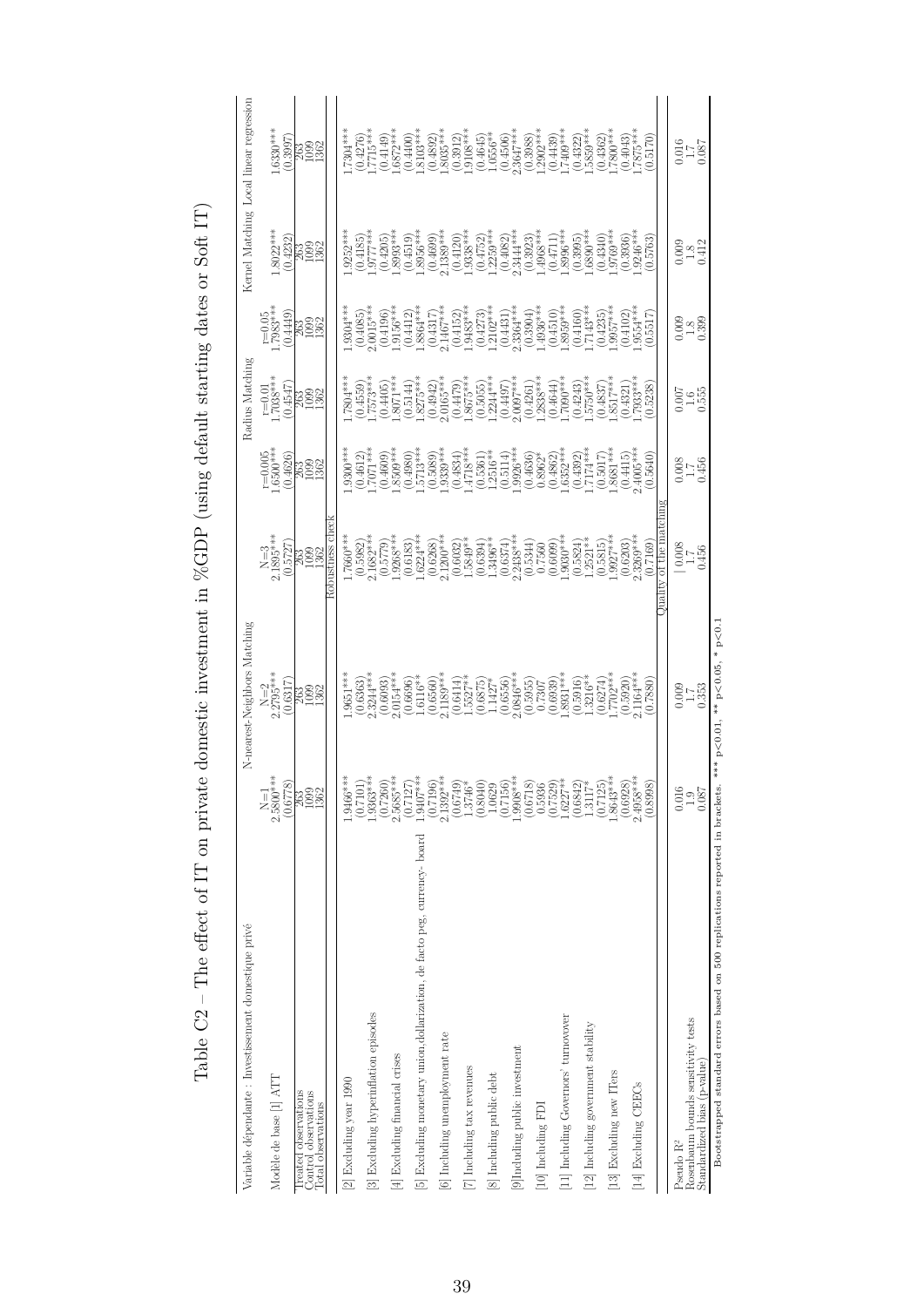| Prívate domestic investment<br>Dependent variable:                            |                          |                                                    |                                  |                              |                              |                                |                              |                              |                              |                                        |                                  |                                   |                                       |                                                   |
|-------------------------------------------------------------------------------|--------------------------|----------------------------------------------------|----------------------------------|------------------------------|------------------------------|--------------------------------|------------------------------|------------------------------|------------------------------|----------------------------------------|----------------------------------|-----------------------------------|---------------------------------------|---------------------------------------------------|
| ATT                                                                           | $2.0041***$<br>(0.4018)  | $2.0041***$<br>(0.4284)<br>$\overline{\mathbb{Z}}$ | $2.0136***$<br>(0.4207)<br>$\Xi$ | $1.8742***$<br>(0.4519)<br>匡 | $2.3808***$<br>(0.4402)<br>흐 | 1.8628***<br>(0.4079)<br>$\Xi$ | $2.3895***$<br>(0.5576)<br>E | $2.0076***$<br>(0.4135)<br>∞ | $2.2213***$<br>(0.4236)<br>ு | $.3269***$<br>(0.4282)<br>$\boxed{10}$ | $2.5952***$<br>(0.3930)<br>$\Xi$ | $***$ [60.7]<br>(0.4369)<br>$\Xi$ | 1.8645***<br>(0.3873)<br>$\boxed{13}$ | $.7523***$<br>(0.4161)<br>$\Xi$                   |
| Lagged inflation                                                              | $-0.0529***$<br>(0.0063) | $-0.0529***$<br>(0.0063)                           | $-0.0508***$<br>(0.0070)         | $-0.0514***$<br>(0.0063)     | $-0.0910***$<br>(0.0111)     | $-0.0515***$<br>(0.0062)       | $-0.0473***$<br>(0.0064)     | $-0.0542***$<br>(0.0066)     | $-0.0539***$<br>(0.0076)     | $-0.0447***$<br>(0.0081)               | $-0.0566***$<br>(0.0072)         | $-0.0546***$<br>(0.0067)          | $-0.0546***$<br>(0.0068)              | $-0.0512***$<br>(0.0068)                          |
| Real GDP per capita growth                                                    | (0.0122)<br>0.0180       | (0.0124)<br>0.0180                                 | (0.0119)<br>0.0168               | (0.0125)<br>0.0171           | $(0.0014$<br>$(0.0151)$      | (0.0119)<br>0.0167             | $\binom{0.0105}{0.0125}$     | $0.0208*$<br>(0.0118)        | $0.0412***$<br>(0.0134)      | (0.0147)<br>0.0036                     | $0.0434***$<br>(0.0128)          | (0.0121)<br>0.0091                | (0.0118)<br>0.0131                    | (0.0126)<br>0.0154                                |
| Financial development                                                         | $0.0059***$<br>(0.0014)  | $0.0059***$<br>(0.0014)                            | $0.0058***$<br>(0.0014)          | $0.0063***$<br>(0.0015)      | $0.0045***$<br>(0.0016)      | $0.0060***$<br>(0.0015)        | $0.0092***$<br>(0.0016)      | $0.0054***$<br>(0.0015)      | $0.0097***$<br>(0.0016)      | $0.0056***$<br>(0.0017)                | $0.0116***$<br>(0.0016)          | $0.0065***$<br>(0.0015)           | $0.0054***$<br>(0.0015)               | $0.0060***$<br>(0.0015)                           |
| Control of corruption                                                         | $0.1125***$<br>(0.0495)  | $0.1125**$<br>(0.0508)                             | $0.1085***$<br>(0.0476)          | $0.1688***$<br>(0.0533)      | $0.1153**$<br>(0.0567)       | (0.0501)<br>$0.0961*$          | (0.0556)<br>0.0287           | $0.0974*$<br>(0.0520)        | (0.0561)<br>0.0186           | $0.2447***$<br>(0.0523)                | (0.0558)<br>0.0395               | (0.0552)<br>$0.0970*$             | $0.1253**$<br>(0.0536)                | (0.0580)<br>0.0760                                |
| Trade openness                                                                | $-0.0041***$<br>(0.0015) | $-0.0041***$<br>(0.0015)                           | $-0.0039***$<br>(0.0014)         | $-0.0045***$<br>(0.0016)     | $-0.0048***$<br>(0.0017)     | $-0.0039***$<br>(0.0015)       | $-0.0104***$<br>(0.0016)     | $-0.0038***$<br>(0.0014)     | $-0.0109***$<br>(0.0016)     | $-0.0060$ **<br>(0.0018)               | $-0.0045***$<br>(0.0016)         | $-0.0063***$<br>(0.0018)          | $-0.0038***$<br>(0.0014)              | $-0.0063***$<br>(0.0016)                          |
| Fixed exchange rate dummy                                                     | $-0.6607***$<br>(0.1687) | $-0.6607***$                                       | $-0.7416***$<br>(0.1735)         | $-0.5756***$<br>(0.1754)     | $-0.5910***$<br>(0.1890)     | $-0.6811***$<br>(0.1764)       | $-0.6309***$<br>(0.1742)     | $-0.5757***$<br>(0.1658)     | $-0.4178**$<br>(0.1879)      | $-0.7519***$<br>(0.1918)               | $-0.4224**$<br>(0.1795)          | $-0.6435***$<br>(0.1718)          | $-0.6599***$<br>(0.1750)              | $-0.6207***$<br>(0.1736)                          |
| Unemployment rate                                                             |                          |                                                    |                                  |                              |                              |                                |                              | $0.0163**$<br>(0.0082)       |                              |                                        |                                  |                                   |                                       |                                                   |
| Lagged tax revenues                                                           |                          |                                                    |                                  |                              |                              |                                |                              |                              | $0.0374***$<br>(0.0058)      |                                        |                                  |                                   |                                       |                                                   |
| Lagged public debt                                                            |                          |                                                    |                                  |                              |                              |                                |                              |                              |                              | $-0.0094***$<br>(0.0016)               |                                  |                                   |                                       |                                                   |
| Lagged public investment                                                      |                          |                                                    |                                  |                              |                              |                                |                              |                              |                              |                                        | $-0.1756***$<br>(0.0191)         |                                   |                                       |                                                   |
| EDI                                                                           |                          |                                                    |                                  |                              |                              |                                |                              |                              |                              |                                        |                                  | $0.0441***$<br>(0.0121)           |                                       |                                                   |
| Governors' turnover                                                           |                          |                                                    |                                  |                              |                              |                                |                              |                              |                              |                                        |                                  |                                   | $-0.3298**$<br>(0.1452)               |                                                   |
| Government stability                                                          |                          |                                                    |                                  |                              |                              |                                |                              |                              |                              |                                        |                                  |                                   |                                       | $0.2086***$<br>(0.0730)                           |
| Constant                                                                      | $-0.1746$<br>$(0.2189)$  | $-0.1746$<br>$(0.2052)$                            | $-0.1031$<br>$(0.2064)$          | $-0.3363$<br>$(0.2180)$      | $\binom{0.3683}{0.2459}$     | $-0.1252$<br>$(0.2002)$        | $\frac{0.1491}{(0.2357)}$    | $-0.0174$<br>$(0.2212)$      | $(0.2952)$<br>$(0.2516)$     | $\binom{0.2561}{0.2240}$               | $-0.1523$<br>$(0.2198)$          | $-0.1261$<br>$(0.2165)$           | $-0.1360$<br>$(0.2144)$               | $\begin{array}{c} 0.1308 \\ (0.2415) \end{array}$ |
| Observations                                                                  | 1362                     | 1360                                               | 1290                             | 1161                         | 1103                         | 1341                           | (0.2357)                     | 1059                         | 1041                         | 1362                                   | 1352                             | 1336                              | 1336                                  | 1307                                              |
| Standard errors in parentheses. *** $p < 0.01$ , ** $p < 0.05$ , * $p < 0.10$ |                          |                                                    |                                  |                              |                              |                                |                              |                              |                              |                                        |                                  |                                   |                                       |                                                   |

<span id="page-39-0"></span>Table C3 - The effect of IT on private domestic investment in %GDP (using conservative starting dates or Hard IT) - IPW Table C3 – The effect of IT on private domestic investment in %GDP (using conservative starting dates or Hard IT) - IPW